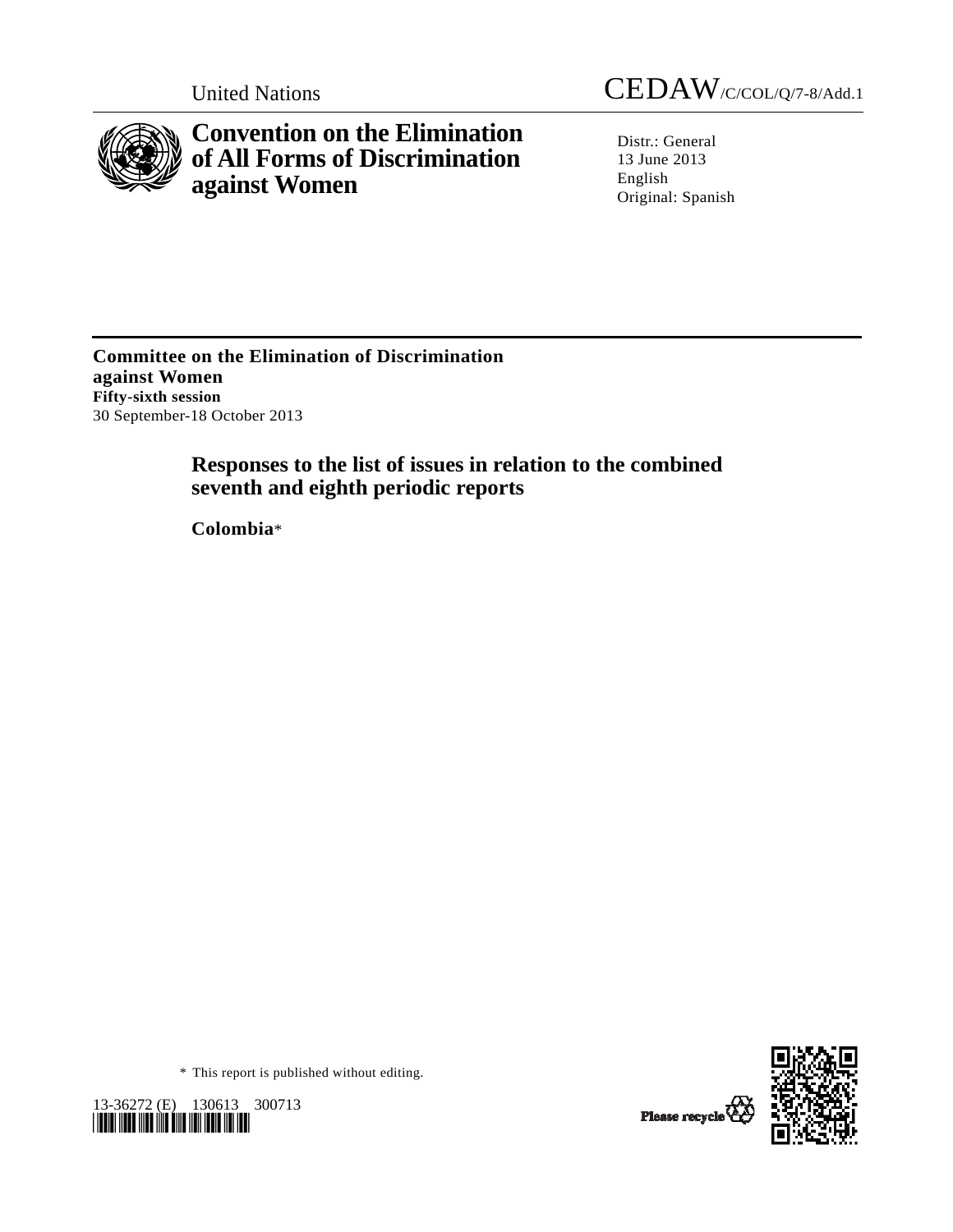**1. One of the main legislative developments during the reporting period was the adoption of Law 1257 (2008), on awareness-raising, prevention and punishment of acts of violence and discrimination against women (para.104). Please provide detailed information on the mandate of and activities undertaken so far by the Follow-up Committee of Law 1257 (art. 35) and indicate if Law 1257 foresees any complaint mechanism.** 

 The Follow-up Committee for Implementation and Enforcement of Law 1257 of 2008 comprises the Presidential Advisory Council on Equity for Women [*Alta Consejería Presidencial para la Equidad de la Mujer*], the Attorney General's Office [*Procuraduría General de la Nación*], the Office of the Ombudsman (or Public Defender) [*Defensoría del Pueblo*], and three representatives of women's organizations, selected as representative at the national and regional levels and in terms of diversity. Its essential purpose is to give effect to women's guaranteed rights and to influence the process of taking decisions and making policies that will help to eradicate violence against women and provide comprehensive care for the victims, as well as to promote dissemination of the Law and boost its legitimacy and encourage participation in monitoring its implementation throughout the country. The steps taken by the Committee are described in Annex I.

With respect to complaint mechanisms, Law 1257 of 2008 (article 9 (5)) requires the national government to take steps to incite social opprobrium and to encourage the public to report discriminatory practices and violence against women (Law 1257 of 2008).

 In observance of the principle of co-responsibility, civil society organizations, associations, enterprises, commercial and business organizations, and other legal and natural persons have the responsibility to take an active part in eliminating violence and discrimination against women, and they therefore have the duty to report violations of women's rights and any violence and discrimination against them (article 15 4), Law 1257 of 2008).

 Finally, article 16 of chapter V of the Law, dealing with protective measures, requires the competent authority for hearing cases involving domestic violence (the local family courts and, in their absence, the municipal civil courts and those exercising mixed jurisdiction) to order immediate protective measures to put an end to violence, mistreatment or aggression or to avoid such when it is imminent, without prejudice to any applicable criminal action. In other words, the administrative issuance of protective measures does not preclude criminal punishment that may be applicable for the offence of domestic violence, and the competent authority must in all cases make available copies of the case file to the respective criminal investigation.

 Mention should also be made of the promulgation last year of Law 1542 of 2012, according to which the offences of domestic violence and failure to provide support (where most of the victims are women, children and adolescents) were removed from the purview of civil lawsuit and conciliation proceedings, as a means of ensuring the continuation of criminal action, thereby eliminating the pressure that is often exerted on women to desist from pursuing or to accept conciliation in such cases of violence. This also means that the filing of complaints concerning such offences is no longer confined to the persons affected, and that the offence becomes publicly actionable: thus, violence against women is no longer a private matter but a public one of special importance to society and the State.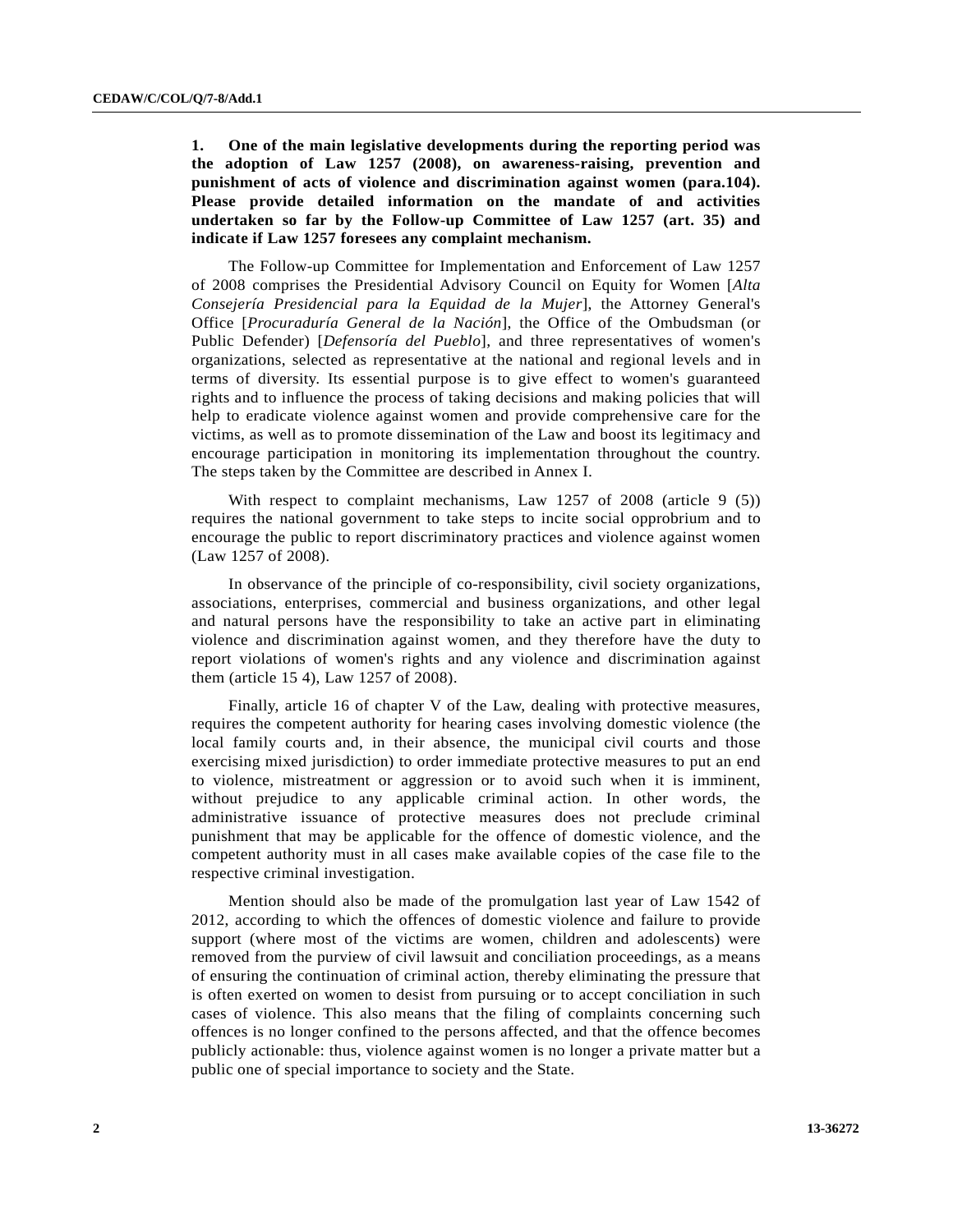Finally, with respect to encouraging and assisting victims to file complaints, the Office of the Ombudsman, pursuant to Law 1257 of 2008, provides coaching and advice to female victims seeking to file written or oral complaints, directly or through the Office of the Ombudsman, and it informs them about their rights to legal representation, coordinated by the National Services of the Office of the Ombudsman through the regional services, which will appoint a lawyer on their behalf.

**2. The 2010-2014 National Development Plan "Prosperity for All" (approved in June 2011) contains a chapter on achieving gender equity. Please provide information on the current status of the national public policy on the elimination of discrimination against women and gender equality referred to in paragraphs 117-118 and its degree of implementation. Please also clarify whether this policy complements or substitutes the five thematic areas of the expired "Women as builders of peace and development" policy (paras. 52 and 134).** 

 Pursuant to the 2010-2014 National Development Plan "Prosperity for All", in September 2012 the national government published guidelines for a national policy on gender equity for women and a comprehensive plan to guarantee a life free of violence. Those guidelines constitute the template for the design and implementation of on-going activities to close gaps and to achieve cultural transformation over the next 10 years, and in this way help ensure that the women of our country can effectively enjoy their rights. The Presidential Advisory Council on Equity for Women prepared those guidelines, with broad input from civil society and from persons representative of the diversity of women in the country.

 The Public Policy on Gender Equity, which also includes the Plan to Guarantee a Life Free of Violence, seeks to implement a coordinated series of strategic actions to overcome discrimination and to guarantee the exercise of women's rights, and in this way to generate benefits for the entire population in the form of a society that is more equitable, inclusive, prosperous and peaceful.

 Thus, on 12 March 2013 the National Social and Economic Policy Council (CONPES) approved social document 161 on gender equity for women (Annex II), which defines six interrelated themes reflecting the principal areas in which women are affected by various forms of discrimination which require sustained intervention to overcome them. The first theme deals with peace building and cultural transformation; the second, with guaranteeing women's economic independence and promoting the reconciliation of working and family life; the third, with fostering women's participation in the circles of power and decision-making; the fourth and fifth, with the differential approach to rights in the health and education systems; and the sixth, with development of a comprehensive plan to guarantee women a life free of violence.

 This CONPES document was based on the principles, objectives and themes developed in the guidelines referred to above. It has a horizon of 10 years and it spells out an indicative action plan for the period 2013-2016, with a budget of 3.5 billion pesos. The issues addressed and prioritized in this document reflect key aspects of the inequality that women in our country face, highlighting the need for the State to address them in a coordinated, inter-sectoral manner. This will be done through the Indicative Action Plan which spells out the scope, objectives and actions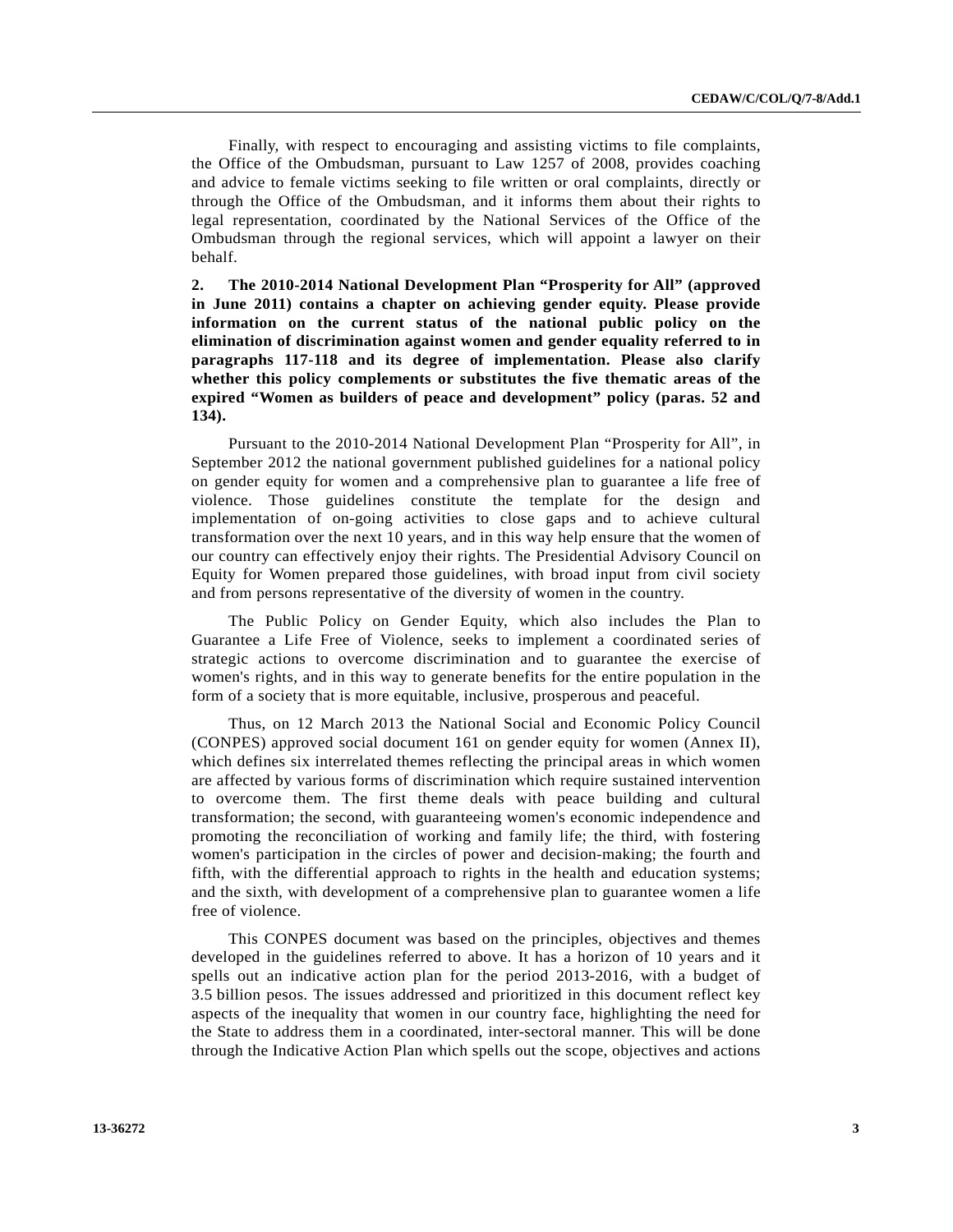to be taken by the entities involved to overcome the various gaps. The indicative plan is now in its first year of implementation.

 In order to make operational the Indicative Action Plan of CONPES 161, an Inter-sectoral Commission will be created, under the aegis of article 45 of Law 489 of 1998. It will coordinate and guide functions or services that are shared among various ministries and administrative departments, in particular the National Policy on Gender Equity dealt with in article 177 of Law 1450 of 2011, the 2010-2014 National Development Plan "Prosperity for All". To this end, the Presidential Advisory Council on Equity for Women, in coordination with the competent entities, has prepared a decree creating the Commission, which will be signed shortly. The National Planning Department is to implement the monitoring system and present reports on the following dates: August 2013, February 2014, July 2014, November 2014, July 2015 and July 2016.

 It should be noted that this Gender Equity Policy for Women replaces the previous policy on "Women as builders of peace", and it addresses all the problems that affect women from a differential rights focus.

**3. According to the report there are various policies and strategies as well as inter-institutional and intra-institutional coordination mechanisms (paras. 49, 50, 53, 67, 68 and 70) that aim at preventing, combating and protecting women and girls from acts of violence. Please indicate if these policies and strategies have been monitored and evaluated and if so, please provide information on the results achieved. How does the State party ensure that there is no overlap between the different inter-institutional and intra-institutional coordination mechanisms and that information is effectively shared among them? Please also indicate whether there is cooperation established among national, regional, departmental and local levels.** 

 (a) Monitoring and evaluation. In the context of the inter-sectoral committee described under question 1, there has been an evaluation of the policies of the ministries of labour, health, education and justice, which are responsible for implementing the law. Noteworthy results include the preparation of a proposed set of indicators for monitoring the regulatory decrees to Law 1257, public consultation and examination of new regulatory decrees to Law 1257 of 2008, and the construction of work plans by each of these entities, spelling out specific actions and time frames be observed in efforts to prevent, address and punish violence against women.

 Decree 164 of 2010 created the Inter-institutional Bureau [*Mesa Interinstitucional*] for the eradication of all forms of violence against women. Its central objective is to pool efforts for articulation, coordination and cooperation among entities in order to provide comprehensive, differentiated, accessible and high-quality care to female victims of violence, and to comply with Law 1257 and its regulatory decrees. Each year a work plan is established spelling out specific actions for each of the entities that make up the Bureau

 Finally, pursuant to article 35 of Law 1257, the Advisory Council presents an annual report to the National Congress on the situation of violence against women, its manifestations, magnitude, advances and retreats, consequences and impact.

 (b) Coordination mechanisms. The Comprehensive Plan for a life free of violence, as one of the themes of CONPES 165 on gender equity, is strengthening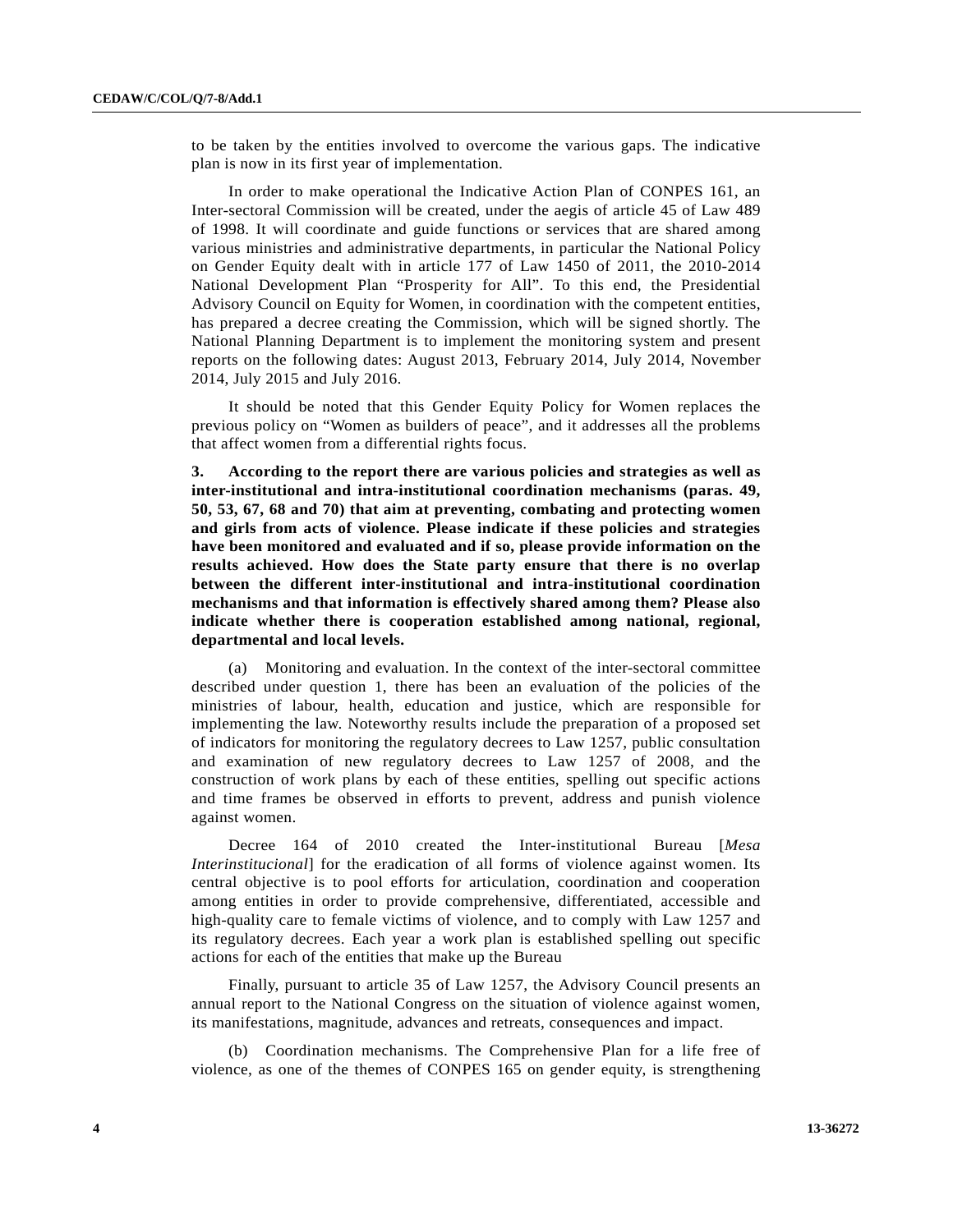instances of coordination and inter-institutional work through mechanisms designed to integrate existing inter-sectoral efforts to avoid duplication and to reinforce the sharing of information.

 (c) Cooperation between the national and subnational levels. In order to promote mainstreaming of the gender perspective in the formulation, management and monitoring of policies, plans and programmes at the subnational level, technical assistance is provided to the country's 32 departments and the city of Bogotá, with priority to mainstreaming the gender perspective in the formulation and implementation of development plans.

 Among the principal achievements in this area are a series of departmental diagnostic assessments based on information contained in government programmes, and technical assistance with a view to publicizing the priority lines of action: institutional strengthening, eradication and prevention of violence against women and care for its victims, prevention of adolescent pregnancy, inclusion of specific actions and resources for addressing the special situation of displaced rural women (including indigenous, Afro-descendent or black, and Roma women) as population groups who are particularly affected.

 As well, local officials and the Presidential Advisory Council on Equity for Women (ACPEM) have signed 28 departmental agendas and 13 municipal agendas for mainstreaming the gender perspective in development plans, demonstrating the commitment of subnational entities throughout the country to promote its inclusion in policies, plans and programmes.

**4. Please provide updated information on the status of the decree laying down regulations on the access to justice provisions of Law 1257 (2008), mentioned in paragraph 607 (a) of the report, including the number of requests for legal aid (para. 87) and the number of men who have attended or are attending the re-education and therapy programmes at public or private institutions (para. 96). Please indicate if Law 1257 (2008) has been evaluated and if so, what are the results.** 

 For regulating the access-to-justice articles of Law 1257 of 2008, Decree 4799 of 2011 was promulgated, regulating portions of laws 294 of 1996, 575 of 2000 and 1257 of 2008. That decree was prepared through a participatory process that involved, among others, the Office of the President, the Ministry of the Interior and Justice, the Prosecutor General's Office, the Superior Council of the Judiciary, the National Institute of Legal Medicine and Forensic Sciences, the Office of the Ombudsman, the National Police, the Colombian Family Welfare Institute, the National Prisons and Penitentiaries Institute, and several family court judges of Bogotá.

 The objective is to regulate the powers of the Family Court judges, the Prosecutor General's Office, the municipal civil judges, those exercising mixed jurisdiction and those overseeing guarantees to ensure that women have effective access to the protective mechanisms and remedies established by law, and in particular the instruments for eradicating all forms of violence against women.

 Among other key features, the decree establishes procedures for removing the aggressor and prohibiting him from entering the home, and others concerning the transfer of children and adolescents, the expenses that the aggressor must bear, temporary protection for the victim and her return to the home, a ban on the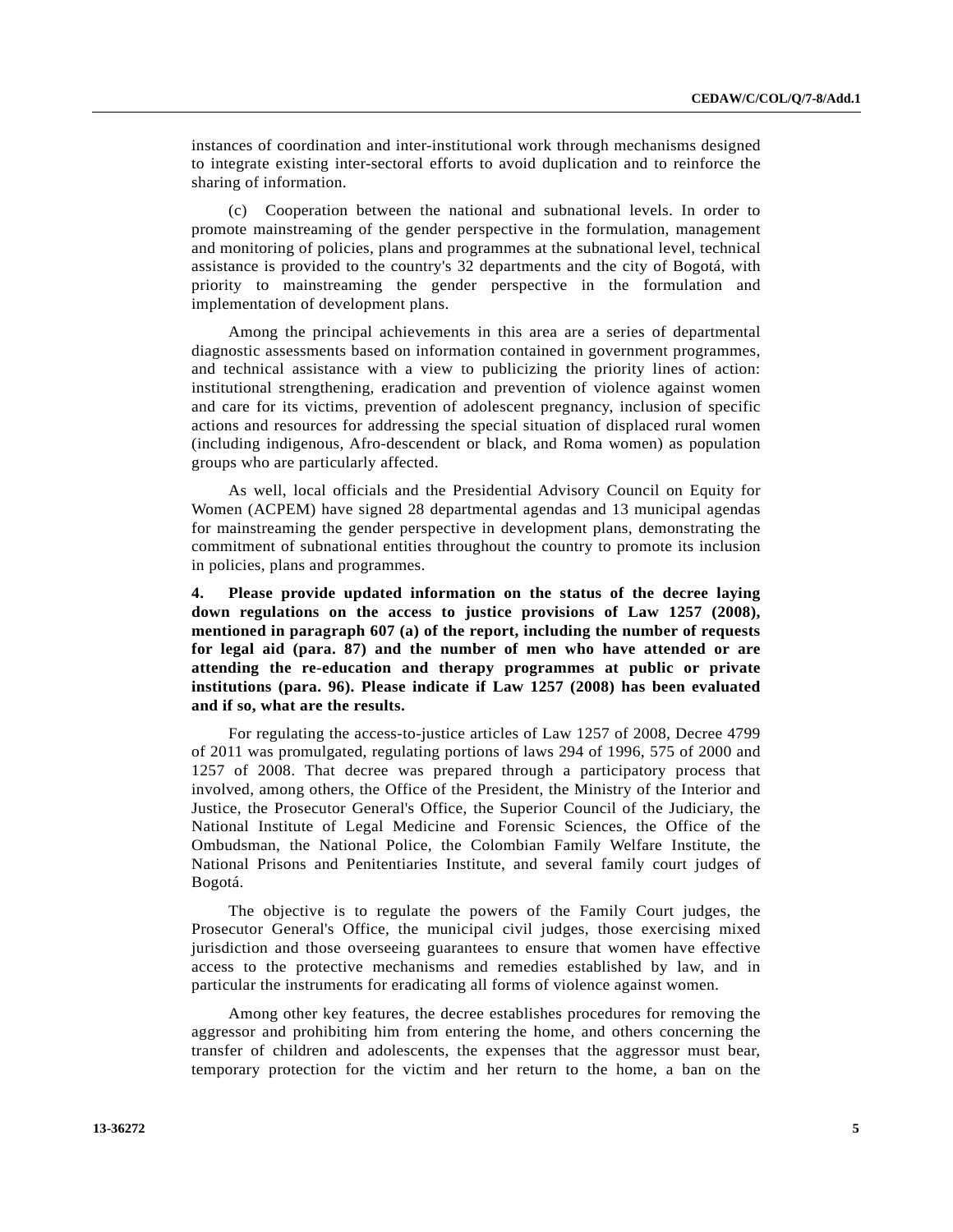possession or bearing of weapons by the aggressor, a prohibition on disposing of property, support from the national police, and the development of a national registry with information on protective measures and police support ordered by the competent authorities.

 It also specifies the validity of protective measures, indicating that they are to be extended for as long as the circumstances that originated them persist, and reiterating the need to monitor those measures to ensure that they are fully applied and effective. It also provides for guidance to the victim as to the action she can take in case of non-compliance.

 With respect to protective measures in cases of violence in settings other than the family, the decree provides for removal of the family group to a place where its life, dignity and integrity are protected. This place may be under the responsibility of a public institution or a private organization, provided it has a decent environment conducive to full recovery, that it allows the victim to remain united with the persons in her care, that it avoids any proximity to the aggressor, and that it ensures the safety of the victim and the persons in her care.

 The principal results of the decree can be consulted in the document in Annex II.

**5. Please provide further information on steps undertaken by the National Gender Commission of the Judiciary (paras. 74 and 597) or other relevant bodies, including the Office of the Ombudsman, in particular through its Programme "Guidance, Legal Advice and Technical Legal Assistance to Strengthen Access to Justice for Women and Child Victims" (para. 89), to formulate strategies and policies to eliminate institutional, social, economic and other barriers faced by women in accessing justice, in particular women belonging to ethnic minorities and internally displaced women. Please indicate any measures taken to guarantee access to justice to women victims of sexual violence in the context of the armed conflict and its aftermath, and to ensure that all victims benefit from the same protection of their rights and that all cases of sexual violence are examined by civilian rather than military courts.** 

**Project on Institutional Adaptation for Female Victims**. The objective of this project is to "improve care, access to justice and participation for victims of sexual violence in the context of the armed conflict, pursuant to laws 1257 of 2008, 1098 of 2006 and 1448 of 2011, and consistent with the framework of international human rights law with respect to overcoming impunity and ensuring due diligence". The project was initially launched in Bolívar, Antioquia, Arauca, Guainía, Cundinamarca - Bogotá D.C., Valle del Cauca and Cauca, and in 2013 will be extended to Córdoba, Magdalena, Quibdó (Chocó) and Tumaco (Nariño).

 The project proposes three working strategies. The first involves institutional strengthening and adaptation, including training for officials of the Office of the Ombudsman, qualification of the case for legal representation where the victims are women and minors, and incorporation of a perspective of women's and children's rights at the institutional level.

 The second strategy concerns the recognition and strengthening of participation by female and juvenile victims and the restoration of their rights, and includes psychosocial support, training in participatory tools, preparation of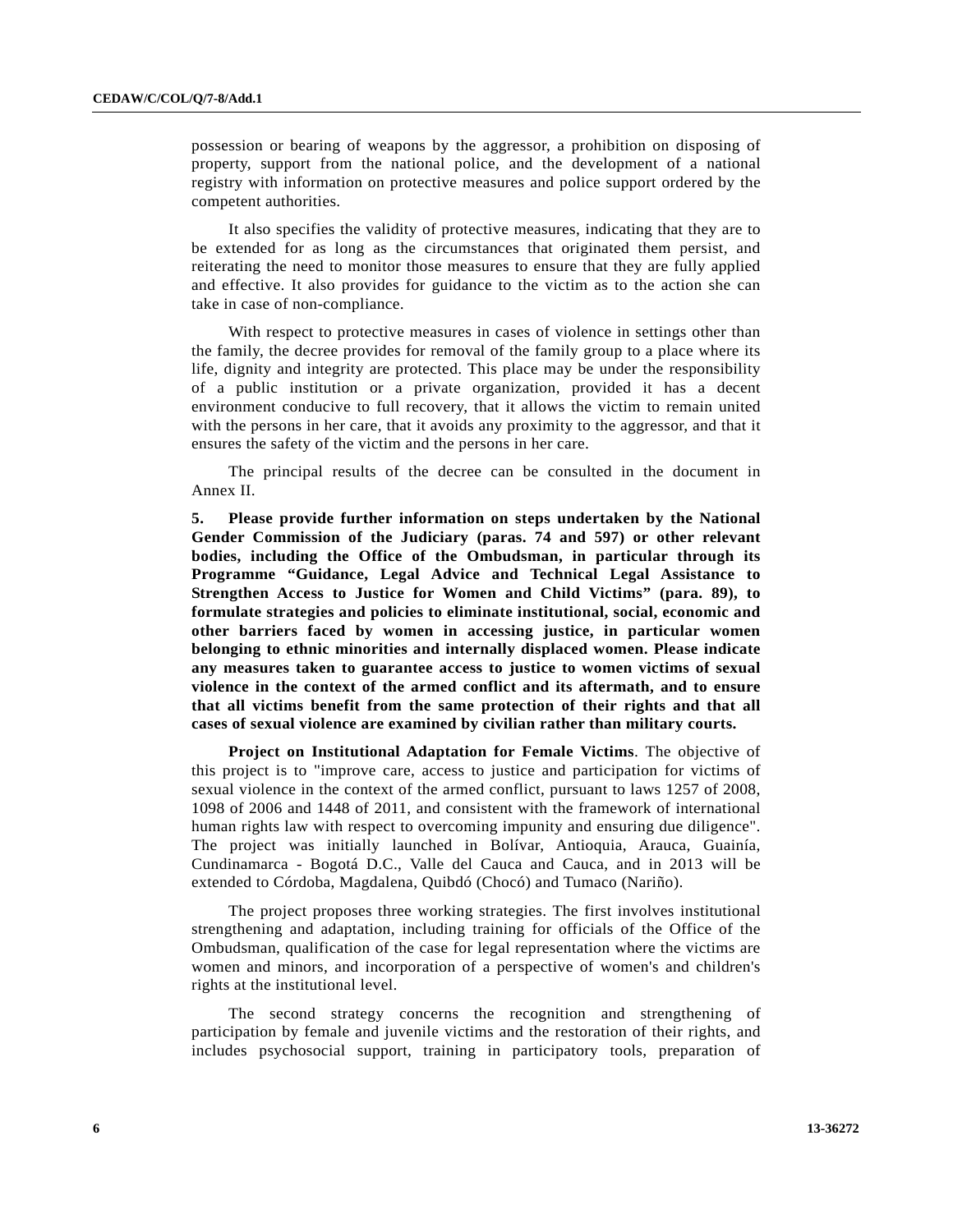recommendations and input for the design and implementation of policies, and a strategic legal and psychosocial model for dealing with cases.

 Lastly, the third strategy relates to moral, political and social aspects, focusing on the regional characterization of violence against women and juveniles, including obstacles to access to justice, the social and institutional response, public awareness and debate over the issue, and the preparation of proposals and recommendations for public policies.

 For implementing this strategy, the project has contracted a new working group to articulate the national level, through a conceptual technical team and an expert in indicators, with the local level, through the hiring of on-site teams located in each of the project intervention regions. The teams consist of a person with legal training (a lawyer) and another with training in the social sciences (typically a psychologist) responsible for ensuring that the women's and children's rights perspective is incorporated into each regional Ombudsman's office, and becomes part of the working approach of all its staff (men and women), but also, and in addition to providing care, advice and guidance to victims, to strengthen their capacity to access the justice system.

 The first steps taken by the local teams involved presentation of the project and articulation with the various offices of each of the regional public defenders, and with other public institutions involved with violence against women. Besides their institutional work, the teams provided support and coaching for women and juveniles to make their participation more effective at various levels, starting with a specific plan for each of the legal processes, depending on the specific type of violence, and a collective approach to strengthen social mobilization and organization.

 Together with the work undertaken within each regional office, documentation was prepared on specific cases and situations in each region in order to characterize violence, including the ways in which institutions and society in general respond.

To date, this project has documented 118 cases handled by the local teams:

- 73 cases involve violence against women and 45 concern violence against children.
- 66% of cases concern female victims, and 33% involve sexual violence, 16% involve sexual violence combined with other types of violence, and 26% involve other types of violence without sexual violence.
- 6% of cases involve femicide and 3%, attempted femicide.
- 15% involve female human rights defenders in a situation of risk or threat.

**Strategy for combating impunity in cases of gender-based violence** (especially sexual assault), intended to promote the investigation and prosecution of cases of this kind, and to provide comprehensive care to women and girls who suffer gender-based violence, through inter-institutional coordination at the national and territorial levels. Other entities participating at the national level in this strategy are: the National Protection Unit, the Ministry of Health and Social Protection, the Colombian Family Welfare Institute, the Unit for Care and Comprehensive Reparation to Victims, the National Institute of Legal Medicine and Forensic Sciences, the Office of the Ombudsman (delegated defenders for children, women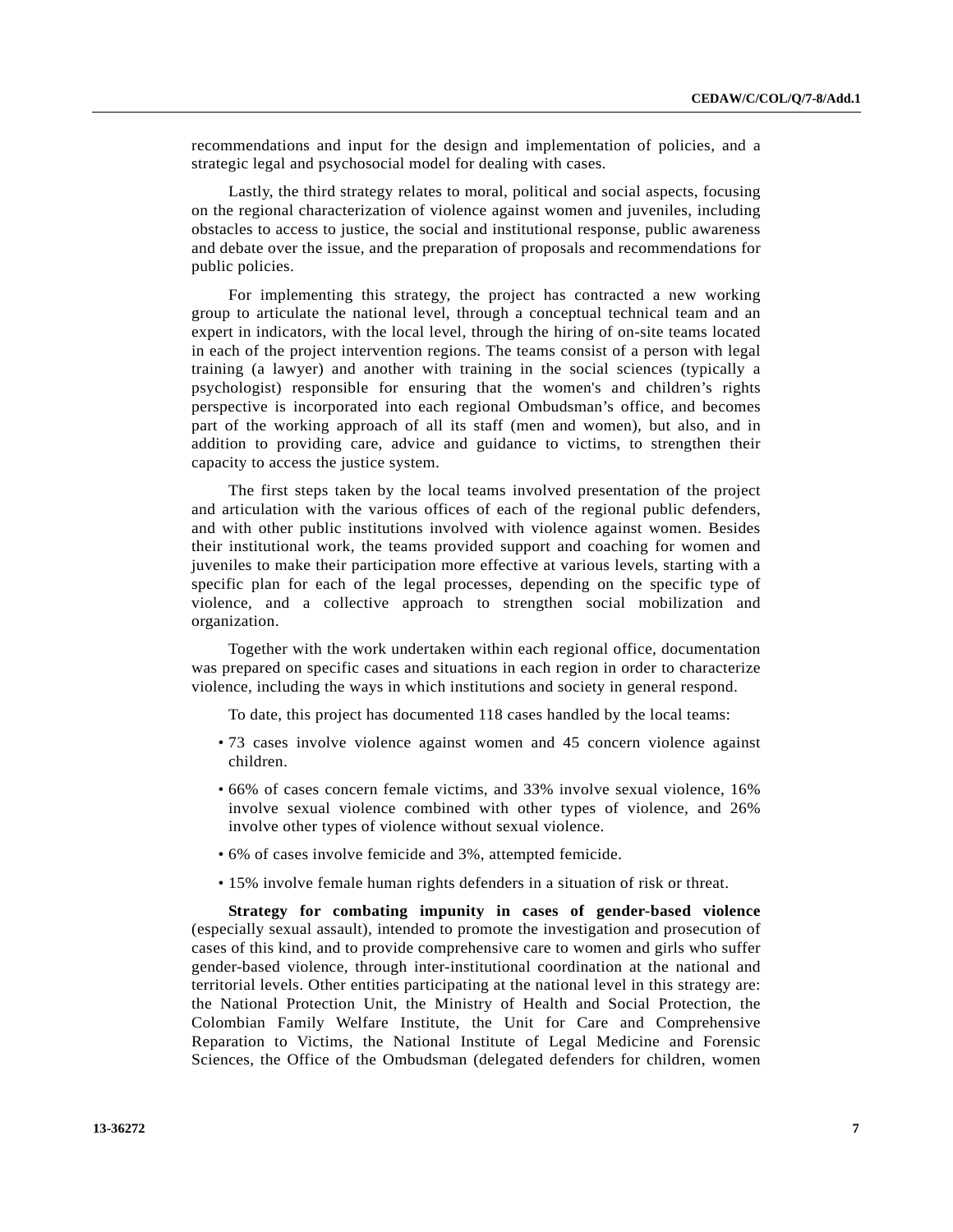and the family, for the Early Warning System, for victims, and for displaced persons), and the Attorney General's Office.

 To date, there have been two pilot applications of the strategy in the municipalities of Maria la Baja and Tumaco, and five similar exercises have been programmed in other territories, including Buenaventura. These municipalities were selected in light of the problems and risks facing women and girls (armed conflict and presence of armed groups) as identified by various institutions and women's organizations, as well as the political will of local institutions to take action on this issue.

 The project, which was launched in 2010, is now a reality and since the second half of 2012 it has been operating under the name "Project of Institutional Adaptation to Ensure Access to Justice for Female Victims", designed and implemented by the Delegated Public Defender for the Rights of Children, Youth and Women of the Office of the Ombudsman, with funding from the Embassy of the Kingdom of the Netherlands, geared to restoring the rights of women, children and adolescents who are victims of different types of violence, with the emphasis on sexual violence, and on concrete action to ensure their access to justice.

**The community defenders strategy** in recent years has identified and reported to the authorities serious human rights situations involving women in various parts of the country who have been displaced by armed conflict and other forms of violence. For this reason, efforts are being made to equip the team with better tools for protecting women's rights, and to ensure that organizations defending the human rights of women receive support in their work from the Office of the Ombudsman. Levels of coverage are expected to be improved in certain frontier areas and in the Orinoquia.

**6. Please provide further information on the measures taken to enhance the human and financial resources of the Presidential Advisory Council on Equity for Women (ACPEM), which is the national machinery for the advancement of women in the State party (paras. 42, 134 and 136). Please also explain the role of the Ombudsman in the protection of women's rights and the collaboration established between these two institutions.** 

 The Administrative Department of the Office of the President increased the staffing complement for the Presidential Advisory Council on Equity for Women at the end of 2012. The Council's staff has now been increased. It has been able to hire technical personnel, as well as to organize its work around four lines of intervention: public policy and the comprehensive plan to guarantee a life free of violence; prevention of adolescent pregnancy; female victims of armed conflict; and the Observatory on Gender Issues. With this new organization, the Council has been able to strengthen its processes and give greater sustainability to its interventions.

 The Office of the Ombudsman is responsible for guiding, advising, coaching and guaranteeing legal representation for victims (laws 1257 of 2008, 1098 of 2006 (Code of Childhood and Adolescence) and 1448 of 2011 (the Victims Act), for which it has developed the following activities:

 • Raising the visibility of violence against women and girls through regional studies, ombudsman reports and early warning studies.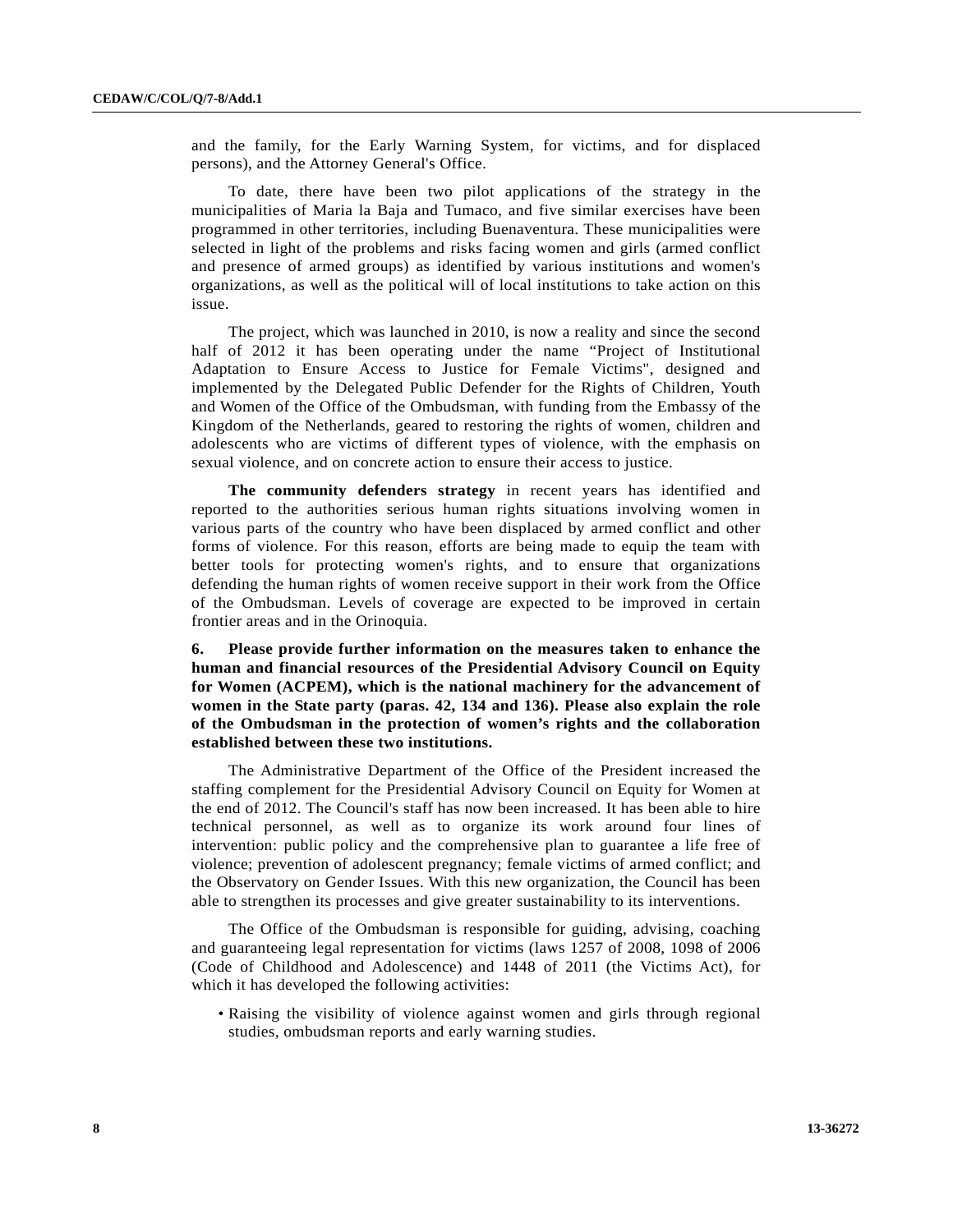- Encouraging society and institutions to recognize the full seriousness of violence against women, through training and outreach activities relating to women's rights.
- Pursuing the "Project of Institutional Adaptation for Access to Justice", through a strategy of providing legal coaching and support, including the preparation of documents and the issuance of requisitions as well as the intervention of public defenders and legal representatives, to help women involved in criminal proceedings (either as defendant or victim) to assert their rights in accordance with the relevant national and international mechanisms of protection.
- Using external evaluations and studies on gender mainstreaming and focussing on the rights of women and girls, specific needs for institutional adjustment and strengthening were identified, and are being incorporated into the Strategic Institutional Plan.
- In terms of supporting legislative initiatives favourable to the human rights of women and girls, the Office of the Ombudsman, in coordination with Ángela María Robledo and Iván Cepeda, members of the Chamber of Representatives, participated in the design of Law 037 of 2012 in order to define adequately the offence of sexual violence in the context of armed conflict, and it supported consultations with government authorities, victims, and national and international women's associations and human rights organizations concerning the importance and feasibility of this draft Bill. On 17 April 2013, the Plenary Chamber approved the draft on second reading: it "amends certain articles of laws 599 of 2000 and 906 of 2004 and adopts measures to guarantee access to justice for victims of sexual violence".
- In order to propose effective action to combat sexual violence against women and girls in the context of the armed conflict, the Office of the Ombudsman, with the support of international cooperation (IOM, UNDP, UNHCR and the Embassy of the Kingdom of the Netherlands), has been working since 2011 to prepare regional studies for identifying the dynamics of sexual violence, making recommendations to the local authorities and taking more effective preventive action.
- To ensure the institutional adjustments needed to prevent, address and punish forced recruitment, the Office of the Ombudsman conducts permanent monitoring of institutional responses and issues recommendations to the responsible entities.
- The Office of the Ombudsman is part of the National System of Care and Reparations for Victims and participates, together with the Prosecutor General's Office and the Attorney General's Office, in the design of mechanisms to ensure that victims enjoy the right to the truth and have access to justice and reparations.
- The Office of the Ombudsman also participates in the following forums:
	- Executive Committee of the System of Criminal Liability for Adolescents.
	- Inter-institutional Committee to Combat Trafficking in Persons.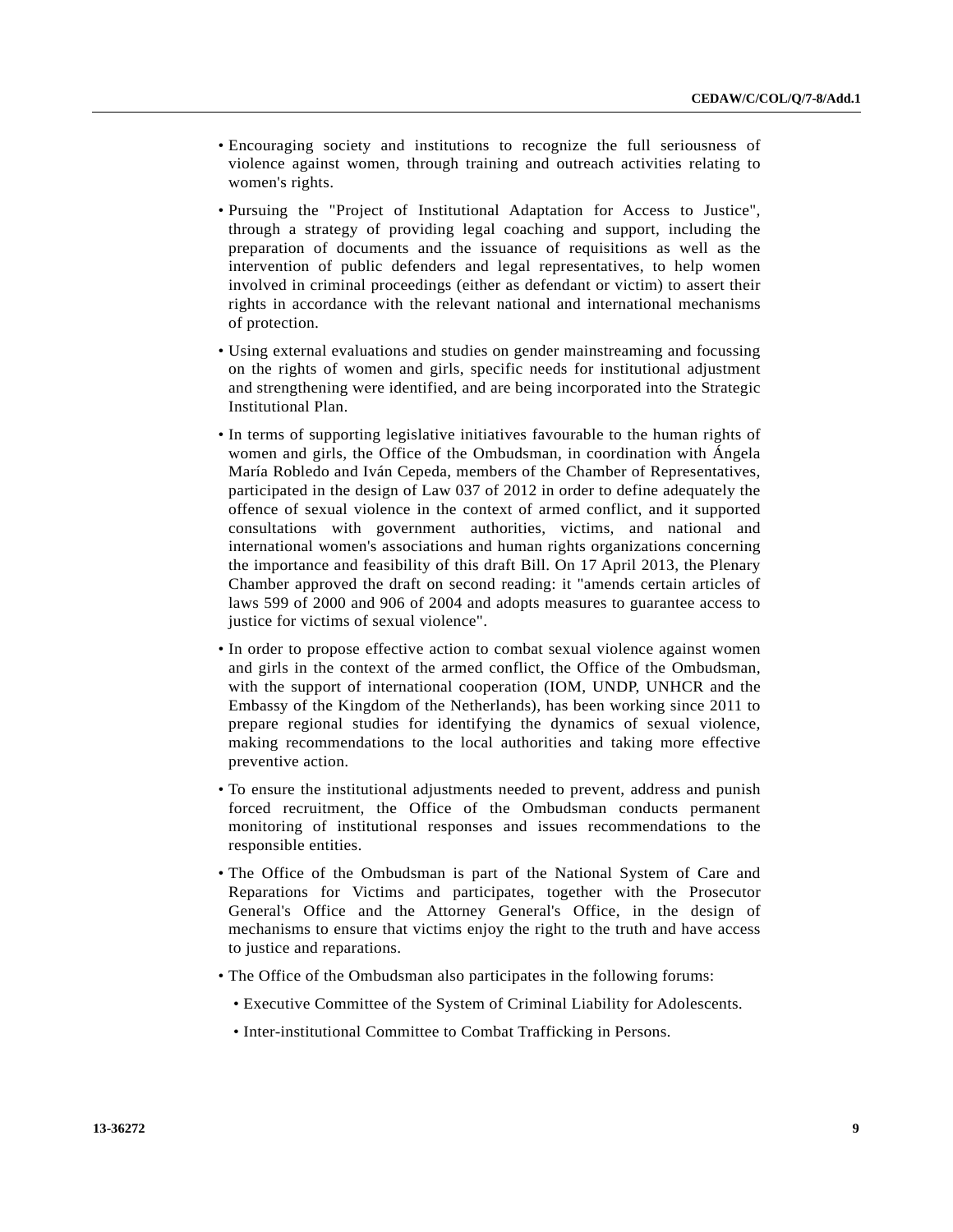- Advisory Committee to combat the commercial sexual exploitation of children (Law 1336 of 2009, amending and strengthening Law 679 of 2001 on the exploitation of minors, child pornography and child sexual tourism).
- The Inter-institutional Consultative Committee of Law 1146 of 2007, setting standards for the prevention of sexual violence and comprehensive care of children and adolescents who are victims of sexual abuse.
- Committee for the Eradication of Child Labour.
- Inter-institutional Working Group for the enforcement of judgment T-388 of 2009.
- CONPES 3629 of 2009, System of Adolescent Criminal Liability.
- CONPES 3673 of 2010 on recruitment, in which the Inter-sectoral mission for prevention of illicit recruitment of children and adolescents by illegal armed groups is a participant.
- Special inter-institutional team of the United Nations, pursuant to Security Council Resolution 6012, for monitoring the situation of violations and offences against children in the context of armed conflict, with the emphasis on the illicit recruitment and use of juveniles.
- District Bureau for child victims of armed conflict as a body for coordination with the District System of Care for Victims, coordinated by the Advisory Council for Victims and the District Secretariat for social integration, of the District of Bogota.
- Networks of the Ibero-American Federation of Ombudsmen (FIO), an organization that brings together the Ombudsmen (variously known as *Defensores del Pueblo, Procuradores, Provêdores or Raonadores*) and the members and presidents of human rights commissions at the national, state, regional, provincial or autonomous region level in member countries, with the purpose of protecting citizens' human rights in their dealings with the public administration.

**7. Temporary special measures have been implemented in some thematic areas, i.e., enterprise development and employment, eradication of violence against women, education and culture, and women's political participation (para. 106). However, some of these and other measures mentioned in paragraphs 14, 106 and 159-179 do not correspond to the definition of temporary special measures under article 4 of the Convention. Please clarify which temporary special measures aiming at substantive equality of women with men have been put in place and provide concrete examples of their results.** 

- Law 1413 of 2010 provided for inclusion of the care economy in the System of National Accounts for measuring the contribution of women to the economic and social development of their country. Research is now underway and a methodological definition is being developed for the Satellite Account on Unremunerated Work. As this law seeks to measure time use in the country, it is consistent with the Gender Equity Policy, one theme of which is to reconcile work and family life.
- Statute Law 1475 of 2011 adopts rules for the organization and functioning of political parties and movements and electoral processes, and makes other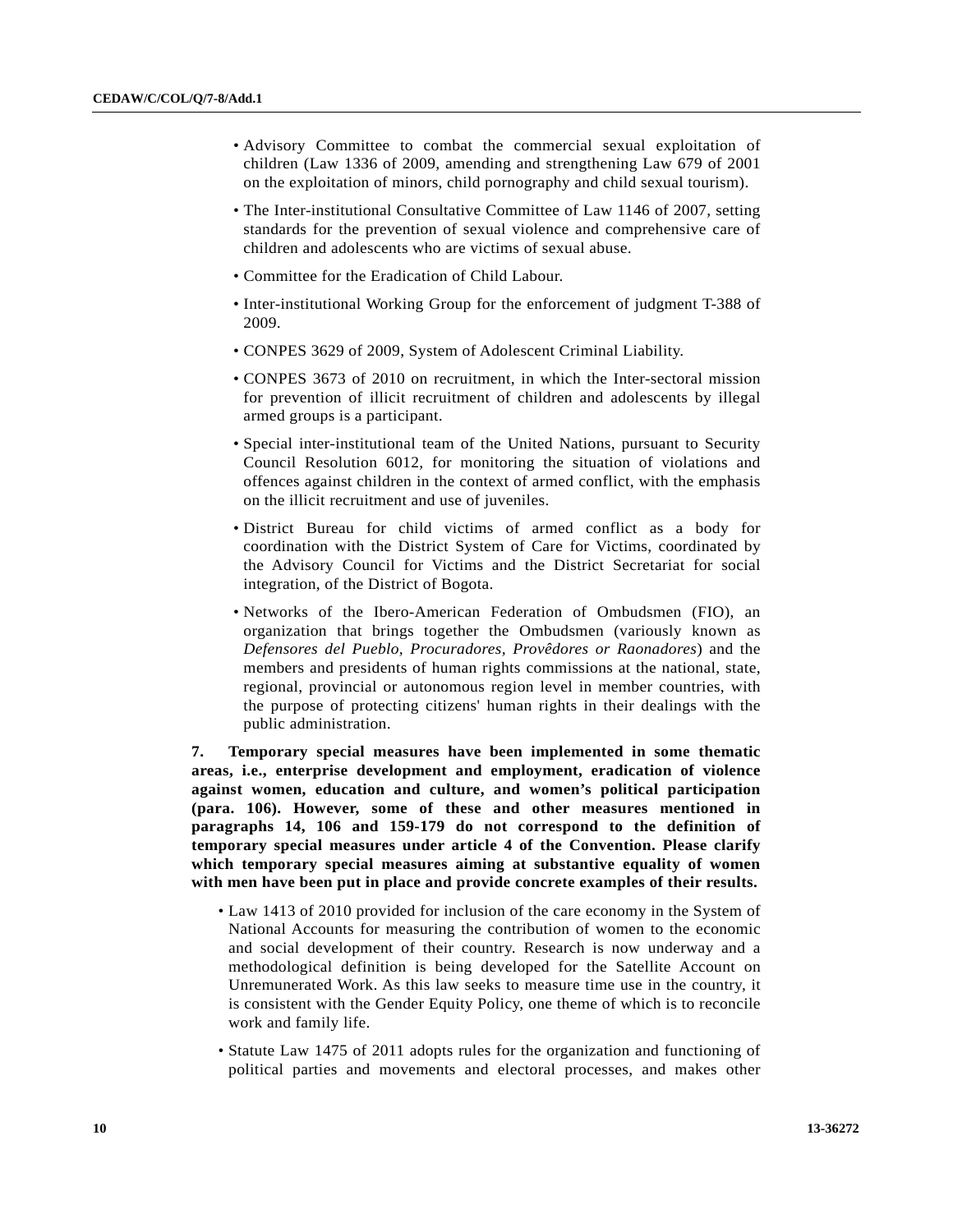provisions. It sets a minimum percentage (30%) for female representation in political party candidate lists for elections that involve more than five seats (article 28). It also establishes the principle of gender equality in political parties: "men, women and those of other sexual orientation shall enjoy real equality of rights and opportunities for participating in political activities, directing partisan organizations, joining electoral debates, and obtaining political representation".

 • CONPES Social 161 on Gender Equity for Women contains numerous provisions for affirmative action in its Action Plan 2013-2060, under each of its themes, which are designed to overcome gender inequity gaps (Annex IV).

**8. High levels of domestic and sexual violence against women exist in the State party (paras. 108-116, annex 4). Please provide detailed information on the number of domestic and sexual violence cases reported, the relationship between the victim and the perpetrator, and the number of prosecutions and convictions of perpetrators, as well as on the sentences imposed on them. Please provide updated information on the establishment of the national monitoring centre on violence, as well as on the strategy of the Prosecutor General's Office which foresees measures to strengthen and expand the investigation and support centres on sexual violence (CAIVAS) and on domestic violence (CAVIF) (paras. 75 and 121). Please indicate the developments with respect to the establishment of a national mechanism which would provide shelter for women victims of violence, in accordance with Law 1257 (2008). Please also provide information on the current status of the Bill mentioned in para. 664 and its relationship to the comprehensive victim support model developed by the National Commission for Reparation and Reconciliation.** 

|                   | Consolidated cases |                 |              |  |
|-------------------|--------------------|-----------------|--------------|--|
|                   | Active             | <i>Inactive</i> | <b>Total</b> |  |
| Sexual violence   | 115 606            | 211 797         | 327 403      |  |
| Domestic violence | 37951              | 215 150         | 253 101      |  |
| <b>Total</b>      | 153 557            | 426 947         | 580 504      |  |
|                   | Judgments          |                 |              |  |
|                   | Acquittals         | Convictions     | <b>Total</b> |  |
| Sexual violence   | 1967               | 8 7 6 4         | 10 531       |  |
| Domestic violence | 84                 | 1622            | 1706         |  |
| <b>Total</b>      | 2051               | 10 386          | 12 437       |  |

**Number of complaints and convictions for domestic and sexual violence** 

#### **National Observatory on Violence**

 Pursuant to article 9 (9) of Law 1257 of 2008, the Ministry of Social Protection, with the support and technical assistance of the Observatory on Gender Affairs of the Advisory Council on Equity for Women, instituted this Observatory in 2012, with a view to consolidating, calculating indicators and analysing all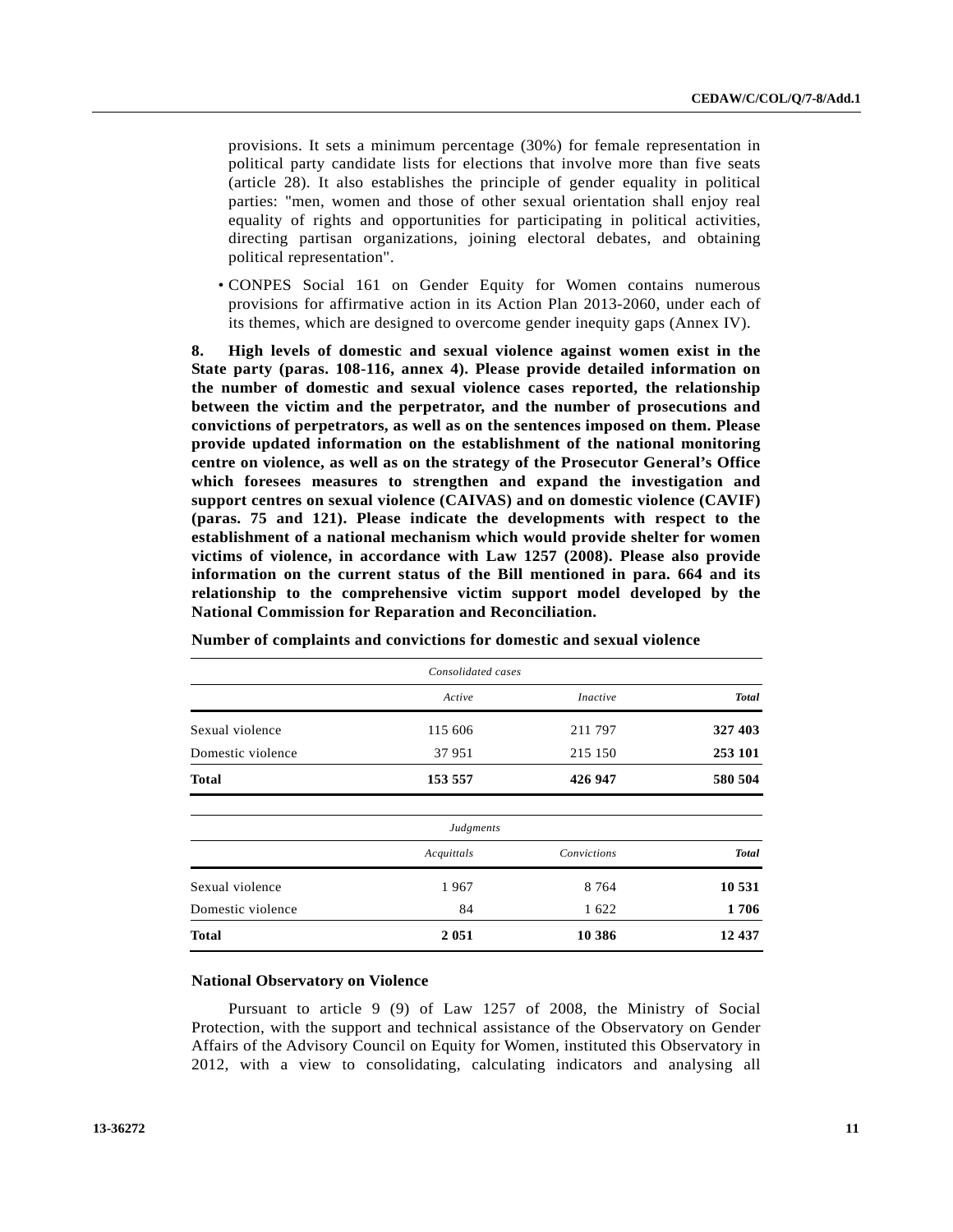information produced in the country on this topic, from forensic, police, medical, judicial and other sources. The Observatory is a full participant in the health information system, led by the Ministry and consisting of 24 bodies that include other observatories such as those for old age, mental health, safe maternity, and national monitoring and records systems.

 The purpose of the observatory is to monitor violence nationwide, through inter-sectoral efforts and operating networks that facilitate the availability of information and knowledge management on the social factors and circumstances associated with forms of violence, with a view to making policies more effective, improving the allocation of resources, and influencing the quality of life for population groups at high risk. It concerns itself primarily with domestic violence, sexual violence, and violence against women.

 The observatory also takes the lead in the roundtable on information systems, pursuant to Law 1257, where all the entities involved with preventing and treating violence against women work in a coordinated manner to improve data collection and to monitor the effectiveness of government actions. As well, the observatory monitors progress towards target no. 3 of the Millennium Development Goals.

In addition, the institutions responsible for information on violence  $-$  (i) the Presidential Advisory Council on Equity for Women, (ii) the National Institute of Legal Medicine and Forensic Sciences, (iii) the ICBF, (iv) the National Health Institute, (v) the Office of the Attorney General, and (vi) the Ministry of Health and Social Protection – are working jointly to promote the accessibility and shared use of information that, by law, must be notified to the Comprehensive Information System for Social Protection (SISPRO), without creating parallel systems or replacing existing systems, but rather seeking to strengthen them.

 The National Observatory on Violence uses information from the following sources: National Public Health Surveillance System (SIVIGILA); Individual Registry of Provision of Health Services (RIPS); Vital Statistics (EEVV); SIVELCE - National Institute of Legal Medicine and Forensic Sciences; National Health Survey; National Demographics and Health Survey (ENDS), to obtain relevant data on: (i) different forms of violence, (ii) injuries from external causes, and (iii) victims and aggressors.

 The observatory has produced results and deliverables, as described in annex V.

#### **National mechanism to provide shelter for female victims of violence**

 Article 19 of Law 1257 of 2008 makes it mandatory to offer housing, food and transportation services for female victims of violence who are under threat. In addition, article 18 provides that female victims of violence in settings other than the family may be referred to places where their life, dignity and integrity and that of their family group will be protected.

 In accordance with these provisions, the Ministry of Justice, with the assistance of the Advisory Council, issued Decree 4799 of 2011, regulating the provision of shelter for purposes of protecting the victim and her children in cases of violence in settings other than the family.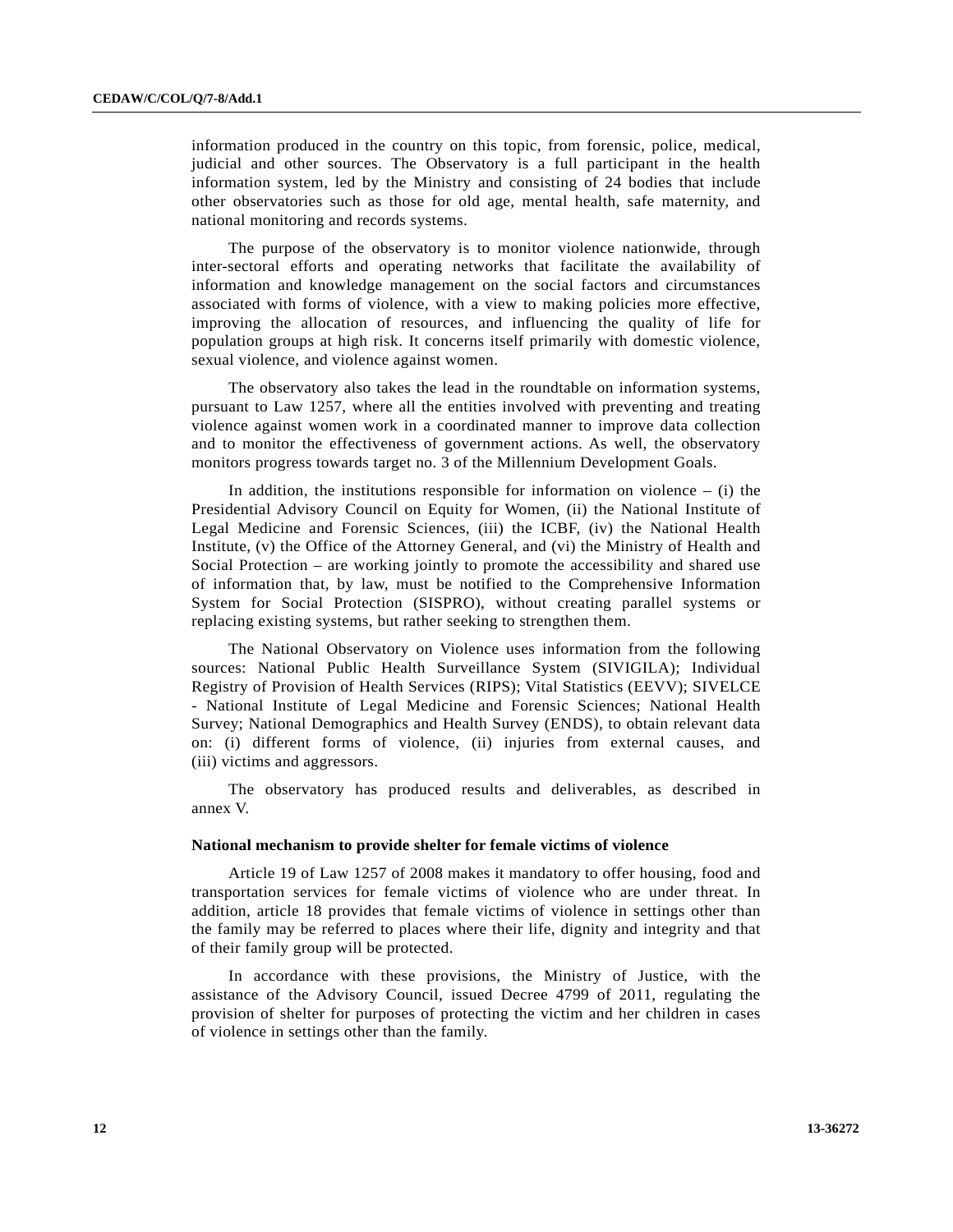The Ministry of Defence and the Ministry of Health jointly prepared decrees 4799 of 2011 and 2734 of 2012, regulating measures of care for female victims of violence. On 27 December 2012, a decree was issued establishing rules and procedures for granting measures of care, food, accommodation and transport pursuant to article 19 of the law. The cities of Bogotá, Cali, Medellín and Cartagena have instituted such shelters with municipal funding.

## **9. In light of the agreements reached during the second symposium of Emberá women in the municipality of Marsella in August 2009 (paras. 205 and 207), please provide further information on the measures taken to eliminate FGM in the department of Risaralda.**

 By means of Resolution 001 of June 2009, issued pursuant to the jurisdictional powers granted it by the Constitution, as well as ILO Convention 169, Law 21 of 1991 and other rules that give it full autonomy for adopting its own standards in accordance with its ancestral customs and traditions, the Regional Indigenous Council of Risaralda (CRIR) established a series of measures to halt and prevent ablation (female genital mutilation), in recognition of its harmful consequences for girls belonging to the Emberá indigenous ethnic community.

The measures adopted in that resolution were the following:

- To restrict the provision of pregnancy check-ups and childbirth assistance to midwives whose experience has been recognized by the town council of each municipality, the *Jaibanes*, a senior midwife, and the local governor of each community.
- To require referral to the nearest health centre for any pregnant woman found to present complications at the time of the check-up or assisted childbirth.
- In the case of hospital-assisted childbirth, any surgical intervention on the mother must be authorized in advance by the mother or a companion.
- The practice of female genital mutilation is prohibited as of the date of the resolution, as is any act that threatens the life and integrity of new-born children. As well, due account must be taken of the outcome of the participatory action-research under the Emberá-Wera project, led by UNFPA.
- Penalties are imposed on midwives who engage in this practice, depending on the seriousness of its consequences.
- Cases are to be reported to the Indigenous Governor, the President of the Women's Committee, the promoter and the health managers, who must inform the town council and the CRIR.

 As part of the "Emberá-Wera" project for strengthening the rights of the Emberá women of Risaralda, in which UNFPA, the ICBF, the MDGF and the indigenous authorities of Mistrató and Pueblo Rico are partners, and with the advice and technical assistance of the departmental health authorities, it was decided to undertake an awareness raising campaign for personnel working in the San Rafael hospital of Pueblo Rico, dealing with intercultural dialogue about health knowledge, with the emphasis on sexual and reproductive health and on training traditional midwives in the Emberá Chami reserves known as Unificado and Gitó Docabú of Pueblo Rico. Annex VI provides an account of the activities performed.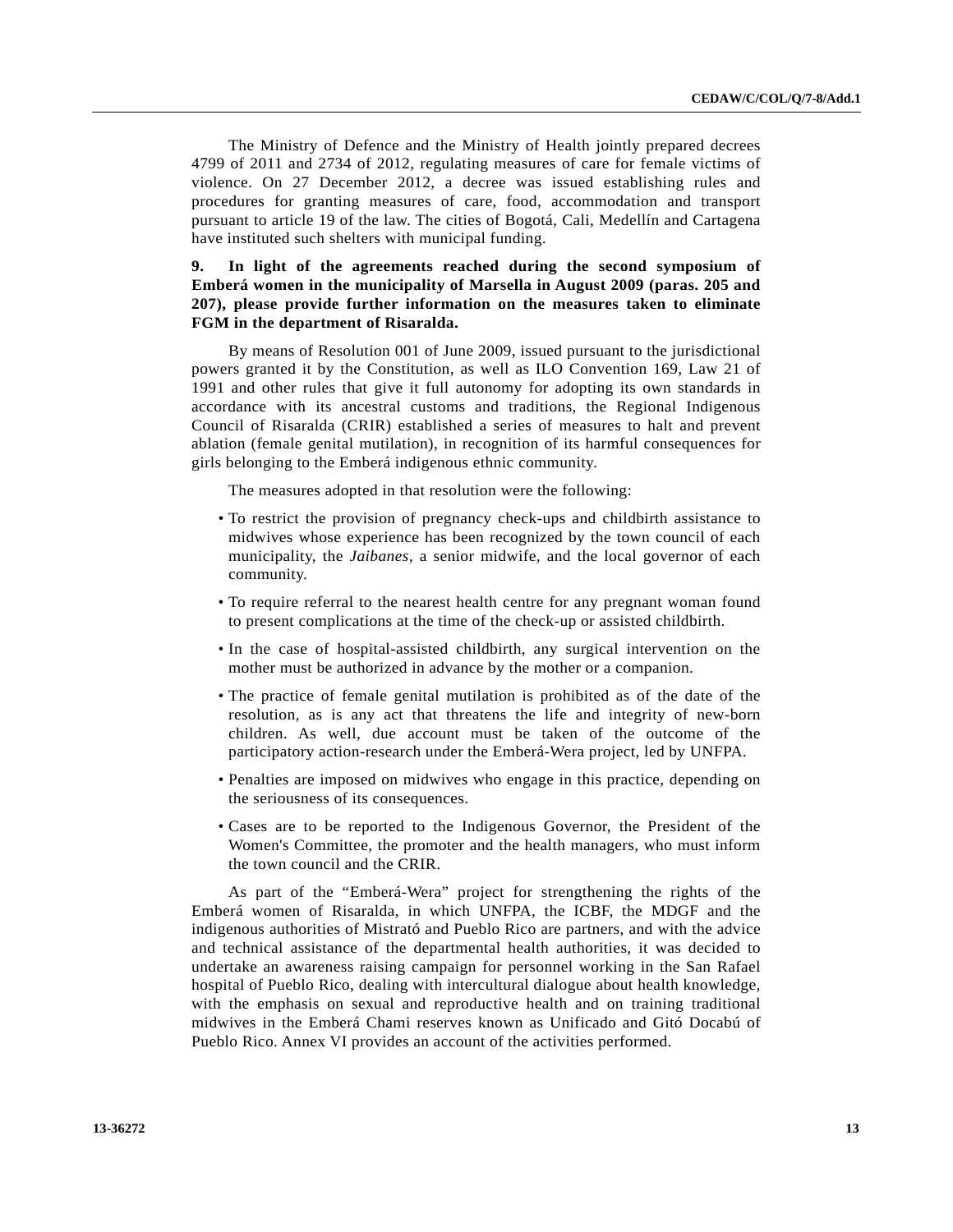**10. Please provide further information on the developments and challenges in the establishment of the Anti-Human Trafficking Operations Centre (COAT) (paras. 222 and 238), the status of the draft assistance decree and other measures mentioned in paragraphs. 236-238. Please also provide information on the coordination of the measures taken to address the links between drug trafficking and human trafficking and their negative impact on women. In light of Decision C-636 (2009), mentioned in paragraph 233 (b) of the report, please provide information on measures taken by the State party to limit the harmful effects of prostitution of women and girls.** 

 In June 2008, the Anti-Human Trafficking Operations Centre (COAT) was inaugurated with a view to articulating institutional responses to this crime, in the areas of investigation, prosecution, and comprehensive assistance and protection for victims. Its administration and coordination falls to the Ministry of the Interior, as technical secretary of the Inter-institutional Committee to Combat Trafficking in Persons. The COAT has managed to position itself among the departmental and municipal committees against trafficking in persons, as well as among other State institutions which, upon learning of a case, report it directly to the Ministry of the Interior.

 During 2012, the Inter-institutional Committee to Combat Trafficking in Persons coordinated the final text of the draft decree regulating portions of Law 985 of 2005, the purpose of which is to regulate the responsibilities, benefits, procedures and processes to be followed by the responsible entities in adopting measures of protection and assistance for the victims of human trafficking. The process for the adoption of the decree has been conducted in conformity with Decree 1345 of 2010, which adopts the Ministry of the Interior's guidelines for preparing draft decrees or executive resolutions. Five stages were established: preliminary stage, drafting stage, publicity stage, review and consultation stage, and issuance and archiving stage.

 The preliminary stage defined the objective of the decree, the principles under which it would be applied, and the persons to whom it would be directed. The drafting stage consolidated the inputs from all members of the Inter-institutional Committee. In this phase of the process, in addition to the regular meetings, five special sessions were held which succeeded in articulating the draft with the approval of the corresponding legal offices. Thus, and with a view to sounding public opinion, the draft decree was published on 18 December 2012 at the webpage of the Ministry of the Interior. Subsequently, the Inter-institutional Committee reviewed the observations received and included the ones it deemed relevant in the final version of the draft.

 To obtain the final approval needed for its issuance, the final version of the draft decree was submitted on 26 April 2013 to the Legal Office of the President of the Republic, where it is currently pending action.

 With respect to the measures adopted by the State party to limit the harmful effects of the prostitution of women and girls, Colombia treats child prostitution as a form of sexual exploitation and child abuse for commercial purposes, matters that are deemed crimes in the criminal code and are socially unacceptable. On this basis, the Colombian Family Welfare Institute seeks to prevent this crime and to protect and restore the rights of all its victims. (Specific actions are detailed in Annex VIII).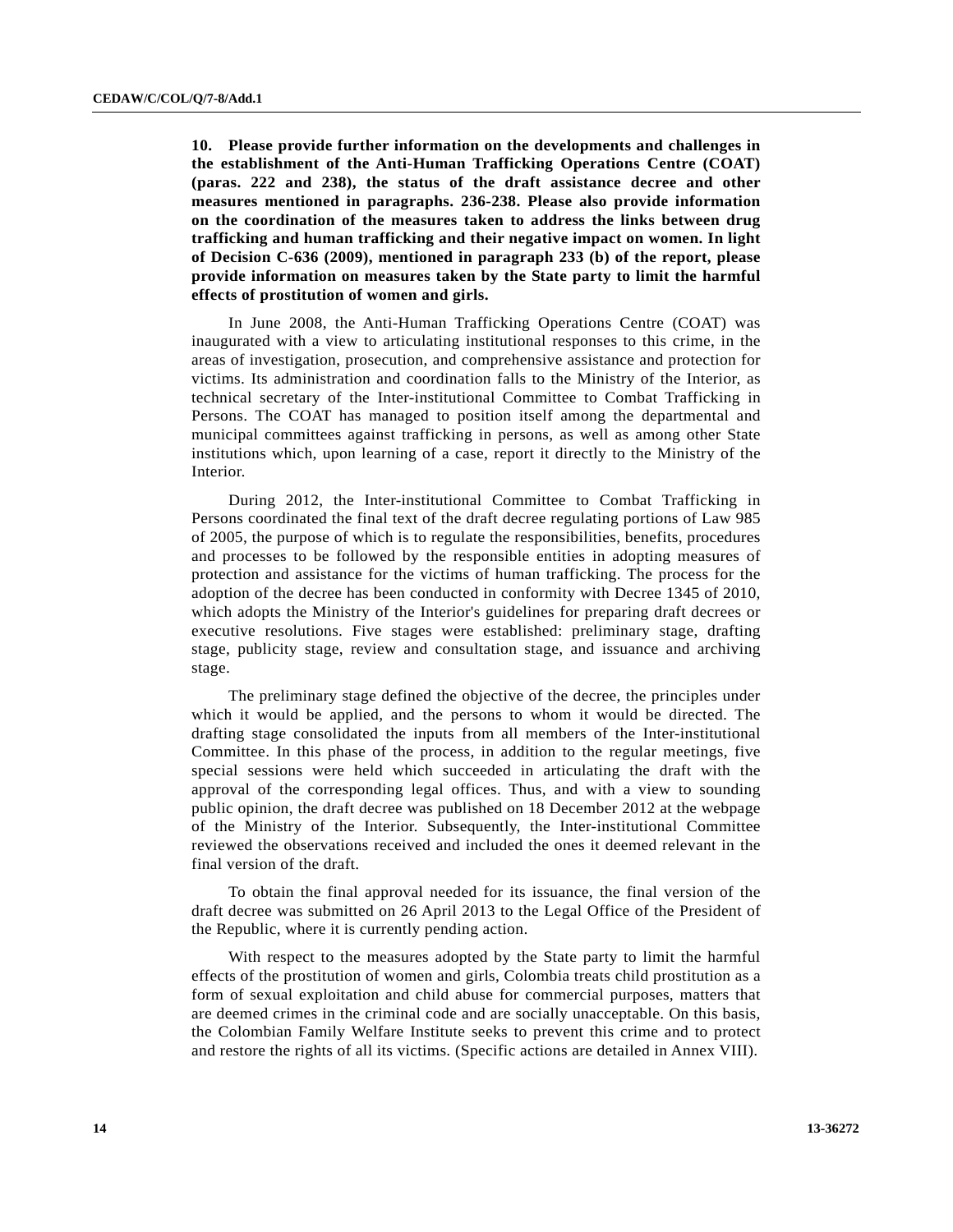**11. Please provide information on the challenges faced by the State party to meet the established 30 percent quota for women in decision-making positions in public institutions, in particular in legislative bodies and in the judiciary (para. 253). Please provide detailed information on measures taken to prevent and protect women civic and community leaders and women human rights defenders from acts of violence (paras. 259 - 267). What is the status of the public policy on women's protection (para. 268)?** 

 With respect to measures taken to prevent and protect women civic and community leaders and women human rights defenders from acts of violence, the government adopted Decree 4912 of 2011, organizing the Programme for Prevention and Protection of the rights to life, liberty, integrity and security of persons, groups and communities of the Ministry of the Interior and of the National Protection Unit, regulating the principles of the process of protection, incorporating the differential approach for analysis, risk assessment and the adoption of protective measures for the persons targeted by the programme. The processes provide for observing the specific features and vulnerabilities of the target population, in terms of age, ethnic group, gender, disability, sexual orientation and urban or rural origin.

 This decree creates the Risk Assessment Group, a body responsible for assessing the level of risk in each case on the basis of information provided by the Technical Corps for Information Compilation and Analysis (CTRAI) and the Committee on Risk Assessment and Recommendation of Measures (CERREM)). Taking into account the incorporation of the gender focus in protection programmes, the national government adopted Resolution 805 of 2012, issuing a specific protocol on the gender focus and women's rights referred to in article 50 of Decree 4912 of 2011.

 To address the specific needs of women, this resolution creates the CERREM of Women, which includes the participation of the entities established by law, women's organizations and other invited national and international agencies dealing with gender issues. The Presidential Programme on Human Rights and International Humanitarian Law, the Unit for Comprehensive Care and Reparation for Victims, and the National Police are members of this committee. Its special guests include the Presidential Advisory Council on Equity for Women, the Delegated Attorney for the Defence of the Rights of Children, Adolescents and the Family, the Delegated Ombudsman for the Rights of Children, Youth and Women, the Ministry of Health and Social Protection, the Ministry of Labour, the Ministry of Education, the Colombian Family Welfare Institute, the Office in Colombia of the United Nations High Commissioner for Refugees, and the representative of UN Women in Colombia. In addition, there are four delegates from the target population: two representatives of women's organizations (Claudia Mejía Duque of Sima Mujer and Lorena Morales of the Asociación Colectivo Mujeres al Derecho), and two representatives of organizations of female victims of the armed conflict (Rosalba Riascos of "Restableciendo Derechos" and Inés Camelo of the Espacio Multicultural de mujeres de la región Caribe [Multicultural Forum of Women of the Caribbean Region]).

 The Technical Corps for Information Compilation and Analysis (CTRAI) is responsible for documenting cases in situ, and consists of personnel of the national police assigned to the National Protection Unit, as well as civilian personnel. For specific cases involving female victims of the armed conflict, and for those women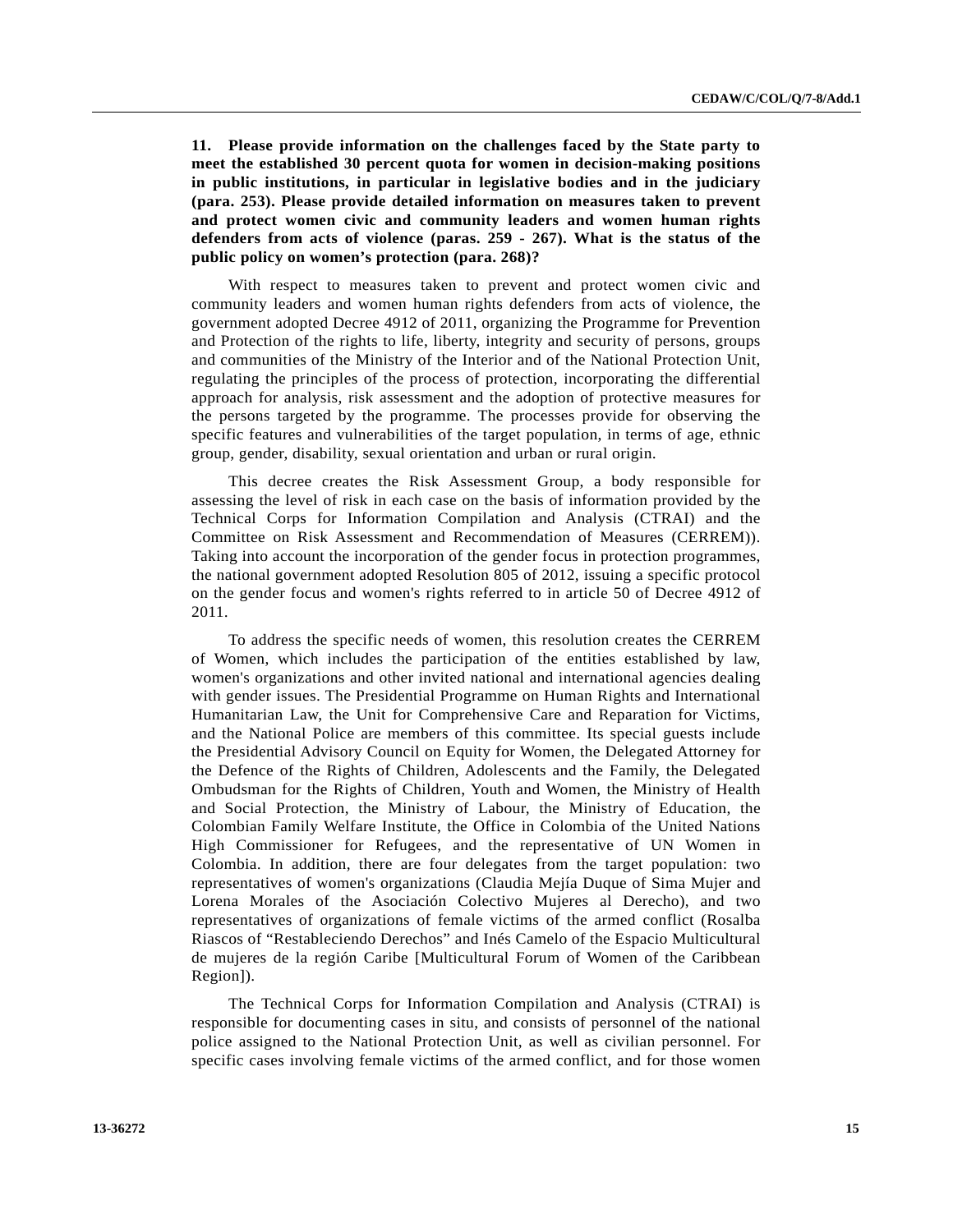who so request, the civilian staff (women and men trained in gender issues) are available for documenting the case. The Preliminary Assessment Group (GVP) is responsible for analysing the threat in each case, using information provided by the CTRAI, as well as for submitting to the CERREM its assessment of the level of threat and a recommendation on the appropriate measures to implement.

 The special protocol for women's protection provides for supplementary measures to be taken in favour of the women protected. Supplementary measures are the responsibility of other government entities, such as those relating to health, education and care of juveniles, but they are closely related to the protection measures implemented by the National Protection Unit. The body responsible for coordinating supplementary measures is the Victims' Care and Reparations Unit, provided that the female beneficiary has requested such assistance in her application for protection or when the risk assessment process so suggests.

 In order to achieve overall strengthening of the differential gender approach in the Protection Programme, the National Protection Unit has been providing training for its officers in this issue, with the support of the United Nations, the Presidential Advisory Council on Equity for Women, the Human Rights Directorate of the Ministry of the Interior, the Presidential Programme on Human Rights and International Humanitarian Law, social organizations, and the German Cooperation Agency, GTZ.

 When it comes to protecting the basic rights of female activists and human rights defenders, the Office of the Attorney General, through the National Directorate for Prosecution Affairs, has been monitoring cases where the victims are women leaders and human rights defenders, in order to examine the difficulties that arise in the course of the investigation, seeking in this way to adopt solutions and specific guidelines. In addition, Memorandum 036 of 12 August 2011 introduced strategies for investigating cases of threats against human rights defenders (male and female), as a legal methodology to guarantee the efficient, effective and optimal use of resources in criminal investigations where these persons are the victims, in order to defend their essential role in the movement for the defence of human rights.

**12. Please provide information on measures taken to ensure the participation of women in the on-going peace process between the State party and the illegal armed groups. Please also provide information on steps taken towards the formulation and implementation of the National Action Plan for the implementation of Security Council Resolution 1325 on Women, Peace and Security (2000).** 

### **Women's participation in the peace process with the FARC:**

- Phase I of the peace process, known as "exploratory conversations", was led on the national government's side by a group of five persons, of whom two were women. During that phase, three other women participated as part of the support team.
- In Phase II, while the six plenipotentiary members of the government delegation are men, two of the four alternate negotiators on the team are women.
- The Office of the High Commissioner for Peace is structured in three coordination units: the thematic planning directorate, the communications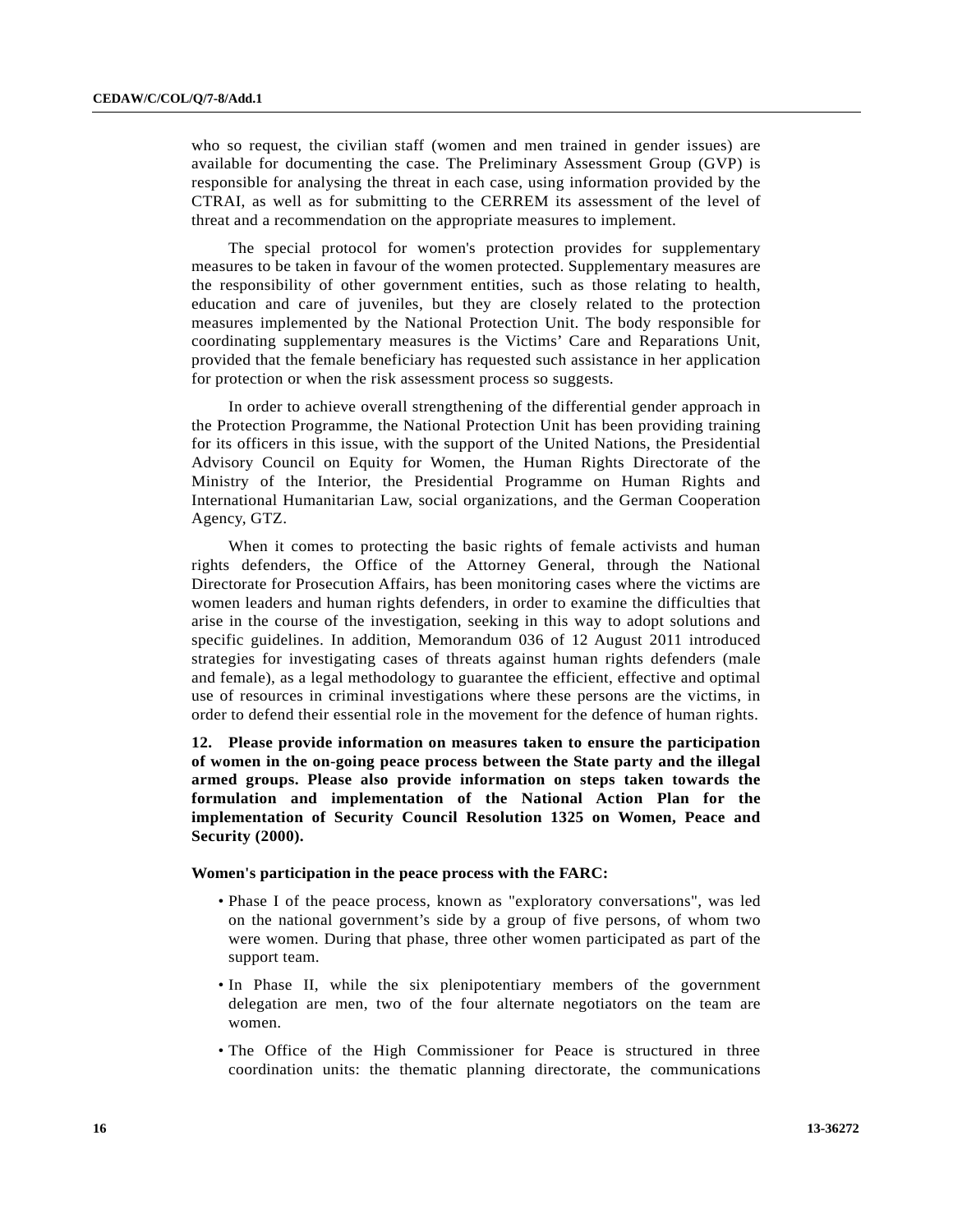directorate, and the legal directorate. At the present time the persons heading these three directorates are women, and six of the nine deputy directors are women. All of these women have a special sensitivity to the gender focus and women's rights. Their functions, of managerial rank, are essential to the success of the process. In total, the Office of the High Commissioner for Peace comprises 53 persons, of whom 60% are women.

 • The Special Peace Programmes Fund, which is responsible for financing peace programmes for returning members of armed groups to civilian life, is headed by a woman.

### **The gender perspective in the peace process with the FARC:**

- The Office of the High Commissioner for Peace, through the Thematic Coordination Unit, has ensured that all inputs delivered to the plenipotentiaries incorporate the gender perspective.
- The agreements reached to date on comprehensive agricultural development include the gender perspective.
- The Office of the Presidential Advisory Council on Equity for Women provides input to the Office of the High Commissioner for Peace in order to ensure that any proposed agreements brought to this roundtable will include the gender perspective.
- During phase II of the process, there are three types of mechanisms for civil society participation, through which women and women's organizations can participate: (i) the physical and electronic mailboxes for sending proposals dealing with items on the agenda; (ii) the thematic forums on topics of the agenda, which to date have been organized by the National University and the UNDP; and (iii) the direct involvement of experts called by mutual agreement of the parties to participate directly in the roundtable on specific issues. The Office of the Presidential Advisory Council on Equity for Women and the Presidential Programme for Human Rights will be pursuing a strategy to strengthen participation by women and women's organizations in these three mechanisms.
- As the process is structured, phase III (which begins simultaneous implementation of all the agreements and hence the process of peace building) will involve participation by all of society, which includes women and women's organizations.

 The Colombian State has also decided to include its strategy for implementing Resolution 1325 2000) in execution of its National Public Policy on Gender Equity, designed to ensure the full enjoyment of women's rights and to guarantee the principle of equality and non-discrimination, taking into account specific considerations such as urban or rural residence, identity as Afro-Colombian, black, *palenquera* and *raizal*, rural indigenous, Roma, etc., as well as women with diverse sexual orientations and those in a situation of special vulnerability. On 12 September 2012, with the support of UN Women, the Colombian government published the outline of its policy for gender equity, comprising three components: participatory, institutional, and sector-strategic.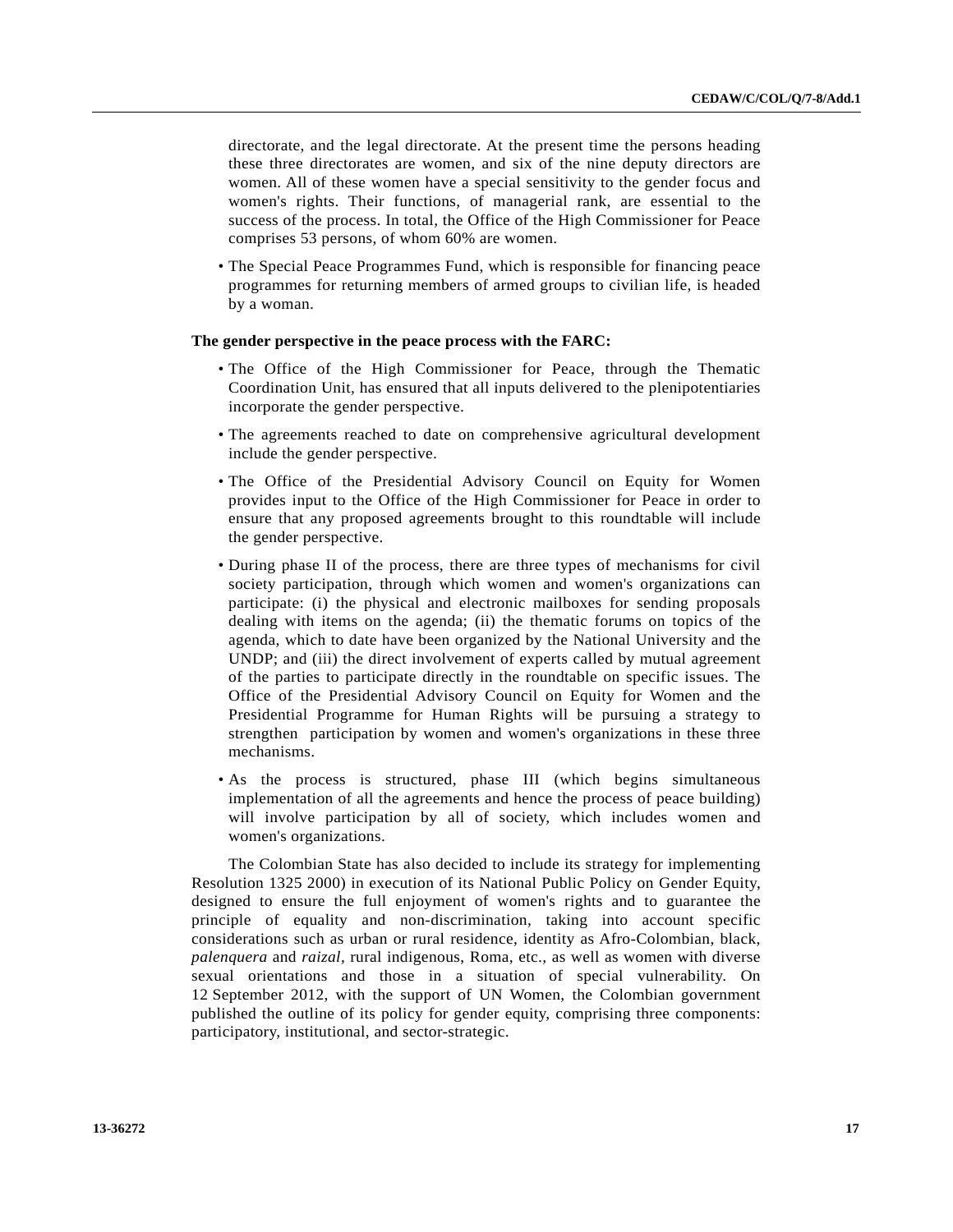In this respect, for developing the institutional strengthening component, the government has adopted a strategy for protecting the rights of women at risk or victims of forced displacement and other violence against women in the context of the armed conflict, and is pursuing it through the following guidelines, among others:

- Strengthening actions to guarantee access to justice, consistent with the "guidelines and policy actions for female victims of the armed conflict, with the emphasis on displaced women and those at risk of displacement", and with the Comprehensive Plan to Guarantee a Life Free of Violence.
- Integration and implementation of measures for prevention, protection, care and reparations for the impacts of the armed conflict and of forced displacement, particularly on women of Roma, indigenous, Afro-Colombian, *palenquera* and *raizal* origin.
- Strengthening of gender mainstreaming process in the National System for Comprehensive Care and Reparations for Victims.
- Inclusion of variables in the information systems of institutions for strengthening the identification and analysis of how diversity affects the impact of the armed conflict on women.

 Working with these guidelines, during 2012 the government used a participatory methodology to construct the National Public Policy on Gender Equity and the Comprehensive Plan for Guaranteeing Women a Life Free of Violence, with the following specific actions:

- Including the gender focus in the design and implementation of policies and institutional projects for dealing with violence against women.
- Design and implementation of information, communication and education strategies to make gender-based violence socially unacceptable.
- Strengthening institutional capacities in the sectors involved with preventing and treating violence, and qualifying their staff to deal with these issues.
- Strengthening the institutions responsible for healthcare and justice for female victims of violence.
- Strengthening forums for national coordination in preventing and treating violence against women.
- Monitoring and adapting legislation on violence against women.
- Strengthening information and knowledge management systems relating to violence against women.

**13. Please provide data disaggregated by sex on the dropout rates in uppersecondary and higher education levels, as well as information on measures taken to reduce the dropout rates of girls, especially those resulting from adolescent pregnancies (paras. 329 and 344). Please provide information on measures taken to eliminate discrimination against girls and young women in the field of education (para. 320) and indicate the number of girls who receive subsidies to reduce or eliminate costs of schooling. Please also indicate whether the Sexuality and Citizenship Education Programme integrates women's rights, in particular sexual and reproductive health and rights (para. 315).**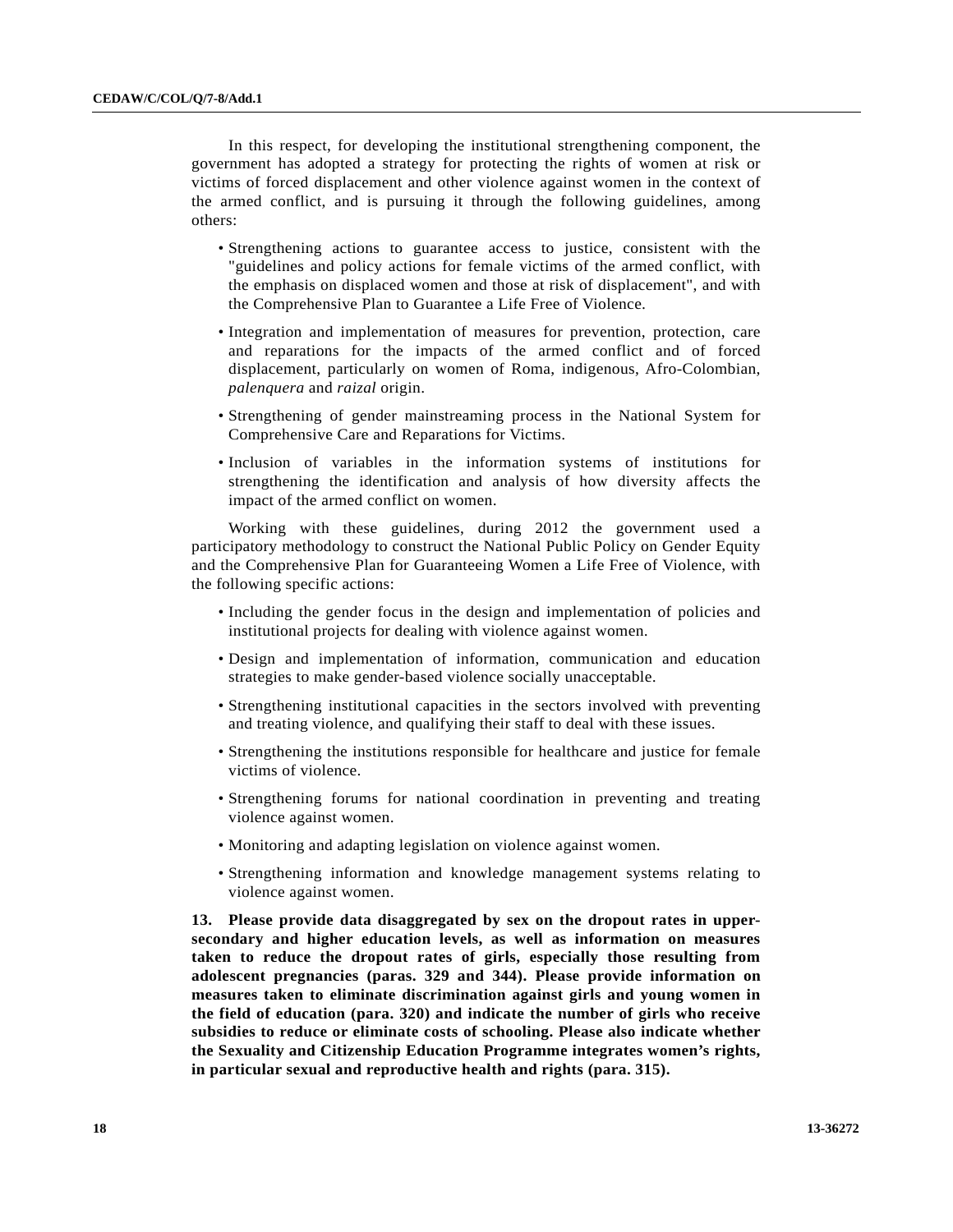| Year | Female | Male  |
|------|--------|-------|
| 2009 | 16.9%  | 18.7% |
| 2010 | 14.5%  | 16.5% |
| 2011 | 13.4%  | 15.2% |
| 2012 | 12.8%  | 14.9% |

**Annual dropout rate, by sex: this is the proportion of students who are classified as having dropped out of school one year (two semesters) after enrolment**

*Source* SPADIES. Data to December 2012.

**Dropout rate per cohort, by sex: this is the percentage of students who drop out of a higher education programme. At the university level, it is calculated at the 10th semester, and for technical education at the 6th semester** 

|                                                                    | $1 \qquad 2 \qquad 3 \qquad 4 \qquad 5 \qquad 6 \qquad 7 \qquad 8 \qquad 9$ |  |  |  | -10 |
|--------------------------------------------------------------------|-----------------------------------------------------------------------------|--|--|--|-----|
| Male                                                               | 22.2% 31.8% 38.0% 42.3% 45.6% 48.4% 50.5% 52.0% 53.2% 55.0%                 |  |  |  |     |
| Female 18.6% 26.5% 31.7% 35.4% 38.2% 40.7% 42.3% 43.6% 44.8% 46.7% |                                                                             |  |  |  |     |

*Source*: SPADIES. Data to December 2012 [SPADIES: Higher Education Dropout Prevention and Analysis System (*Sistema de Prevención y Análisis a la Deserción en las Instituciones de Educación Superior*)].

**Intra-annual dropout rate in primary education: this measures the number of pupils enrolled in basic or intermediate school who drop out before the end of the school year. For the year 2012, the rate in public education is 4.28%, and the gender breakdown is shown below:** 

|                   | Female     | Male          | Total         |
|-------------------|------------|---------------|---------------|
| Enrolment         | 4 0 48 117 | 4 1 7 3 9 4 6 | 8 2 2 2 0 6 3 |
| Drop-outs         | 155 280    | 196 725       | 352 005       |
| Drop-out rate $*$ | 3.84%      | 4.71%         | 4.28%         |

*Source*: MEN – SIMAT year 2012.[Ministry of National Education — *Sistema de Matrícula Estudiantil de Educación Básica y Media* (System of Student Enrolment in Basic and Intermediate Education)].

**Intra-annual dropout rate in secondary education: for secondary education (grades 6 to 9) the intra-year dropout rate in the public system in 2012 is shown below:** 

|               | Female    | Male      | Total         |
|---------------|-----------|-----------|---------------|
| Enrolment     | 1 368 325 | 1 358 694 | 2 7 2 7 0 1 9 |
| $Drop-outs*$  | 50 421    | 64 747    | 115 168       |
| Drop-out rate | 3.68%     | 4.77%     | 4.22%         |

*Source*: MEN – SIMAT year 2012.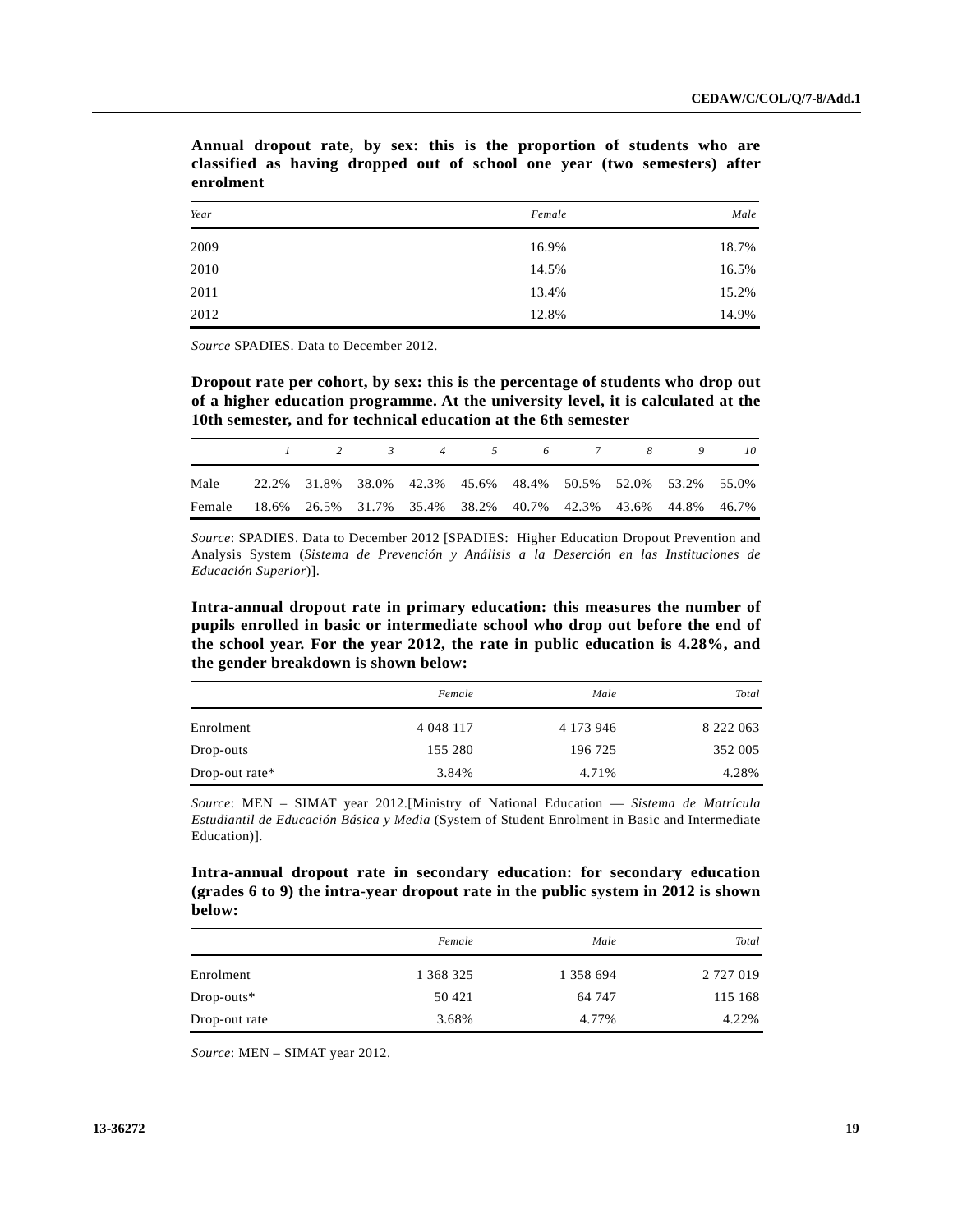The government policy on gender equity for women includes the theme of education with gender equity and seeks to implement tools, programmes and processes for strengthening the differential rights focus and reducing the barriers to remaining in the Colombian education system that women face because of their gender. Strategies include: designing, adapting, implementing and monitoring actions with a differential gender focus that will help reduce barriers to women's entry and continuation in the education system; incorporating the gender focus into teaching guidelines and benchmarks to encourage new concepts and images of the role of women in the educational context; and strengthening institutional capacities in the education sector to enhance the awareness of teachers and public officials.

 Girls receiving subsidies to reduce or eliminate costs of schooling: the number of girls receiving such assistance was 3,660,292 across the country, for an investment of \$278,094,052,000, as shown in the table in Annex VIII.

 For its part, the Sexuality and Citizenship Education Programme (PESCC), through which the Ministry of Education provides guidance to the education departments and schools for implementing sexual education projects, is being conducted with a human rights perspective, with a particular focus on the sexual and reproductive rights of children and adolescents.

 It was established as a "deliberate and intentional pedagogical process that will promote favourable environments so that children and youth can incorporate exercise of their sexual human rights into their daily life, thereby enriching their own future lives and those of others." Further information on this topic can be found at the *Colombia Aprende* Portal http://www.colombiaaprende.edu.co/html/ productos/1685/w3-propertyvalue-46016.html).

 In the institutional management process, one of the essential actions is to establish a regional inter-sectoral technical team (ETRI) comprising representatives of the health and education sectors in the region, and involving other stakeholders such as the Family Assistance Offices or the *Personerías* (legal status offices), with a view to coordinating efforts to guarantee students' rights. In particular, the uniting of health and education has made it possible to introduce students to the "youthfriendly health services" (SAS) that have been created in various regions and that also seek to give effect to sexual and reproductive rights.

 The PESCC is also intended to articulate the demands of national and international standards concerning sexual and reproductive rights, with a particular focus on such issues as the voluntary interruption of pregnancy, the prevention of violence against women, and respect for differences, for which purpose strategies have been included to encourage thinking about images and practices in the education community, in the training manuals for teachers and education agents, so that they can repeat the same process with students through pedagogical projects for sexual education.

 At the national level, the PESCC is the programme whereby the education sector coordinates with other areas, as happens with the National Inter-sectoral Commission for the Promotion and Guarantee of Sexual and Reproductive Rights on approaches for preventing adolescent pregnancy and promoting healthy lifestyle choices, combating trafficking in persons, and preventing sexual violence and providing comprehensive care for juvenile victims of sexual abuse.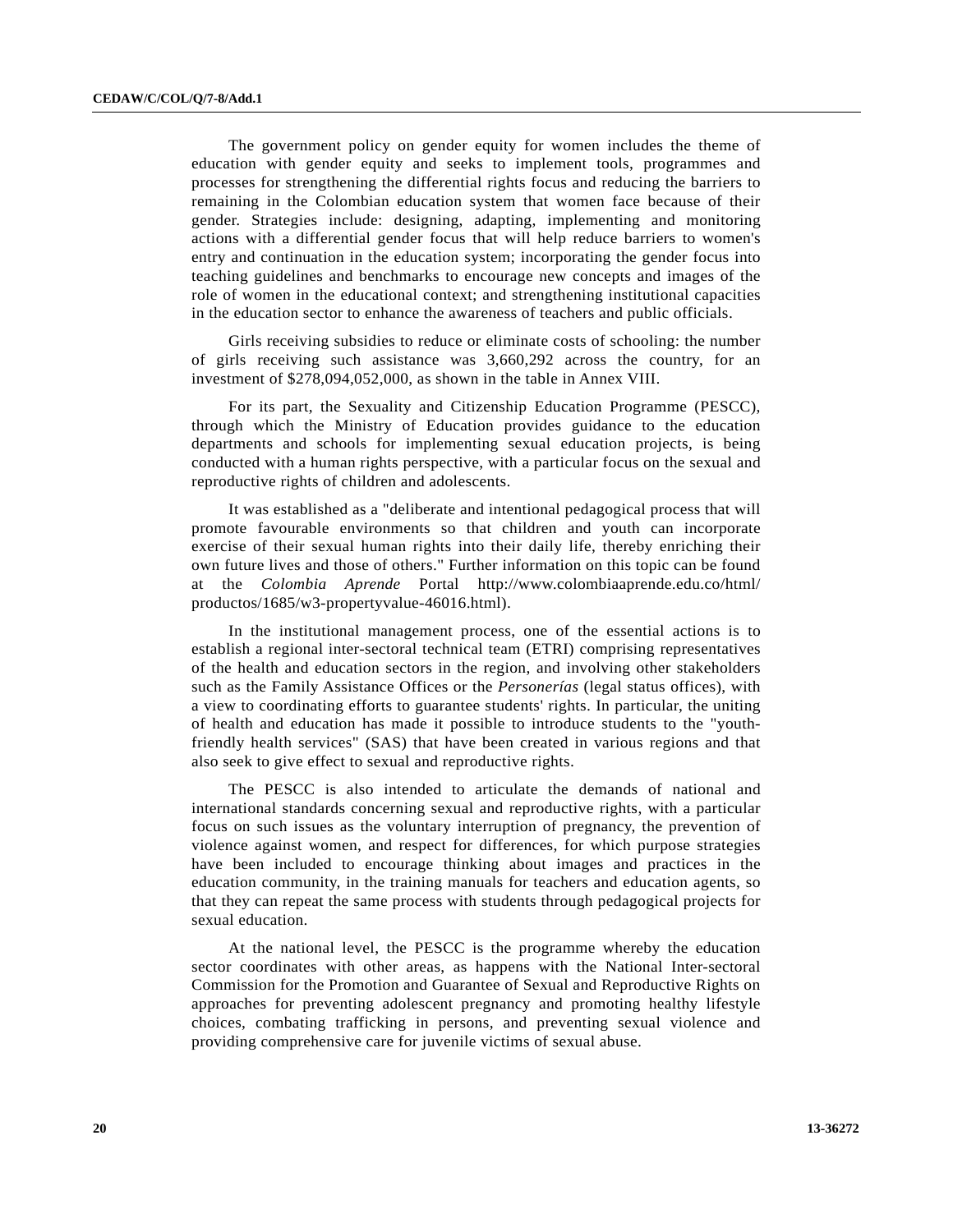**14. The report acknowledges the persistent discrimination against women in the field of employment (para. 418). Please provide information on concrete measures taken to: (a) facilitate women's access to the formal labour sector; (b) narrow the gender pay gap; (c) ensure the implementation of the principle of equal remuneration for work of equal value, which is not respected in Act 1946 of 29 December 2011, in order to ensure that women receive not only the basic salary, but also any other emoluments or benefits linked to the salary; and (d) guarantee that women working in the informal sector have access to social security and other benefits. Please also provide information on the achievements and challenges related to the implementation of the 12 strategies of the employment equality agenda (paras. 389-391). Please indicate how the law on sexual harassment is implemented, in view of the extensive range of mitigating circumstances. Please provide further information on measures taken to facilitate access to employment for internally displaced women, in addition to employment training (para. 387).** 

 To facilitate women's access to formal employment, the Programme of Occupational Equity with a Differential Gender Focus for Women has been introduced. It is based on the needs, obligations and challenges facing women when they seek to enter and remain in the labour market, considering that a fair and equitable labour market can be achieved through actions of prevention, care, legal empowerment, protection and access to justice.

 These actions are pursued in accordance with five specific objectives of the programme: 1. To take steps to prevent gender-based discrimination and inequity in the workplace; 2. To enhance the capacities of women and men in terms of occupational equity with a view to reducing female unemployment; 3. To reduce the informality that affects women primarily; 4. To reduce the wage gaps between women and; 5. To design and implement a surveillance and control system.

 In 2012, the Occupational Equity Group was created within the Minister's office, charged with designing, implementing and constructing a policy to improve conditions before, during and after the appointment of women. The group is also supposed to guarantee mainstreaming of the gender perspective in policies, programmes and projects of the various divisions that make up the vice ministries of Employment and Pensions and of Labour Relations and Inspection, Surveillance and Control.

 On the legislative front, laws have been developed for facilitating women's employment in the formal sector. Besides Law 1257 of 2008, these include Law 1429 date of 2010, the "first job" Act which seeks to formalize and generate employment by creating incentives for formalization in the initial stages of creating an enterprise, so as to increase the benefits and reduce the costs of "going formal". This law establishes a tax deduction for businesses that employ women over 40 years of age, persons under 28 years, and single mothers in categories 1 and 2, where unemployment rates are highest.

 A memorandum of understanding has been signed between the Ministry of Labour, the UNDP and the Presidential Advisory Council on Equity for Women (ACPEM) to carry out the National Programme for Occupational Equity with a Differential Gender Focus and the Gender Policy spearheaded by the ACPEM. Under that MOU training has been provided to the Network of Regional Labour Market Observatories so that they can include the gender issue within their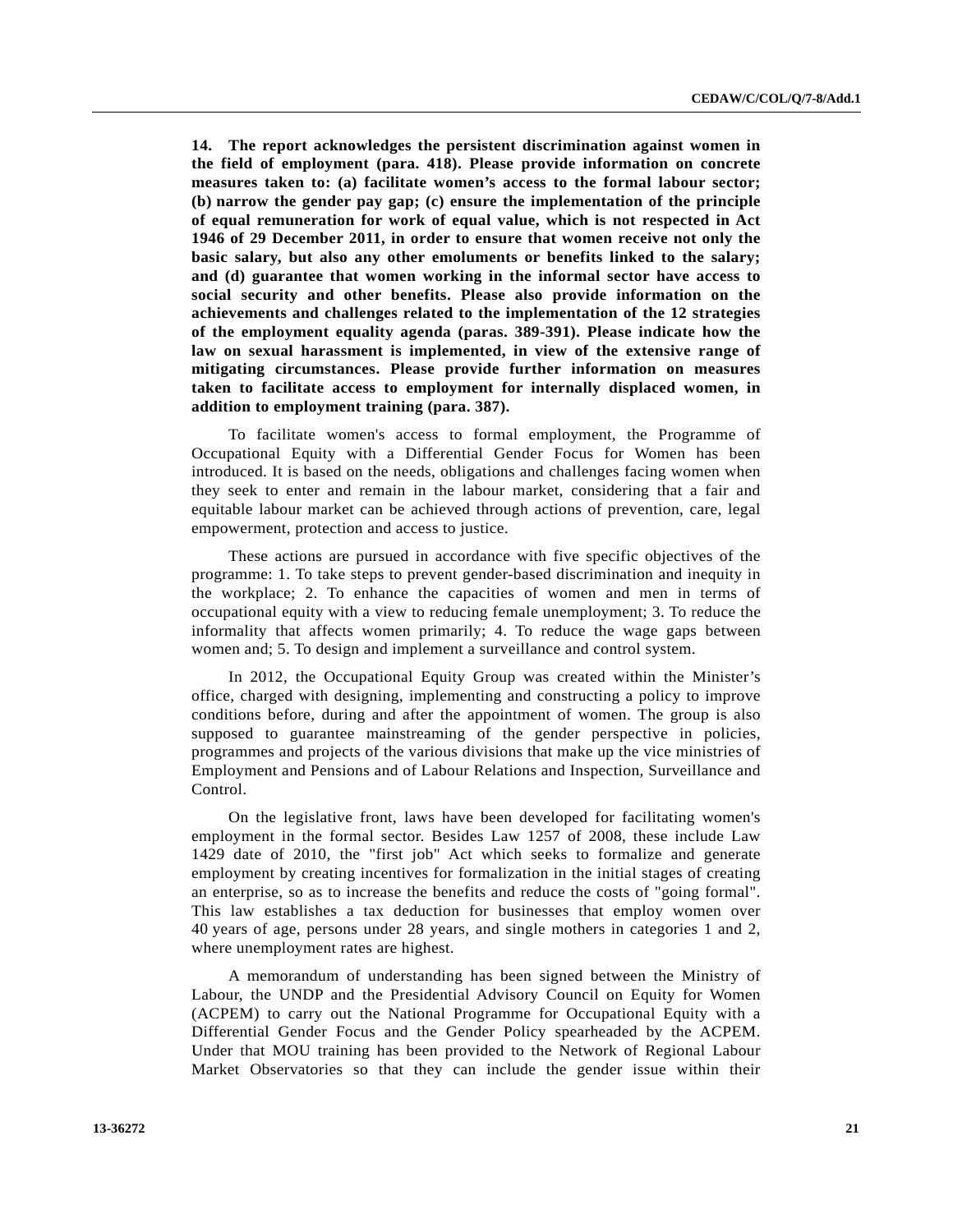categories of analysis. This network provides timely analytical input that local governments can use in taking decisions and in formulating and evaluating policies for employment and income generation. The observatories also allow national institutions to visualize regional characteristics for the design and implementation of employment programmes and projects carried out at the local level. During 2011 and 2012 the observatories received support from the Ministry of Labour, the Department for Social Prosperity (DPS) and the UNDP.

 The concrete measures taken to reduce the gender wage gap are detailed in Annex IX.

 With respect to implementing the principle of equal pay for work of equal value, in order to ensure that women receive not only the basic salary, but also any other emoluments or benefits linked to the salary, it should be noted that article 127 of the Labour Code provides that "salary constitutes not only ordinary pay, fixed or variable, but everything that the worker receives in cash and in kind as direct compensation for service, of whatever form or denomination, such as bonuses, premiums, supplementary wages, normal allowances, supplementary work or overtime pay, the value of work on statutory holidays, percentages on sales and commission". Thus, as discrimination occurs in the pay received by the male or female worker, the salary includes any other consideration or benefit linked to it.

 Regulations are now being developed for Law 1496 of 2011, taking into account the recommendation made in 2012 by the ILO Committee of Experts on the Application of Conventions and Recommendations, relating to application of Convention 100 on equal remuneration, whereby the concept of "work of equal value" should be interpreted to require equal pay not only for "equal", "the same" or "similar" work but also for work of a completely different nature that is nevertheless of equal value.

 As part of its work plan for the year 2013, the Ministry of Labour earmarked an amount for developing a global communication strategy to publicize the contents of Law 1429 of 2011 and the general concept of formalization, with special emphasis on the formalization of businesses and the benefits this brings in terms of legality and the enrolment of workers in the Social Security system. The measures adopted to guarantee the rights of women employed in domestic service or as community mothers can be consulted in Annex X.

## **Implementation of the law on occupational harassment in light of its many extenuating circumstances**

 For implementation of Law 1010 of 2006, a programme of Occupational Equity with a Differential Gender Focus has been developed, covering numerous activities that will have a direct or indirect impact on reducing the obstacles that prevent women from reporting violations of their rights in the workplace. With a view to achieving a full understanding of the relationship between cultural traditions and rights violations, that programme calls for: 1. Identifying practices that constitute occupational and sexual harassment, 2. Analysing cases of occupational and sexual harassment in the workplace, 3. Examining the cases reported to the Prosecutor General's Office for the offence of sexual harassment in the workplace, and proceedings before the Public Prosecutor [*Ministerio Público*] and the labour tribunals relating to workplace harassment and the respective outcomes.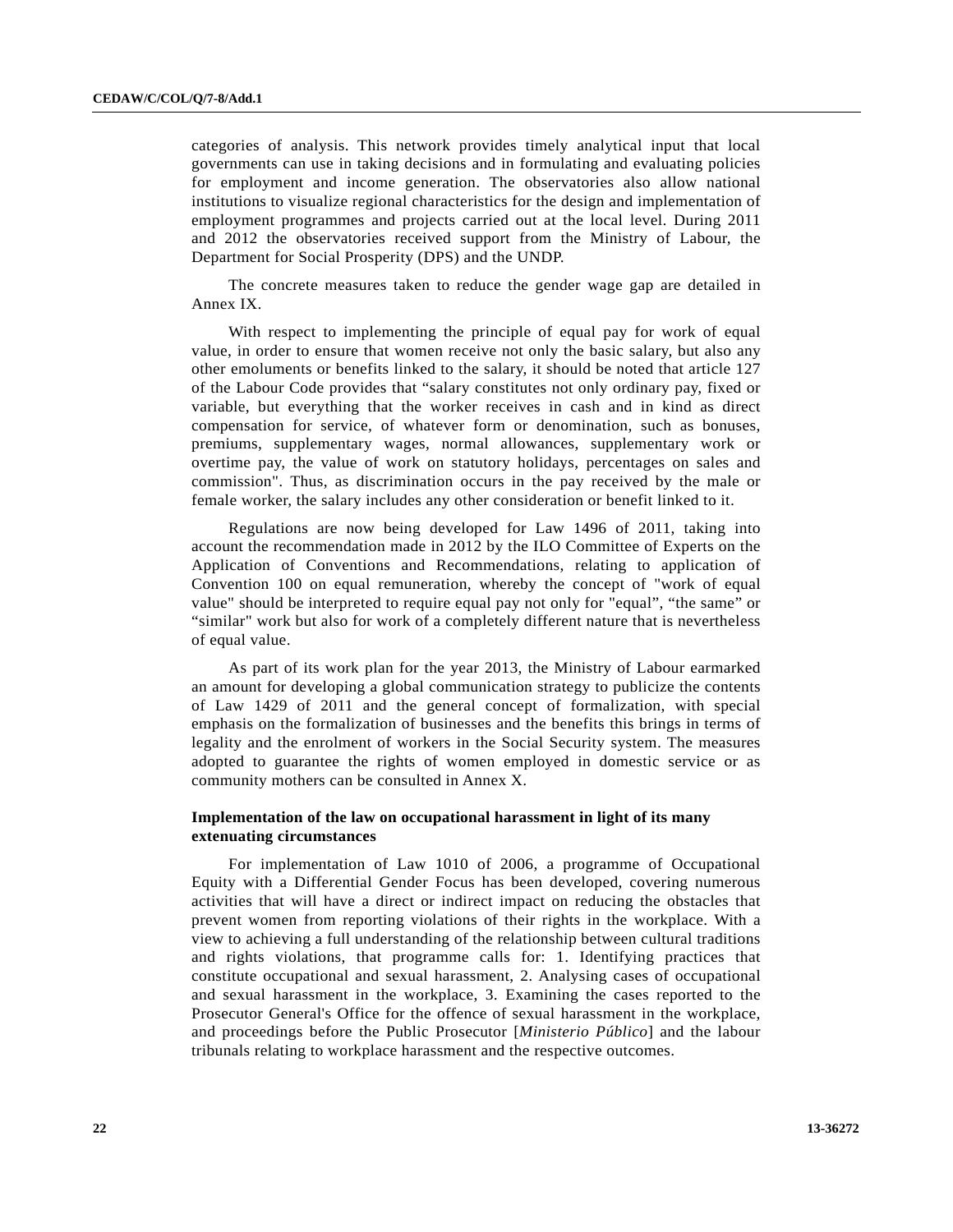As a further step, the Protocol for the Acceptance of Complaints of Sexual Harassment and Other Forms of Violence against Women in the Workplace will be designed. Its specific objective will be to provide legal advice and psychological counselling, to estimate damages, and to establish a procedure for referring cases to the labour inspection offices and to the Office of the Prosecutor General.

 To this end, the new resolution on inspection and surveillance includes the obligation to provide training in gender issues for labour inspectors and to give them the tools to make visits to firms in order to confirm application of the factors of wage evaluation. All the territorial inspection, surveillance and control offices are expected to have received training by June of 2014.

 With respect to the extenuating circumstances admitted in article 3 of Law 1010 of 2006, these do not relieve the perpetrator from liability nor do they justify behaviour that constitutes harassment. Their purpose is to admit that some circumstances offer room for different treatment in the labour context. However, the differences that may exist between employer and employee, or between different employees, because of economic, social, cultural, religious, sexual, racial, family, emotional or other factors may in no case be used to diminish the seriousness of treatment that offends against human dignity, which is an inviolable right of all persons.

 The Constitutional Court in fact pronounced itself on this matter when, in 2006, it decided that section "f" of the article was unconstitutional because the extenuating circumstance of family ties is a measure that directly contradicts equal protection for the dignity of all persons in the workplace. It also declared that the existence of an "emotional bond" between the harasser and the victim could not be considered an extenuating circumstance, because it was subjective, and there were no verifiable criteria for determining whether a person harboured such a sentiment (judgment T-882 of 2006 MP: Humberto Sierra Porto - Judgment C-898 of 2006 MP. Manuel José Cepeda Espinosa).

 Consistent with the above considerations, in the case of harassment in the workplace involving a relative or someone who is emotionally close, the victim may follow the procedure indicated in the first chapter of the law, and that relationship will not lessen the penalty incurred by the duly demonstrated conduct. However, if the victim does not feel, because of those bonds, that he or she has been harassed or that decent and fair working conditions have been violated, or that any other constitutional right protected by the punishment of workplace harassment has been infringed, that person may choose not to initiate proceedings under the law.

## **Measures taken to facilitate access to employment for internally displaced women, in addition to employment training.**

 Pursuant to article 130 of Law 1448 of 2011, known as the Victim and Land Restitution Act, as well as articles 67 and 68 of Decree 4800 of 2011, the government has designed a programme known as "Integral Routes to Rural and Urban Employment for Victims of the Armed Conflict", which seeks to coordinate and improve all government efforts to support income generation for victims through formal employment and self-employment.

 Specifically, the programme seeks to implement three active labour market policies intended to: 1. Increase the demand for the labour of victims in the public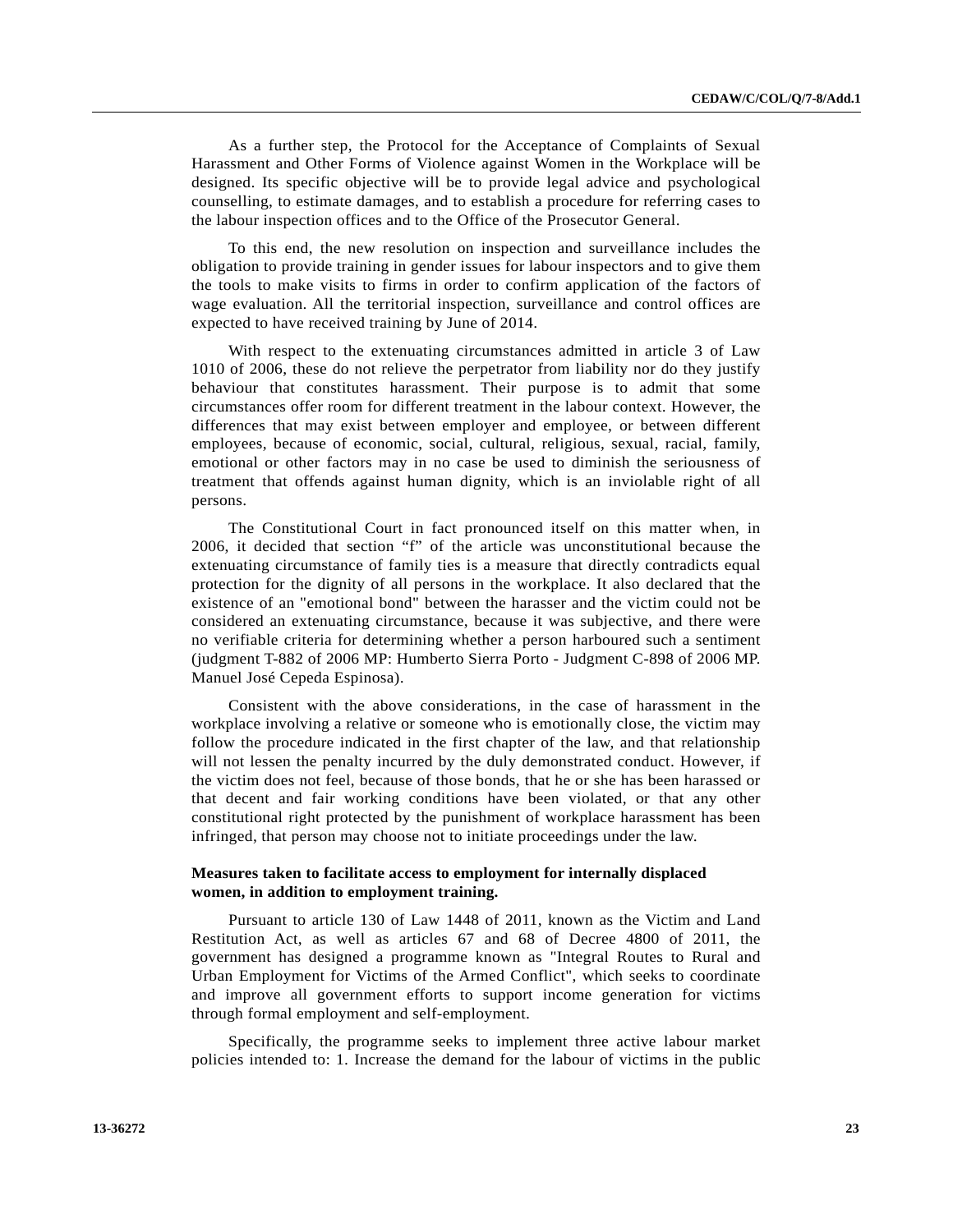and private sector; 2. Enhance the quality and relevance of the victims' labour; 3. Improve the operation of the labour market by facilitating the interrelationship between the supply of and demand for the labour of the victims.

 The first active labour market policy under the "Integral Routes" programme is to increase demand for hiring victims of the armed conflict in the public and private sectors. This initiative is intended to motivate the productive sector to hire or purchase the products and services of the victims and also to encourage and commit the public sector to take on a significant number of victims at work sites or in infrastructure construction and maintenance projects. The policy involves two lines of work: 1. Adoption of public policies to enhance the employability of victims in the public and private sector, and 2. Mass media campaigns targeted at players, victims and society at large in order to eradicate the discrimination and stigma that affect victims in the workplace.

 The second active labour market policy seeks to improve the quality of the work performed by victims of the armed conflict through expanded and better occupational training programmes, assistance in job seeking, and encouragement of entrepreneurship. The idea is to eliminate barriers to access and increase the coverage of existing programmes in national and local government entities, and to create new programmes as required. This exercise is backed by public-private partnerships with a view to providing victims with training consistent with the real needs of the business sector and with local characteristics, as well as helping the victims to formulate suitable productive projects.

 Lastly, the third active labour market policy under the programme consists of improving the functioning of the labour market, in terms of matching labour supply and demand and steering victims to the institutional programme, the entity or the firm that can restore their capacity for work or that will allow them to access formal employment or self-employment. This policy embraces two lines of action: 1. Creation of a single point of entry at the national level for employment programmes serving victims of the armed conflict, for which purpose the Ministry of Labour has designed a single instrument of socio-occupational characterization for determining the individual occupational profile of each victim of working age; 2. Creation of a special module in the Public Employment Service for matching labour supply and demand by region, taking into account the needs and characteristics of victims of the armed conflict.

 This Programme of Integral Routes to Rural and Urban Employment has a differential gender focus that includes female victims of forced displacement as a consequence of the conflict.

**15. Please provide information on the measures in place or envisaged to ensure equal access to health-care services and facilities, in particular sexual and reproductive health- care services, for indigenous, Afro-Colombian, displaced and rural women. Please also provide information on the measures in place to ensure the implementation of the Constitutional Court Decision C-355 (2006) which guarantees access to voluntary termination of pregnancies to women (paras. 477-479). In view of the numerous obstacles preventing the implementation of that decision, please indicate if there are plans to present a Bill that would enable legal abortions and impose adequate sanctions in case of violations of women's rights to legal abortion (see paragraphs 477-481). In light of information received about the practice of forced sterilizations on women**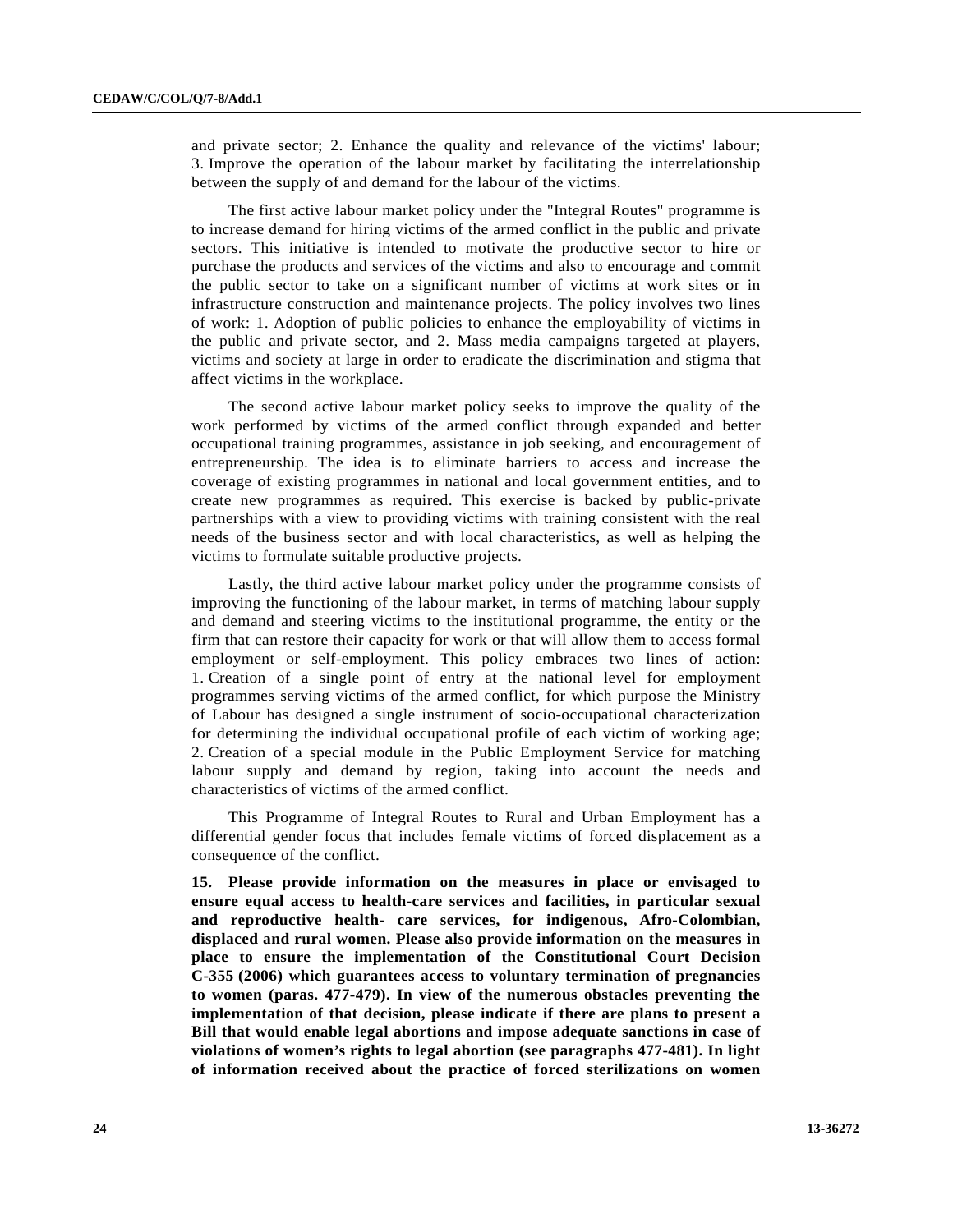**with disabilities, as well as about forced abortions and forced use of contraception by women and girls recruited by illegal armed groups, please provide information on the measures in place or envisaged to address these issues, in particular plans to revise Law 1412 which currently allows legal representatives to impose sterilization without free and informed consent of women or girls with disabilities. Please also provide information on the measures taken to address the high proportion of adolescent pregnancies and pregnancies of very young women (para. 36) as well as the very high rate of sterilization of young women as a method of family planning (para. 519).** 

#### **Access to sexual and reproductive health services**

 Access to these services is governed in several respects. First, there are models, protocols and guidelines on sexual and reproductive health that establish the processes and procedures to be applied by health institutions in the provision of services relating to maternal health, sexual assault, sexual and reproductive health for adolescents, contraception, cervical cancer, breast cancer and other cancers.

 Community information campaigns have been conducted on sexual and reproductive rights and on ways of accessing health services. Inputs have been provided for contraception, prophylactic treatment for victims of sexual assault, the taking of forensic samples, and the outfitting of public health institutions to perform manual uterine aspiration for the voluntary interruption of pregnancy, as well as training for health professionals who provide the service and for communities in accessing it.

 Actions taken to implement judgment CE-355 of 2006 and Law 1412 of 2010 are described in Annex XI.

### **Reducing adolescent pregnancies**

 The government has adopted various measures to promote and guarantee sexual and reproductive rights. These include the National Policy on Sexual and Reproductive Health (2003 to date), the National Public Health Plan (2007 to date), judgment C.355/06, decision [*acuerdo*] 380 of 2008 expanding the availability of free, modern contraceptive methods in the mandatory health plan, for all persons affiliated with the General Social Security System for Health, and Decree 2968 of 2010, creating the National Inter-sectoral Commission for the promotion and guarantee of sexual and reproductive rights. In compliance with the rules adopted over the last decade, communication strategies have been implemented to promote sexual and reproductive rights: these include the campaign "for the right to meaningful sexuality" and efforts at social mobilization of young people, encouraging them to identify with and participate in actions to prevent pregnancy among their age group, such as the institution of youth counsellors in the health services.

 The "youth-friendly health services model" was introduced in 2007, with an emphasis on SRH, to improve the accessibility, quality and coverage of health services for adolescents. Colombia now offers such services in 744 centres in 33 territorial health directorates and 595 municipalities (90%), as well as the Sexuality and Citizenship Education Programme of the National Ministry of Education.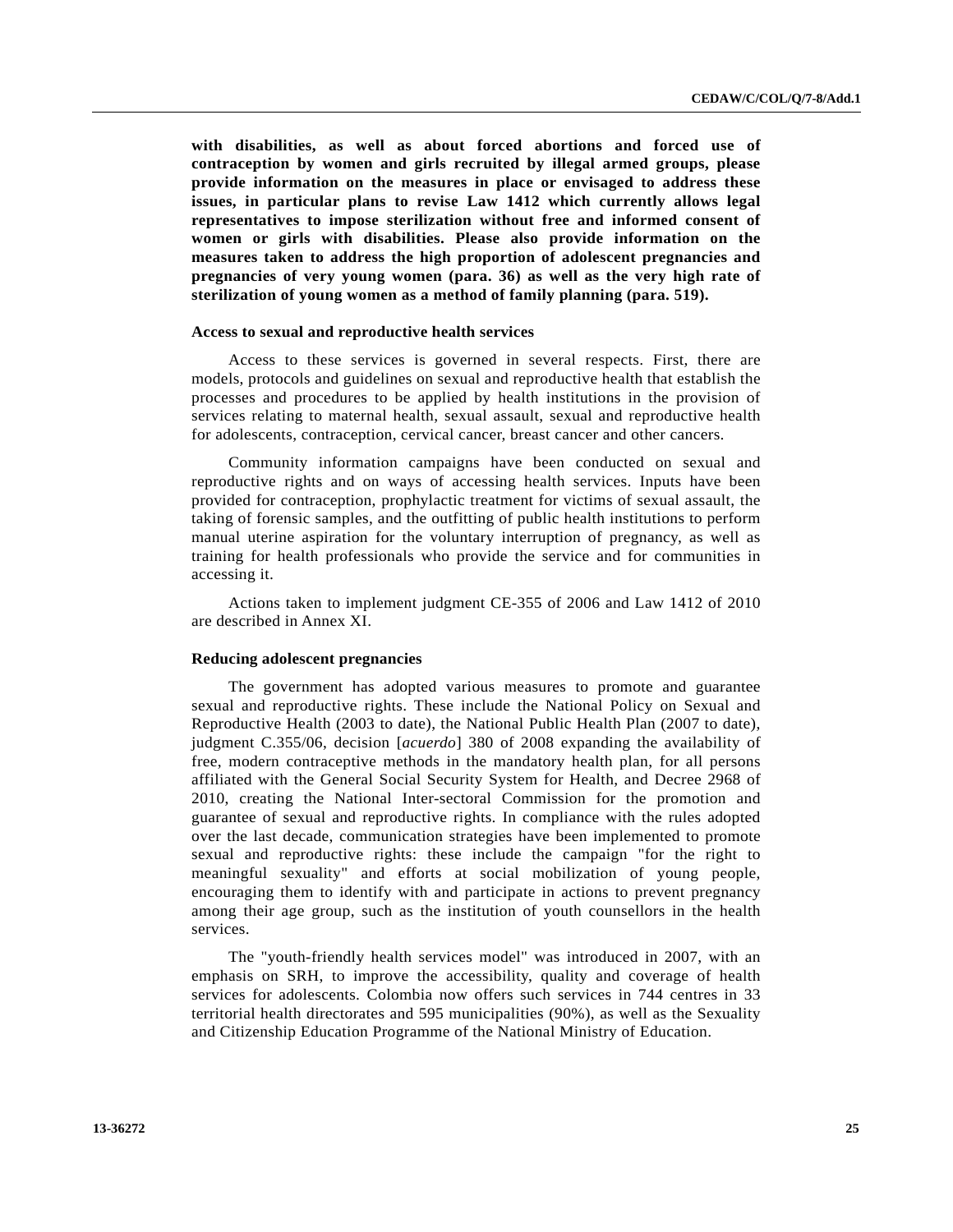The last Demographic and Health Survey conducted in Colombia, in 2010, showed a decline of one percentage point (from 20.5% in 2005 to 19.5%) in the proportion of girls aged 15 to 19 who had experienced pregnancy; in the country's major cities (Cali, Medellin and Bogotá) that percentage was down by an average of five percentage points. At the same time, there was an increase in the use of modern contraceptive methods among sexually active, co-habiting adolescents, from 38.3% in 1995 to 63.1% in 2010.

 On 30 January 2012, at the initiative of the National Inter-sectoral Commission to Promote and Guarantee Sexual and Reproductive Rights (which includes, among other agencies, the National Education Ministry, the Ministry of Information and Communication Technologies, the National Apprenticeship System and the Colombian Family Welfare Institute, and the Ministry of Health and Social Protection, which serves as the executive secretariat) and with the leadership of the Presidential Advisory Council on Equity for Women, the National Planning Department approved CONPES 147, establishing "guidelines for a strategy to prevent adolescent pregnancy and to promote healthy lifestyle choices for young people between the ages of 6 and 19 years". This pilot strategy is being implemented in 192 municipalities, selected on the basis of the total number of adolescent pregnancies recorded.

 This intervention is being pursued at the individual, family and community levels, under four strategic themes: inter-sectoral work; human development and lifestyle choices; offer of services relating to sexual education, sexual and reproductive health and sexual and reproductive rights; and monitoring and evaluation. The principal channels for implementation will be the territorial directorates, through the "Youth-Friendly Health Services" of the Ministry of Health and Social Protection and the Sexuality and Citizenship Education Programme (PESCC) of the National Education Ministry. The programme is accompanied by information and communication strategies. Once it has been evaluated and improved, the strategy will be extended to the entire country in a gradual and progressive manner.

 Consistent with CONPES 147, the National Inter-sectoral Observatory on Adolescent Pregnancy was created, with the main purpose of producing useful information for taking decisions to address this situation.

**16. Please provide updated information on the status of the regulation process of Law No. 731 (2002), (para. 562). Please provide further information on the guidelines and measures adopted by the Inter-Institutional Committee on the Promulgation of Regulations of Law No. 731 to improve rural women's enjoyment of their rights in all spheres of life (para. 562). Please provide further information on the participation of rural women in the adoption and implementation of policies and strategies aimed at land restitution.** 

 Regulations are now in place for the articles of Law 731of 2002 relating to: rural activity, financing, development fund, land and housing of rural social interest (articles 3, 7, 8, 9, 10, 11, 12, 24, 25, 26 and 27). However, some articles of the law do not require regulation, and can be implemented directly by the corresponding entities: these include those relating to dissemination and training for access by rural women to the various institutions that promote rural activity; dissemination of laws for the advancement of women; expansion of statistical records; registration and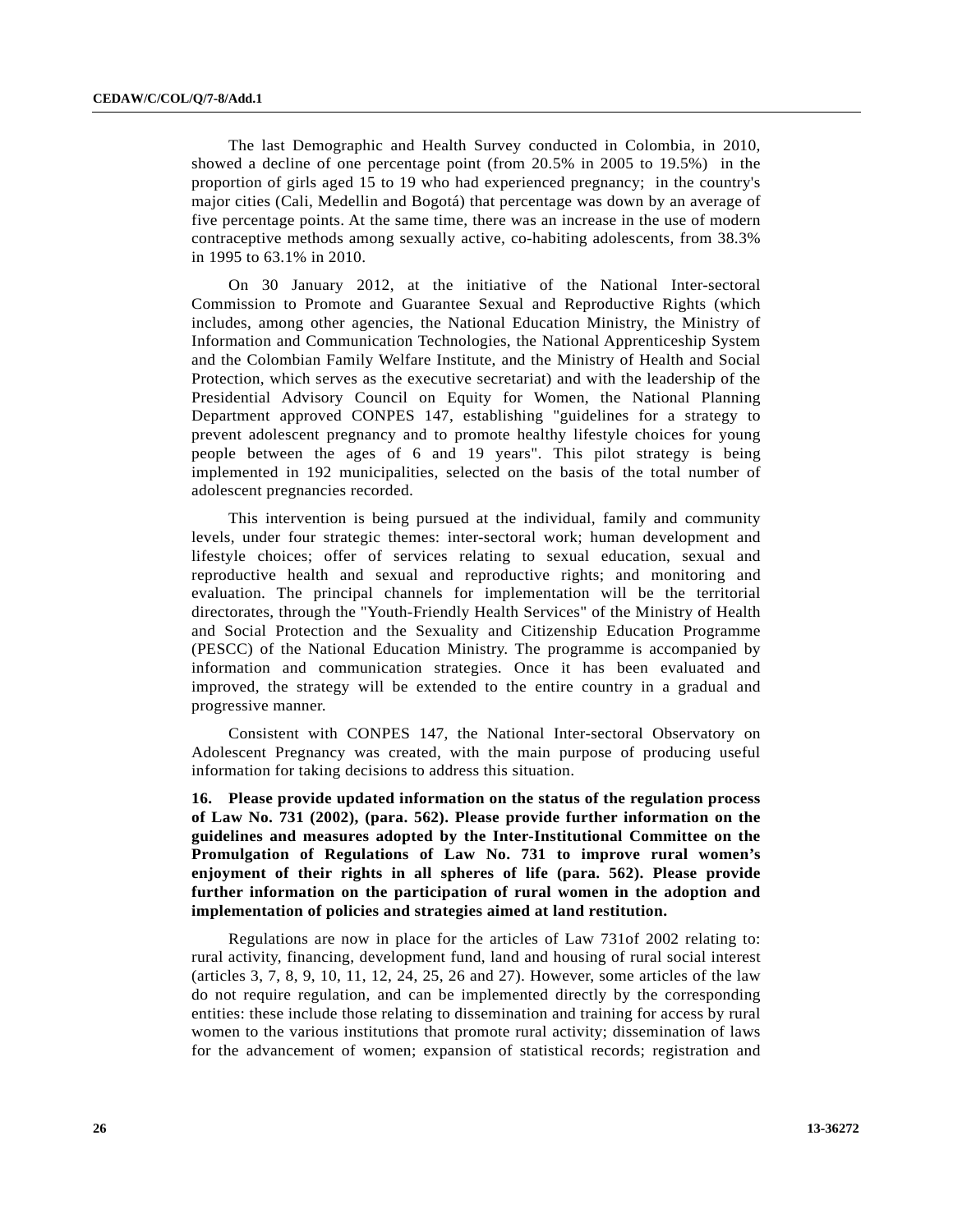identity card campaigns; and the occupational risks programme, as specified in Annex XII on the status of regulations to Law 731/2002.

 The Inter-institutional Committee (which is chaired by the Presidential Advisory Council on Equity for Women, and includes the Ministry of Agriculture and Rural Development and representatives of the Rural Women's Political Action Forum [*Mesa de Incidencia Política de Mujeres Rurales*]) has been working with the entities responsible for regulating that law, with a view to generating a system of indicators relating to rural women, establishing a regulatory mechanism within each entity, depending on its responsibilities, and identifying and implementing lines of action that will give full effect to the law in the short term.

 With respect to participation of rural women in the adoption and implementation of policies and strategies aimed at land restitution, the "Programme of Special Access for Women and Girls to the Administrative Stage of the Process of Restitution of Illegally Appropriated Lands" has been designed and implemented (see details in Annex XIII). Its main purpose is to create effective mechanisms to facilitate the accreditation and award of land rights to women and girls who have been the victims of forced abandonment and illegal appropriation in Colombia. It focuses on four strategic lines of action, contained in Chapter III of Resolution 080 of 31 January 2013 (Annex 14).

 In this connection, actions under the Women's Programme are being taken, first, to combat the patriarchal paradigms that dominate the concept of land ownership rights; second, to transform the system that creates unequal power relationships between men and women with respect to land ownership; and third, to recognize and appreciate the various unequal situations and conditions that women face in their relationship with the land. Specific actions include the following:

- Construction of strategies to identify permanent spouses and partners. Recognizing that many of the property rights of women derive from their relations of kinship or affinity, it was decided that the preliminary administrative procedure must identify the assets held by a couple in community of property, and in this way facilitate the order of Law 1448 of 2011 on joint title.
- Preferential treatment and priority in substantiating women's claims.
- Strategies for collecting evidence, especially in the case of de facto marital unions.
- Establishment of routes of action for documenting cases, by typology of illegal appropriation.
- Inter-institutional management with the Prosecution Office and the Superior Council of the Judiciary to coordinate efforts to speed civil proceedings for land restitution (declarations of de facto marital unions, dissolution of community of property, declarations of presumed death by disappearance, declarations of absence and other requirements).

 Lastly, in order to continue with development of the women's programme, and to pursue actions to highlight and uphold the rights of rural women who are victims of appropriation or forced abandonment of lands, forums for dialogue are being established with women's organizations at the national level. This involves making contact with women's organizations to develop training programmes for women and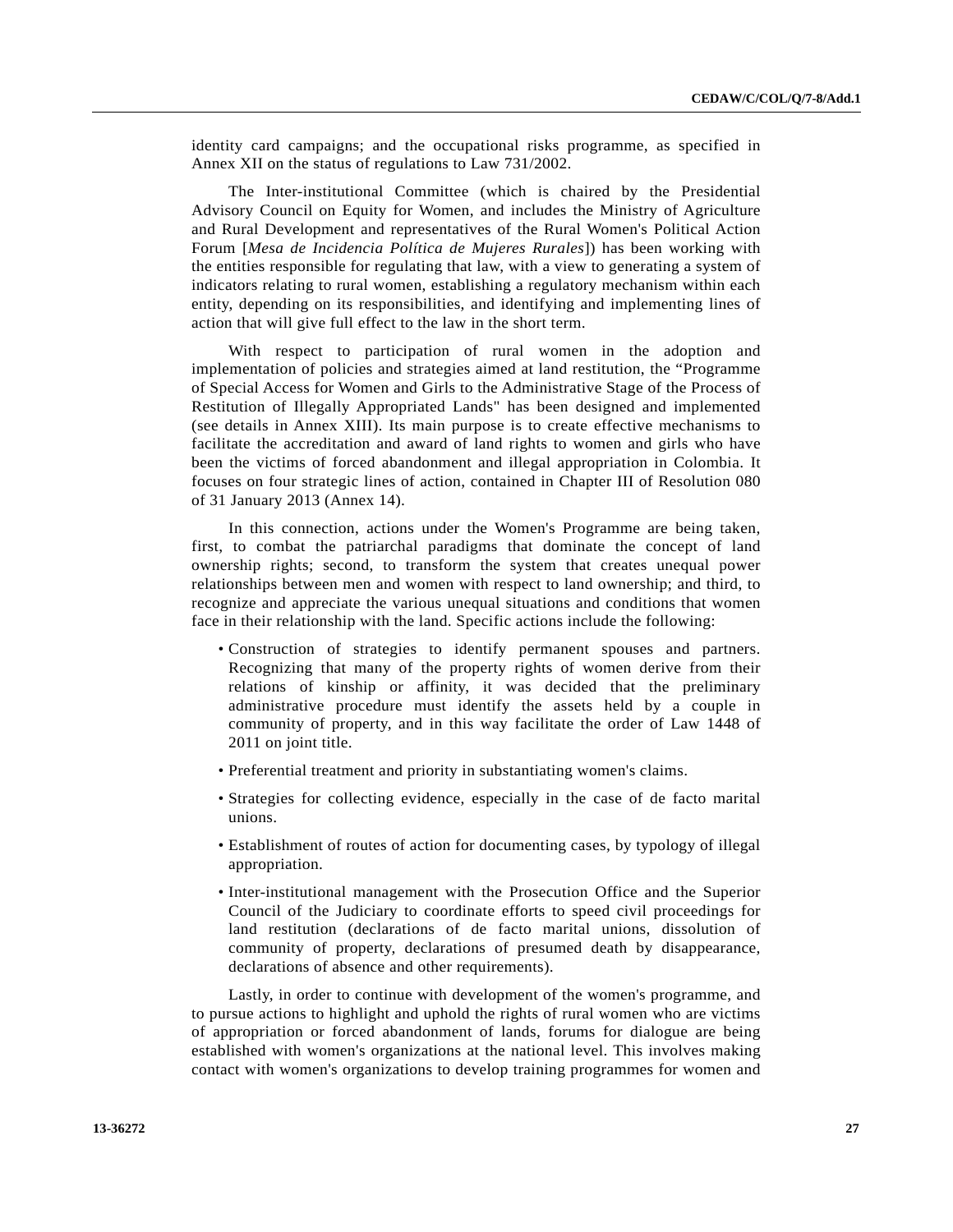girls in recognizing their land rights. At the same time, the Land Restitution Unit is providing training for women and is publicizing the women's programme throughout the country, coordinating work in the departments of Tolima and Putumayo, among other activities contained in the women's programme.

## **17. Please provide information on the measures taken and envisaged to improve the socio-economic situation of women living in indigenous and Afro-Colombian communities, which are the poorest in the country.**

- "Rural Woman Programme", the training component of which is intended to promote the personal, social, cultural and economic empowerment of rural women, starting with their rights and differences; it has targeted departments where a large percentage of the population is of indigenous (Chocó, Vaupés, Cuaca) or Afro-Colombian origin, and is working with 256 Afro-Colombian community councils and organizations.
- Programme for Protection of the Rights of Displaced Afro-Descendent Women, to encourage community initiatives for the defence of black, Afro-Colombian, *raizal* and *palenquera* women. This process culminated with designation of the National Committee for Monitoring the Process of *Auto* 092, comprising female leaders representing the 18 areas of work defined. The process has facilitated efforts to defend the human rights of participating Afro-Colombian women.
- A diagnostic assessment of the state of vulnerability of Afro-Colombian women in the context of the armed conflict. This has served to provide warning and initiate action for this population segment, in coordination with other State institutions: the Colombian Family Welfare Institute (ICBF), the National Apprenticeship Service SENA), the Agustín Codazzi Geographic Institute (IGAC) and the Presidential Advisory Council on Equity for Women.
- As called for in the 2010-2014 National Development Plan "Prosperity for All", which includes as a strategic guideline the differential focus in public policy action to generate conditions for equal opportunities and integral social development of disadvantaged population groups such as rural, indigenous, Afro-Colombian, *palenquera*, *raizal* and Roma women, an awareness campaign is under way to ensure that sector officials include those groups in plans, programmes and projects. The Ministry of Agriculture and Rural Development, USAID, ACDI/VOCA (Agricultural Cooperative Development International and Volunteers in Overseas Cooperative Assistance) and women's NGOs are developing a methodological model for including the differential gender and ethnic focus, with a view to unifying the concept and scope of what is understood by differential focus and mainstreaming of gender and ethnic variables in public management at the national and territorial levels.
- Programme for Protection of the Rights of Displaced Indigenous Women. Under this programme, a series of agreements has been negotiated with delegates of the four indigenous organizations, ONIC (National Indigenous Organization of Colombia), OPIAC (Organization of Indigenous People of the Colombian Amazon), CIT (Tairona Indigenous Confederation) and AICO (Indigenous Authorities of Colombia), which include the following goals: 1. To design an agreed document on guidelines and proposals for formulating the programme to protect the rights of displaced indigenous women and those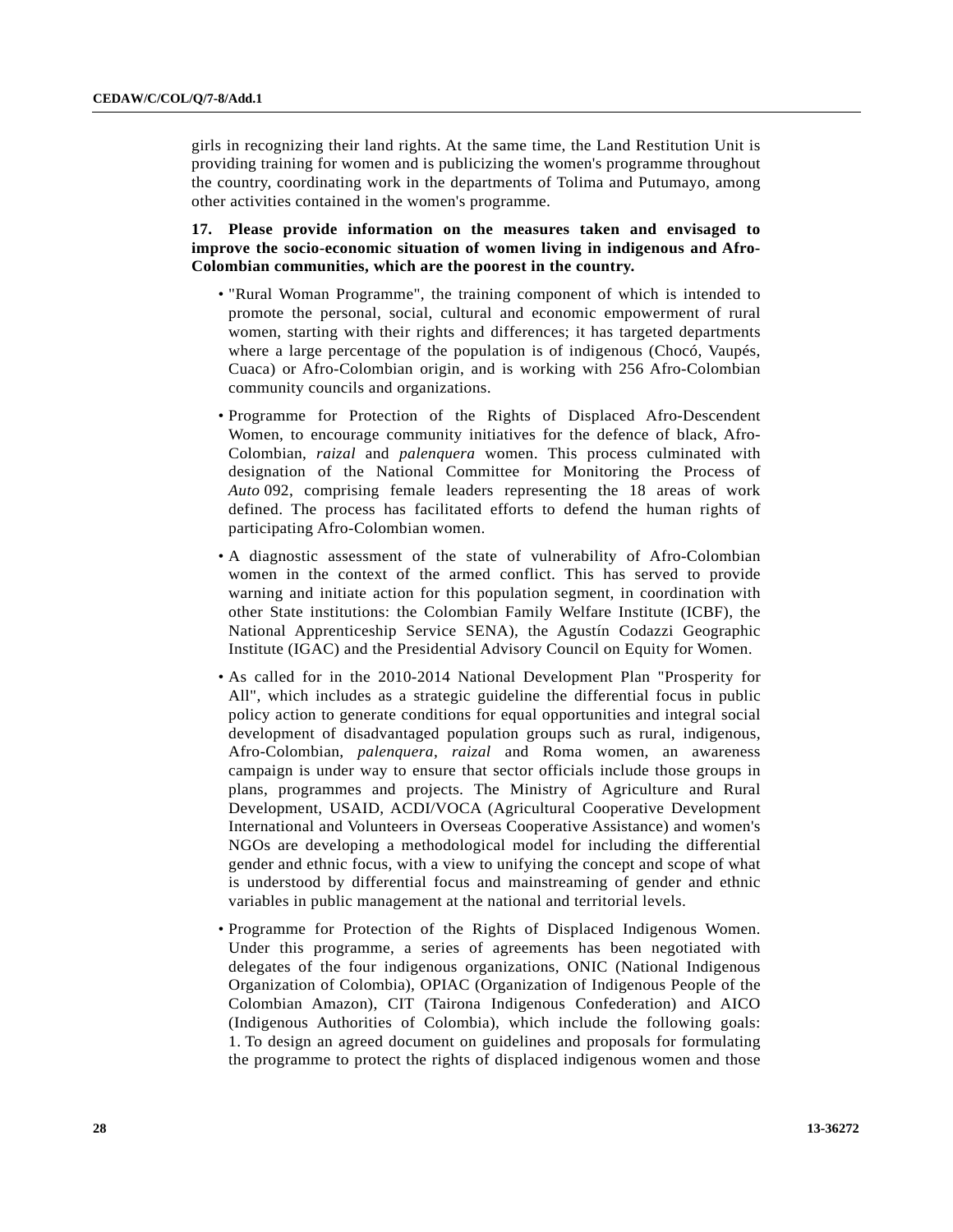at risk of displacement, as part of the process of socialization and awareness raising concerning rulings [*autos*] 092 and 237 of 2008 handed down by the Constitutional Court to protect the rights of indigenous women; 2. To establish working teams in each organization in order to initiate work at the sub-national level; 3. Socialization workshops to raise awareness among indigenous women; 4. Collection and systematization of information by each organization; 5. Local meetings with each indigenous organization and a national meeting of indigenous women and authorities to socialize the work performed and to prepare a single document that will serve as input to the programme for the protection of the rights of displaced indigenous women and those at risk; 6. Preparation of a brochure or poster and a video; and 7. Establishment of a permanent coordination forum between the national government and indigenous women's organizations for delivery of the document, "Programme for protection of the rights of displaced indigenous women and those at risk". Other activities have included community outreach workshops to raise awareness and reinforce the contents of rulings 092 and 237 of 2008 in various cities (Mitú, Ibagué, Florencia, Cartagena).

**18. In the context of Ministerial Directive No. 11 (2010) on zero tolerance of sexual violence and its supplementary measures (para. 647), please provide information on the number of cases of sexual violence which have been recorded, investigated and prosecuted, as well as the number of perpetrators who have been punished. Please provide updated information on the implementation of the 2010-2013 Project on combating impunity in sexual violence cases within the context of the armed conflict (para. 652). Please also provide information on the number of girls and young women forcibly recruited by illegal armed groups. Please also indicate whether the reintegration and rehabilitation programmes for women ex-combatants have been successful, in particular whether such programmes have fostered their social reintegration (para. 655).** 

## **Number of cases of sexual violence which have been recorded, investigated and prosecuted, as well as the number of perpetrators who have been punished.**

 Because alleged crimes of sexual assault fall within the exclusive jurisdiction of the ordinary justice system, the National Directorate for Prosecution Affairs (*Dirección Nacional de Fiscalías*) issued Resolution 0266 of 9 July 2008, as a strategy for investigating the 183 complaints received. In addition, there has been progress in building an information system that is sensitive to the differences among the victims, so as to reveal conditions of vulnerability in order to optimize control and monitoring mechanisms, to formulate strategies for dealing with the problems of specific population groups, and to facilitate the production of statistical data disaggregated by differential variables, as detailed in Annex XV.

## **2010-2013 Project on combating impunity in sexual violence cases within the context of the armed conflict.**

 This project, which was formulated in 2010 with the cooperation of the Kingdom of the Netherlands, has produced inter-institutional articulation between the Justice and Peace Unit, the National Directorate for Prosecution Affairs, the National Human Rights Unit of the Prosecutor General's Office, the Ombudsman for youth and women, the Special Investigations Directorate of the Attorney General's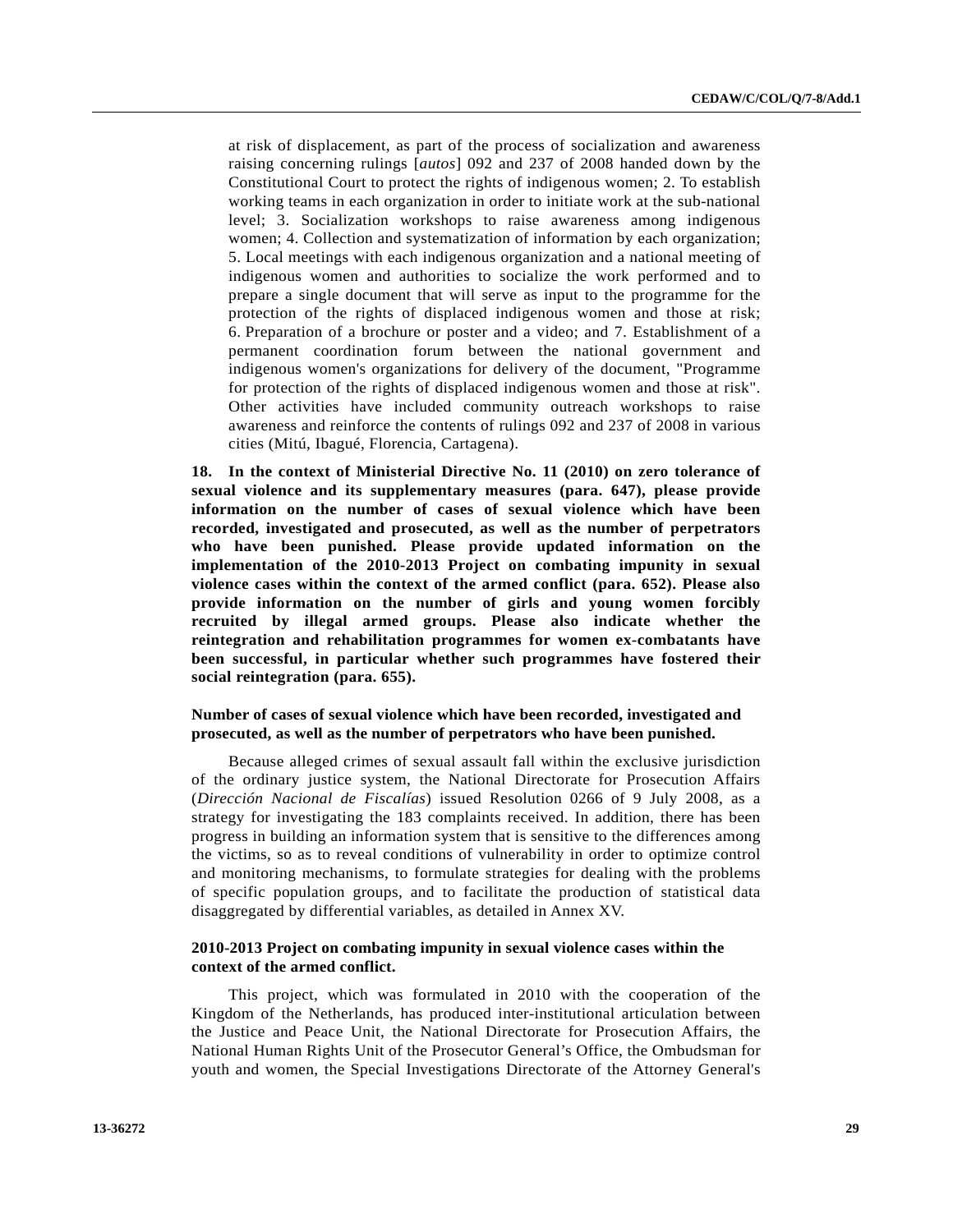Office, the Ministry of National Defence, the Military Criminal Justice School, the National Institute of Legal Medicine, the Presidential Advisory Council on Equity for Women, the Victims Unit, and the Presidential Programme of Human Rights and International Humanitarian Law, which is heading this exercise.

 As part of the strategic theme on "organizational development for investigation, prosecution and punishment of cases of sexual assault in the context of the conflict", existing instruments within the entities have been identified for addressing this issue and its principal requirements.

 Similarly, work has continued on formulating an inter-institutional training strategy on sexual violence, jointly with the Training School for Prosecutors, the Military Criminal Justice School, the Rodrigo Lara Bonilla School and the Studies Institute of the Prosecution Office, as well as the Ombudsman's School.

 Under the theme, "care and protection for victims of sexual violence" and in support of the inter-institutional bodies at the departmental level established to provide care for victims, a project was formulated for implementing the methodology of coaching and training in self-care, geared to professionals responsible for caring for victims of sexual violence in contexts of armed conflict, as well as for becoming familiar with tools for providing care and guidance to this population in order to avoid secondary victimization.

 Technical implementation of the project is being transferred to the Ombudsman for the rights of children, youth and women, and is focused on the provision of psychosocial and legal guidance and coaching. However, the Presidential Programme on Human Rights and International Humanitarian Law continues to coordinate an inter-institutional approach with the entities listed, through an inter-sectoral strategy for promoting cases and providing comprehensive care for female victims of violence, and of sexual violence in particular. This strategy is part of the Justice subsystem of the National System of Human Rights and International Humanitarian Law. The initiative is promoted and led by a group constituted to combat impunity under the Presidential Programme of Human Rights and International Humanitarian Law, the National Directorate for Prosecution Affairs, the Office of the Prosecutor General and the Presidential Advisory Council on Equity for Women. It seeks to foster inter-sectoral coordination to provide comprehensive care to women and girls who are victims of gender-based violence.

 The purpose of this forum is to promote the investigation and prosecution of cases of violence against women, and to strengthen the institutional capacity of the local authorities to prevent such violence and to respond effectively to the victims. The specific objectives are to establish a national-territorial coordination mechanism to address cases of violence against women and to reduce the gaps between legislative provisions and their actual enforcement.

 The actions to be taken have a territorial focus, as the methodology varies according to the context, the assessment of the women in the zone, and the institutional assessment previously reviewed. It includes a series of elements: institutional visits, interviews with organizations of female victims and local leaders, training for public officials, prevention campaigns in the community at large, and the adoption of commitments at the local and national levels to eliminate problems in providing comprehensive care to female victims and in proceeding to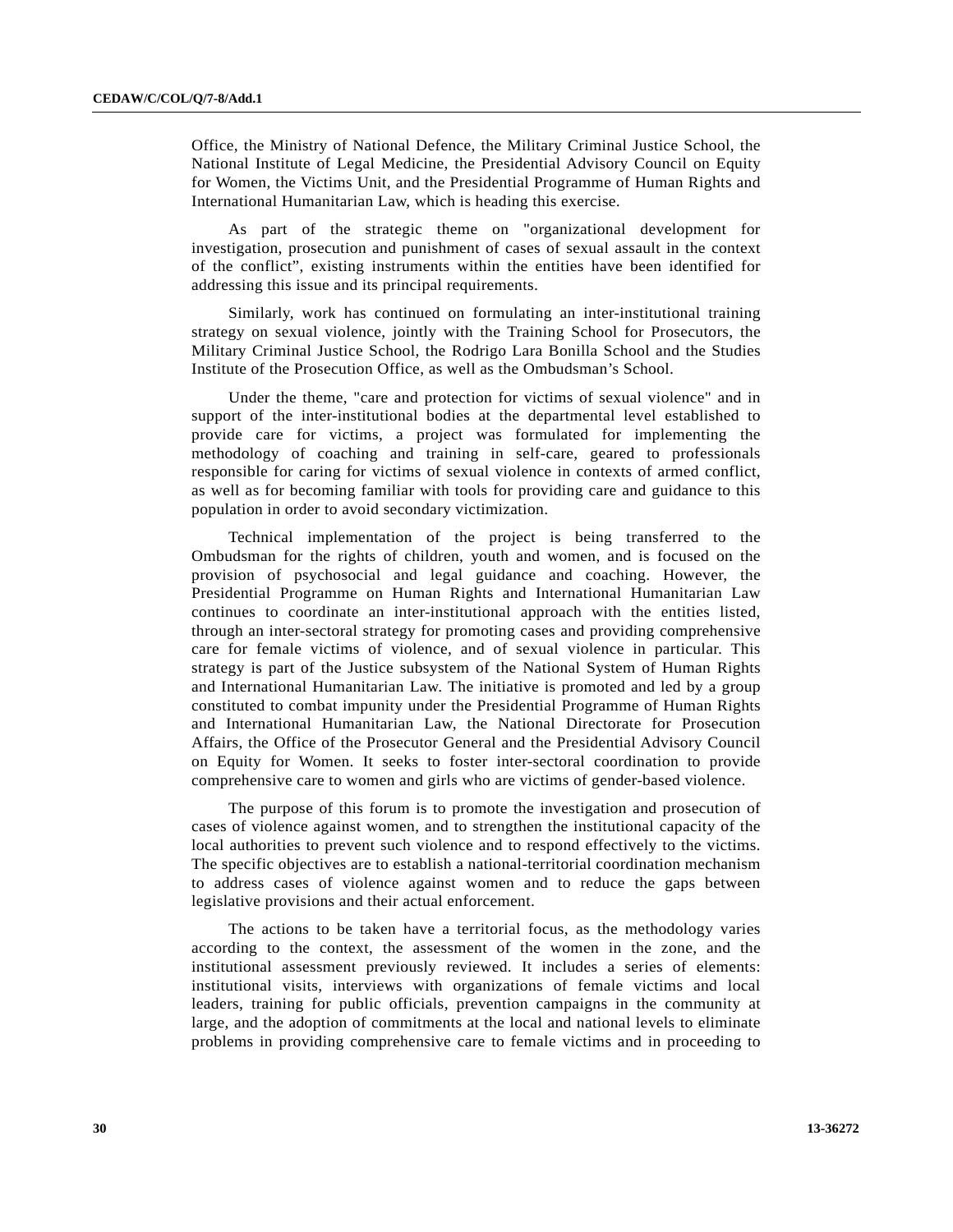prosecution, and especially with committees for promoting cases coordinated by the Office of the Prosecutor General.

 The entities participating at the national level are the Office of the Prosecutor General, the Presidential Programme on Human Rights and International Humanitarian Law, the Presidential Advisory Council on Equity for Women, the National Protection Unit, the Ministry of Health and Social Protection, the Colombian Family Welfare Institute, the Unit for Comprehensive Care and Reparations to Victims, the National Institute of Legal Medicine and Forensic Sciences, the Office of the Ombudsman (Ombudsman for Children, Women of the Family, the Ombudsman for the Early Warning System, and the Ombudsman for Victims), the Office of the Attorney General and the Ministry of the Interior. These pilot projects also include participation by local women's organizations.

 To date, two pilot projects have been carried out, in the municipalities of Maria la Baja and Tumaco. Those two locales were selected on the basis of the problems facing women and girls, as identified by various institutions, and the political willingness of local institutions to work on this issue. The Attorney General's Office is responsible for monitoring the commitments assumed.

### **Number of girls and young women forcibly recruited by illegal armed groups**

 The Colombian government does not in fact have data on the recruitment of girls, but only on those who have received attention from the Programme of Specialized Care for Child Victims of the Conflict. Those figures are shown in Annex XVI.

## **Results of integration and rehabilitation programmes for women ex-combatants, with respect in particular to their social reintegration**

 Pursuant to the National Policy on Social and Economic Reintegration for Persons and Illegal Armed Groups (CONPES 3554 of 2008), and in order to promote peace, security and social harmony (Decree 4138 of 2011, article 4), the gender perspective was included under Objective VII, Attention to the Population with Special Needs, section on "Gender Equity: women in the process of reintegration and masculinity". The government also fosters nonviolent gender relations, both for persons in the process of reintegration and for their family members. This has involved working on skills for nonviolent settlement of disputes and affirmative relationships. Those skills are developed through training for identifying and generating constructive relationships that are respectful of the person's own integrity and that of others, in order to achieve an understanding of the importance of effective communication, tolerance, empathy and emotional affirmation, among other things.

 • Design and implementation of the Special Focus on Physical and Mental Health in relation to domestic violence. This approach is part of the psychosocial care offered to persons in the process of reintegration and their family members. This route includes 24 psychosocial activities relating to domestic violence with a gender perspective, for men and women in the process of reintegration and their family members, and with referral to institutions of the public health network specialized in this problem area.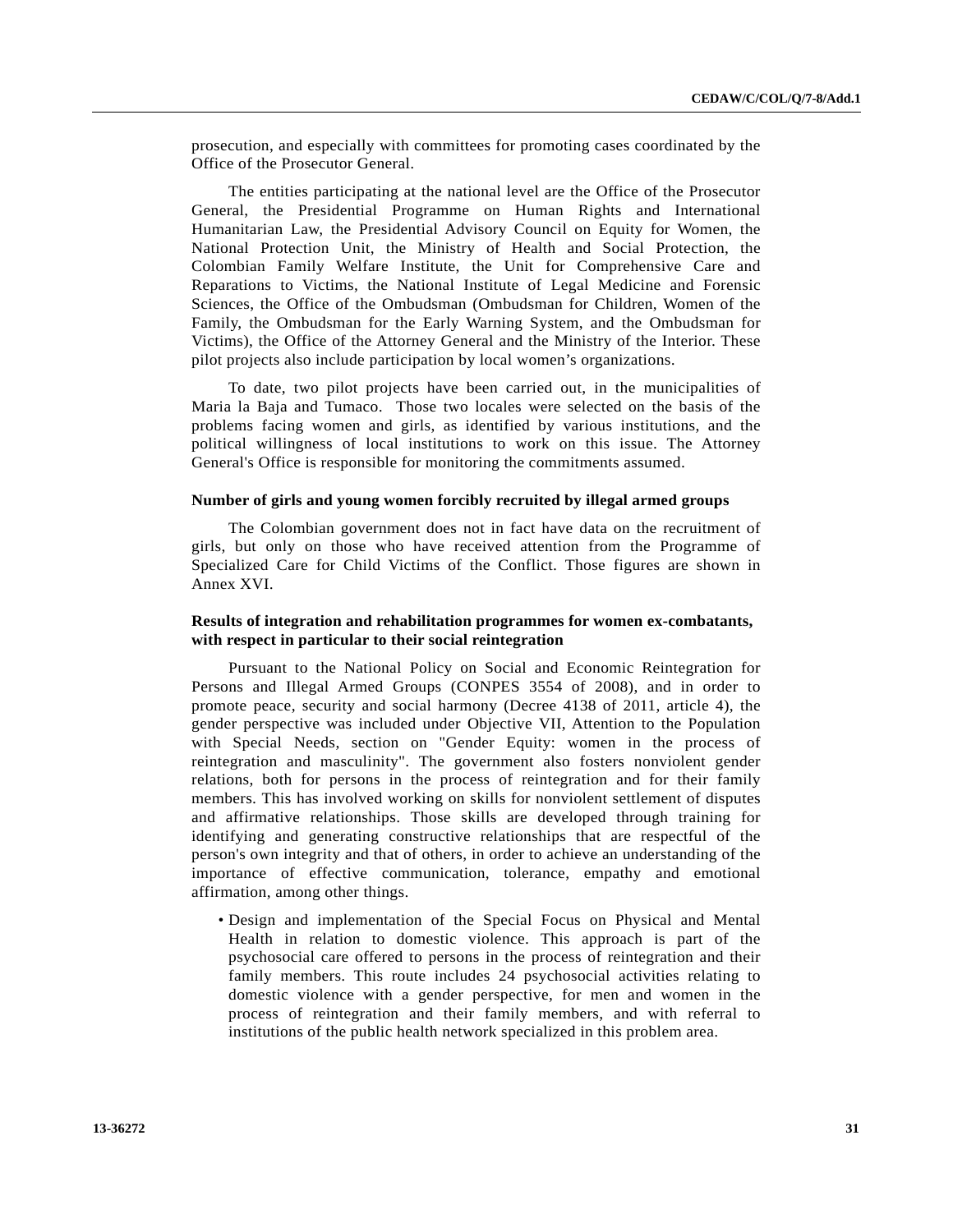- Management and referral of women and men in the process of reintegration to institutions for care in cases of sexual violence. Men and women in the process of reintegration who have experienced sexual violence at some point in their lives are referred to institutions of the public network and to university clinics where they can receive specialized care adapted to their situation.
- Psychosocial care with a gender perspective and new concepts of masculinity. There are 38 such activities: 14 of them deal with such issues as gender-based violence, nonviolent and equitable gender relations, rights and duties, introducing flexibility to traditional gender roles, new concepts of masculinity, and sexual and reproductive health. The other 24 activities address the issue of domestic violence. Implementation of these activities takes into account a "new approach to masculinity", i.e. it seeks to promote recognition that there are different ways of constructing and expressing masculinity. Men have the possibility to think about their identity and about themselves, with reference to such aspects as emotional expression, affectionate and active paternity, family dispute settlement, and how to be a nonviolent partner, implementation of communication and negotiation strategies, the importance of an active male presence in the household, and the reporting of male mistreatment. In all of these activities, attention is paid to identifying traditional roles and making them more flexible.

 In general, it may be said that the gender strategy in reintegration processes is targeted at mitigating the effects that women have suffered in the context of the armed conflict. Their specific objectives show how the strategy seeks to address various problems associated with the membership of men and women in outlaw armed groups, with activities linked to events and the exercise of good practices relating to the topic.

 As well, there is equality of access to the benefits offered by the reintegration process: on a monthly average, 15% of those served are women and 85% are men, depending on their needs.

- The benefits of psychosocial care, management of links to education and enrolment in health and economic reintegration programmes, which include training for employment and income generation, with respect to employability and business plans, are directed at the interests and needs of men and women so that they can perform successfully in the various contexts where they interact.
- The strategy also seeks to encourage self-care habits among men and women, depending on their specific needs, so that they can look after their body as part of their identity and thereby improve their quality of life.
- Institutions of the public health network are enlisted to provide care and encourage self-care, through health promotion and sickness prevention activities geared to the characteristics and needs of women and men in the reintegration process.
- There are activities that foster healthy living habits conducive to sexual and reproductive health, dealing with such topics as sexually transmitted diseases, family planning methods, and safe maternity.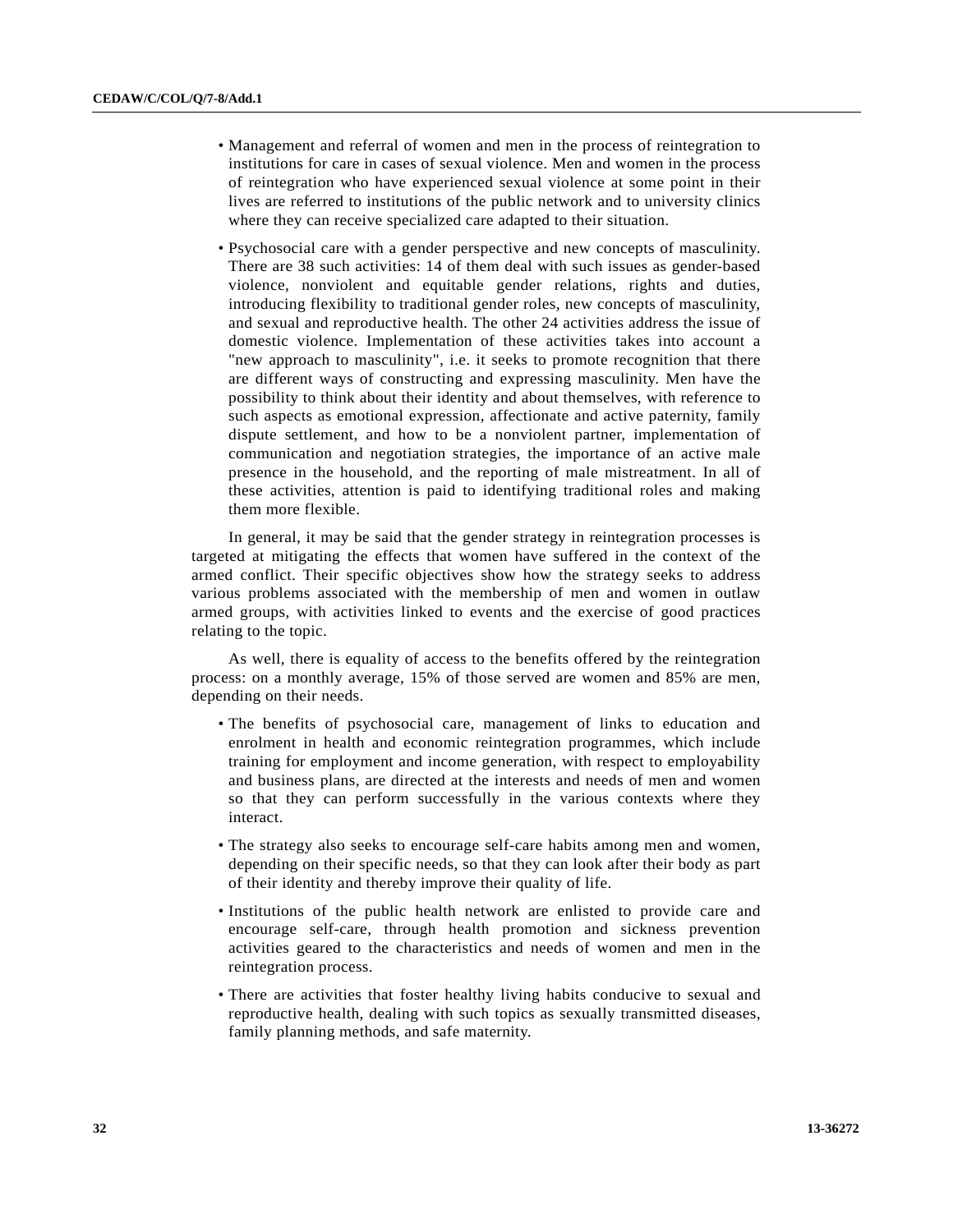With respect to progress in strengthening income generation for women in the process of reintegration: objectives 4 and 5 of the strategy are focused on women's special needs, identifying for example their economic vulnerability with respect to unemployment or low-paying jobs. Women face a series of barriers to employability, such as lack of productive skills, working experience, formal labour certification, spousal disapproval, and their consignment to traditional gender roles such as raising children, with no support for their care.

- In response, the gender perspective has been mainstreamed in the reintegration process through the project for "Strengthening productive capacities of women in the process of reintegration: toward gender equity in the economic reintegration process". Activities have been designed with a view to the gender perspective and new forms of masculinity for strengthening the productive capacities of women in the reintegration process. The topics pursued through these activities are: shared gender responsibilities; occupational discrimination and economic rights of women; women's self-esteem; gender equity in the world of work; service attitude; decision-making; occupational planning and teamwork.
- At the present time, the new reintegration route is addressing the topic of household finances, as a way of providing men and women in the reintegration process, together with their family members (especially the spouse), with the tools they need to plan and manage their resources so as to meet their needs, develop their planning capacity, and take better, shared decisions with their spouse to ensure their economic welfare.

 This year the reintegration route will include, as part of the gender strategy, the topic of shared gender responsibility, which has to do with reconciling men's and women's responsibilities, where they decide to share them equitably in their various fields of activity, both within and outside the home. In this area it is essential, for example, that women should participate in paid work, either as employees or with their own business, and that men should take an active role within the home.

 Annex XVII provides some examples of good practices in implementing the gender strategy through the service centres, and indicators on the care provided to persons in the reintegration process, disaggregated by sex.

**19. In light of the peace negotiation process between the State party and illegal armed groups, please indicate how the State party prioritizes the rights of women and girls affected by the armed conflict to have access to the nonrepetition guarantees and reparations stated in the Victim and Land Restitution Act (Law No. 1448/2011). Please also provide information on measures taken to protect women and girls victims of acts of violence by illegal armed groups that have emerged after the demobilization process. What is the status of Legislative bill No. 213 of 2010 (Senate) (para. 664)?** 

 To guarantee the rights of women and girls affected by the armed conflict to have access to the non-repetition guarantees and reparations stated in the Victim and Land Restitution Act, the Mobile Care and Orientation Unit for Victims of the Armed Conflict was created. Its first stage was sponsored by the European Union, the second stage by Chemonics - USAID and the current stage by the Pan American Development Foundation. This strategy provides care, information and legal and psychological counselling to victims in geographic areas remote from urban centres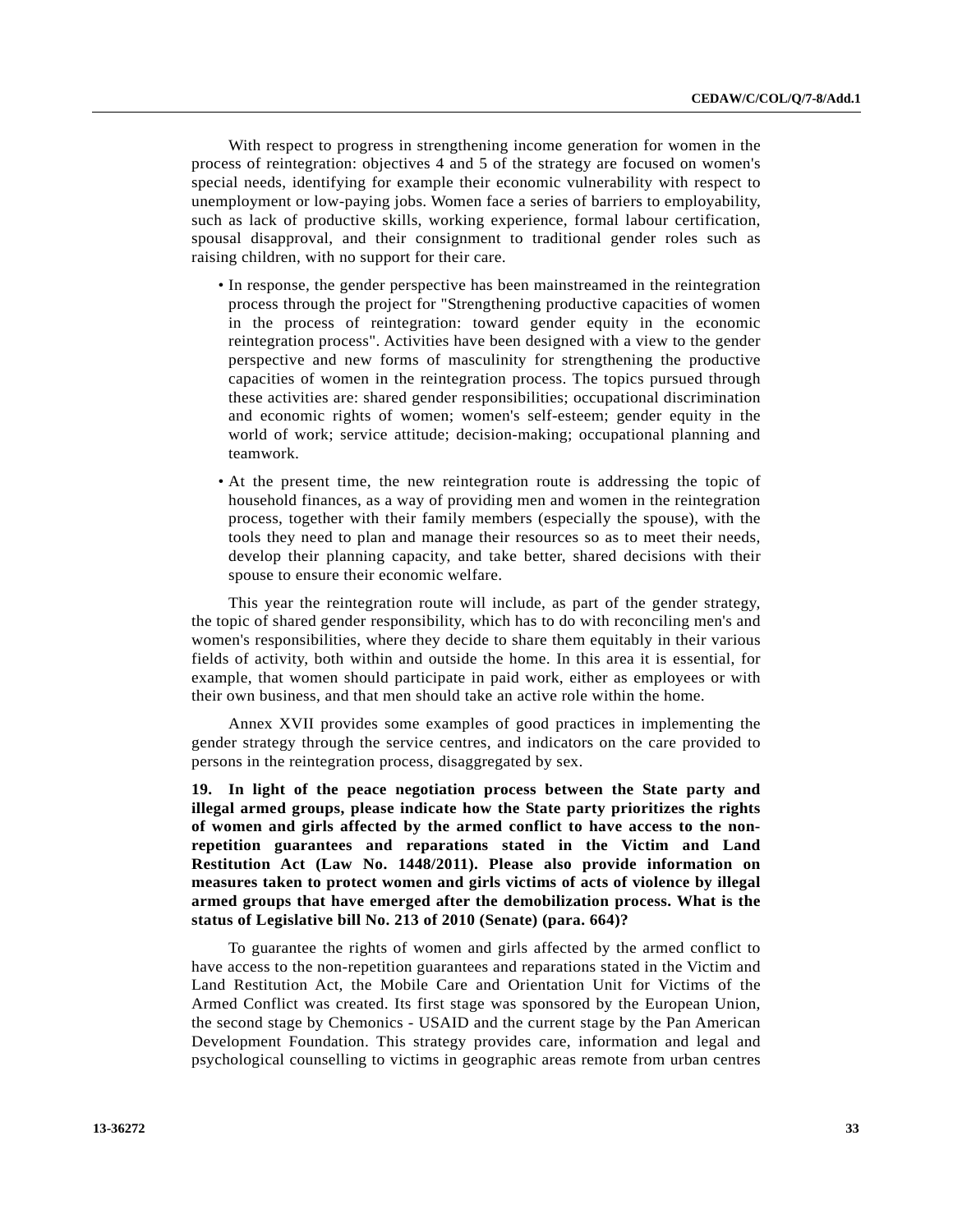who lack the means or opportunity to attend a service point or a Regional Care and Reparations Centre.

 This mobile unit delivers personnel, equipment and materials to priority municipalities selected in light of the number of victims and local needs. The unit began its rounds in the department of Cundinamarca on 17 August 2012, and since that time it has visited 13 departments and 42 municipalities, serving a total of some 6,290 individuals, taking 1,952 declarations, and reporting on proceedings for approximately 1,366 individuals before the Victims Unit. The Mobile Unit plans to cover a further 16 departments and 96 municipalities between April 2013 and August 2014. Of the persons served to date, roughly 70% are women who have declared themselves victims of threats, crimes against sexual freedom, forced disappearance of a relative, forced displacement, homicide, torture, illegal land seizure, etc.

The Mobile Unit performs the following processes:

- Taking of declarations, so that once their application has been validated, victims can be included in the Single Registry of Victims and so become eligible for support from the Victims Unit of the Atty. Gen.'s Office.
- Individual psycho-juridical support and legal counselling. The unit's staff provides psycho-juridical assistance in preparing recourses such as actions for guardianship, rights of petition or of reinstatement (Office of the Ombudsman). If necessary, emergency psychological care is provided.
- Information sessions and individual guidance relating to the Victims and Land Restitution Act, including rights and avenues for accessing them (Ministry of Justice).
- Information on the programming of humanitarian assistance, core inclusion, core clarification, update of data and documents and status of declarations (Unit for the Victims of the Armed Conflict).

 At the present time, the Unit has a technical team composed of six officers from the Office of the Ombudsman, of whom three are lawyers specialized in human rights and three others are psychologists with experience in caring for victims of the armed conflict. They are assisted by two officials from the Victims Unit and three from the Ministry of Justice. All have been trained in the normative framework of Law 1448 of 2011 and its regulatory decrees, as well as in international standards applicable in this area and in care differentiated by sex, ethnic origin, age or disability. The Unit has a legal advisor with broad experience in gender affairs and in issues relating to the fundamental human rights of women who have been victimized by the armed conflict.

 On 23 November 2012 a forum was held on "Guarantees for Access to Justice for Women with a Differential Focus", which included the identification of institutional actions to improve access to justice for women from a differential perspective that, by taking account of their particular needs, will help protect their rights in the ordinary justice system and ensure adequate handling of processes in which they are victims. The event was targeted at officials of the Prosecutor General's Office, the Technical Investigation Corps, judges and magistrates, the Office of the Ombudsman, and the Attorney General's office, and involved participation by speakers representing ethnic groups and women's organizations as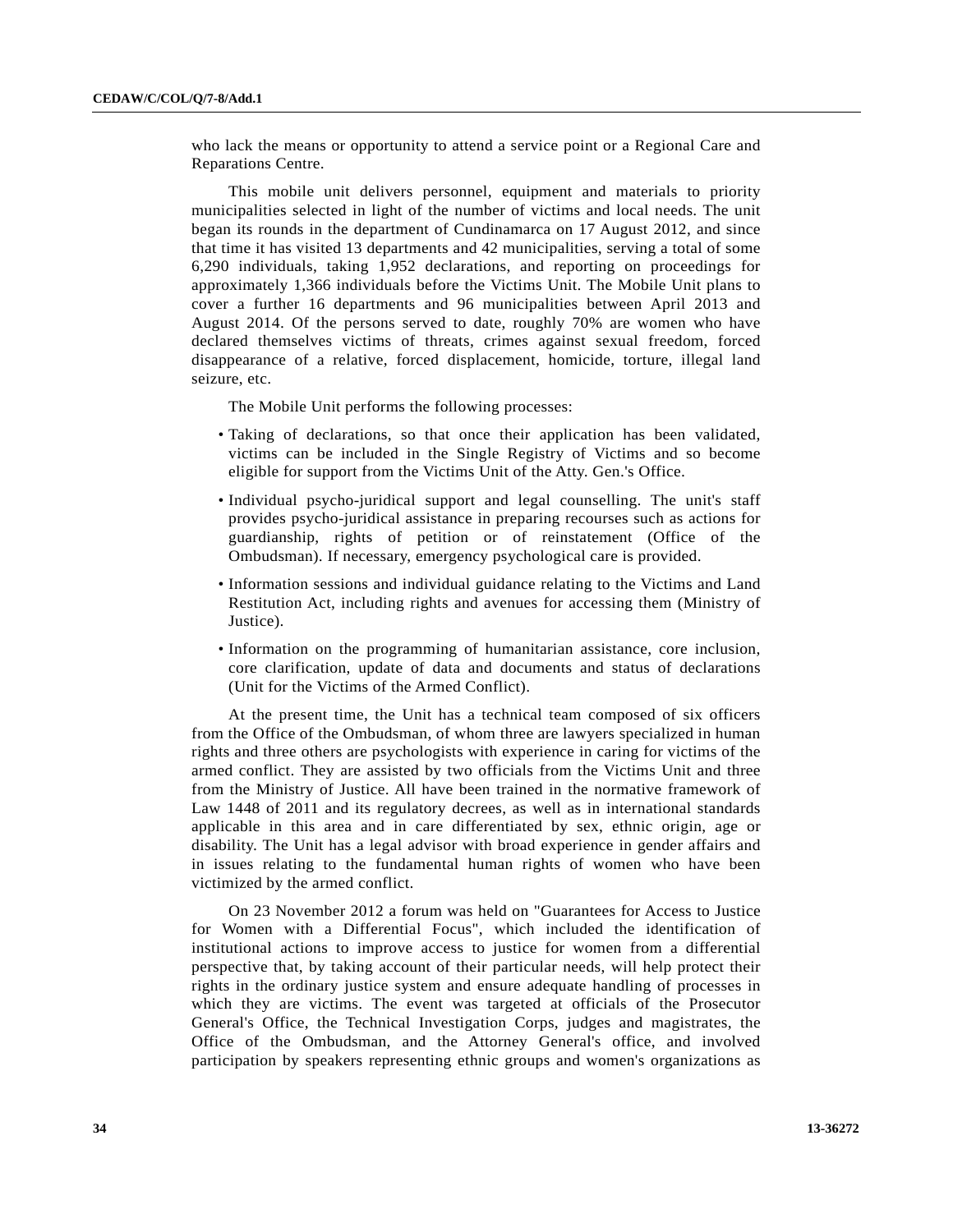well as entities such as the ICBF, the Ministry of the Interior and the Ministry of Justice.

#### **Status of Senate bill 213 of 2010.**

 On 10 June 2011 the President of the Republic, Juan Manuel Santos Calderon, gave presidential approval to the Victims and Land Restitution Act, Law 1448 of 2011 (Bill 213 of 2010), giving full effect to the rules establishing a set of measures for care, assistance, integral reparation and access to justice for victims of the armed conflict in Colombia.

 The purpose of that law is to guarantee the rights to the truth, justice, reparations and non-repetition through a series of judicial, administrative, social and economic measures, individual and collective, within a framework of transitional justice. This model contains measures of assistance, care and integral reparation that respond adequately to the needs of the population, with a differential ethnic focus, gender perspective and special protection for groups such as juveniles, seniors and persons with disabilities.

 To ensure fulfilment of the objectives proposed in the Law, the Colombian government, through CONPES policy document 3726, has allocated financial resources for implementing the initiative. That document also establishes the National Plan for Care and Integral Reparation for Victims, which reflects international recommendations and standards in the area of transitional justice through the incorporation of five essential components: (i) Truth, (ii) Justice, (iii) Prevention, Protection and Guarantees of Non-Repetition, (iv) Assistance and Care, and (v) Integral Reparations, and five cross-cutting themes common to the entire policy: (i) Registration and Information Systems, (ii) Return and Relocation, (iii) National-Subnational Articulation, (iv) Participation, and (v) Differential Focus.

 Also, as part of the strategy of reparations for victims, the national government created the Unit for Care and Integral Reparation for Victims, the Centre for Historical Memory, and the Management Unit for restitution of illegally appropriated lands. Each of these institutions plays a key role in the national government's dealings with the territories for reparation and reconciliation of Colombians under each of the components. In this respect, and in order to make the move to the new institutional structure headed by the President of the Republic, the National Commission on Reparations and Reconciliation completed its work on 31 December 2012.

 Thus, all levels of the public administration are involved in the National System of Care and Reparations for Victims (SNARIV), which to date covers 48 national entities, 32 departments and 1,103 municipalities. This arrangement makes it possible to take coordinated action in the areas of prevention, protection, assistance, care and integral reparations, through 10 technical subcommittees and the executive committee, the highest coordination body headed by the President of the Republic.

 In addition to the Victims Act, there are three decrees with force of law that make explicit provision for care, reparations and restitution of territorial rights for black, Afro-Colombian, *raizal* and *palenquera* communities (D 4635 of 2011), for indigenous peoples and communities (D 4633 of 2011), and for Roma or Gypsy people (D 4634 of 2011).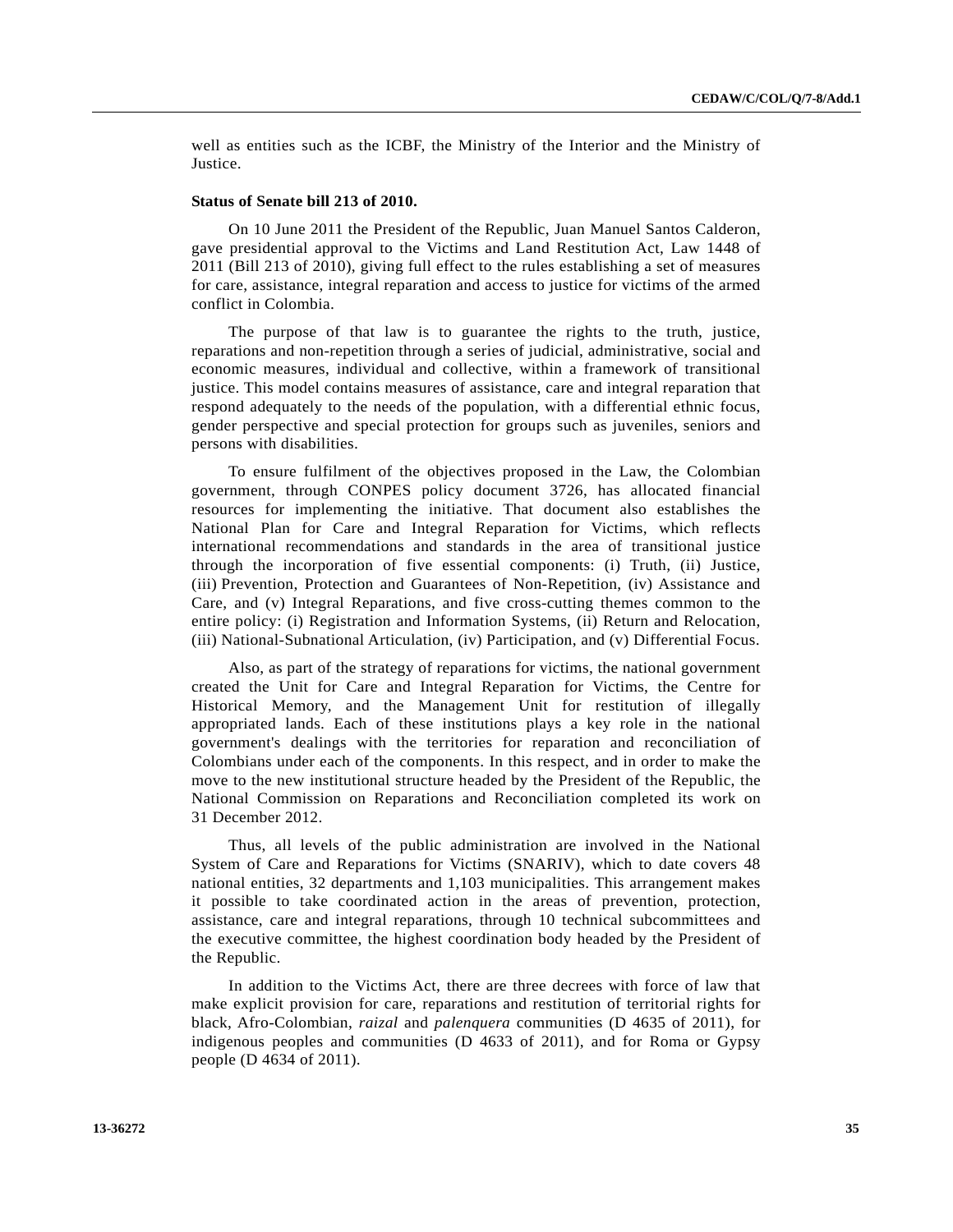With entry into force of the Victims Act and its regulatory decrees in June 2011, establishment of the three main entities responsible for implementing it in January 2012, and articulation of the National System of Care and Reparations, there has been significant progress in guaranteeing victims' rights.

 Today, more than 157,000 victims have been compensated and are being assisted in rebuilding their lives. Some 85,000 individual reparations plans have been prepared, and 68% of them relate to women. Among those who have already initiated individual reparations plans, more than 41,000 have registered voluntarily in the programme that offers alternatives for investing those funds appropriately. More than 71,000 families have been assisted in returning to their place of origin; new forms for participation had been established, bringing together and strengthening grassroots organizations at both the municipal and departmental levels; 100% of the Transitional Justice Committees have been installed at the municipal and departmental levels, and 86 Comprehensive Care centres have been inaugurated throughout the country. As well, on-going care and humanitarian assistance has been provided for victims of forced displacement, in response to humanitarian emergencies and to assist the victims of terrorist acts. All of the foregoing is based on implementation of the integral care model that links assistance with reparations to ensure the full range of victims' rights.

 At the central level, technical training campaigns have been sponsored to help territorial entities adapt their development plans to the needs of the victim population. In addition, systems have been established to bring flexibility to the institutional services and mechanisms for measuring the effective enjoyment of rights, at both the national and subnational levels, as well as strategic lines of protection for victims with a differential focus.

 The Colombian government is committed to a policy of restoring lands to victims of forced displacement. As a result of that commitment, restitution is the preferred means of reparation with transforming characteristics. In effect, the idea is to go beyond restoring the effective enjoyment of rights by re-establishing the longterm conditions that were destroyed through forced abandonment and illegal appropriation, where the joint work of all the state institutions involved is key for the reestablishment and sustainability of the objectives of justice, peace and reparations.

 Effective participation by victims is both a right in itself and a way of guaranteeing implementation and monitoring the Victims and Land Restitution Act. This right is deemed an essential component in the design and execution of public policy and the effective enjoyment of victims' rights. During the last year, participation forums were established with more than 2,200 victims' organizations and more than 320 organizations defending the rights of victims, which are now participating effectively in the coordination bodies.

 The process of participation is being strengthened through the work under way to create a Protocol for Effective Participation, an instrument that will allow victims and their organizations to take part in the formulation, implementation and monitoring of the government policy on care and integral reparations. This is the mechanism through which the rights and benefits of participation are indicated, as well as the obligations of the SNARIVA entities and the territorial entities.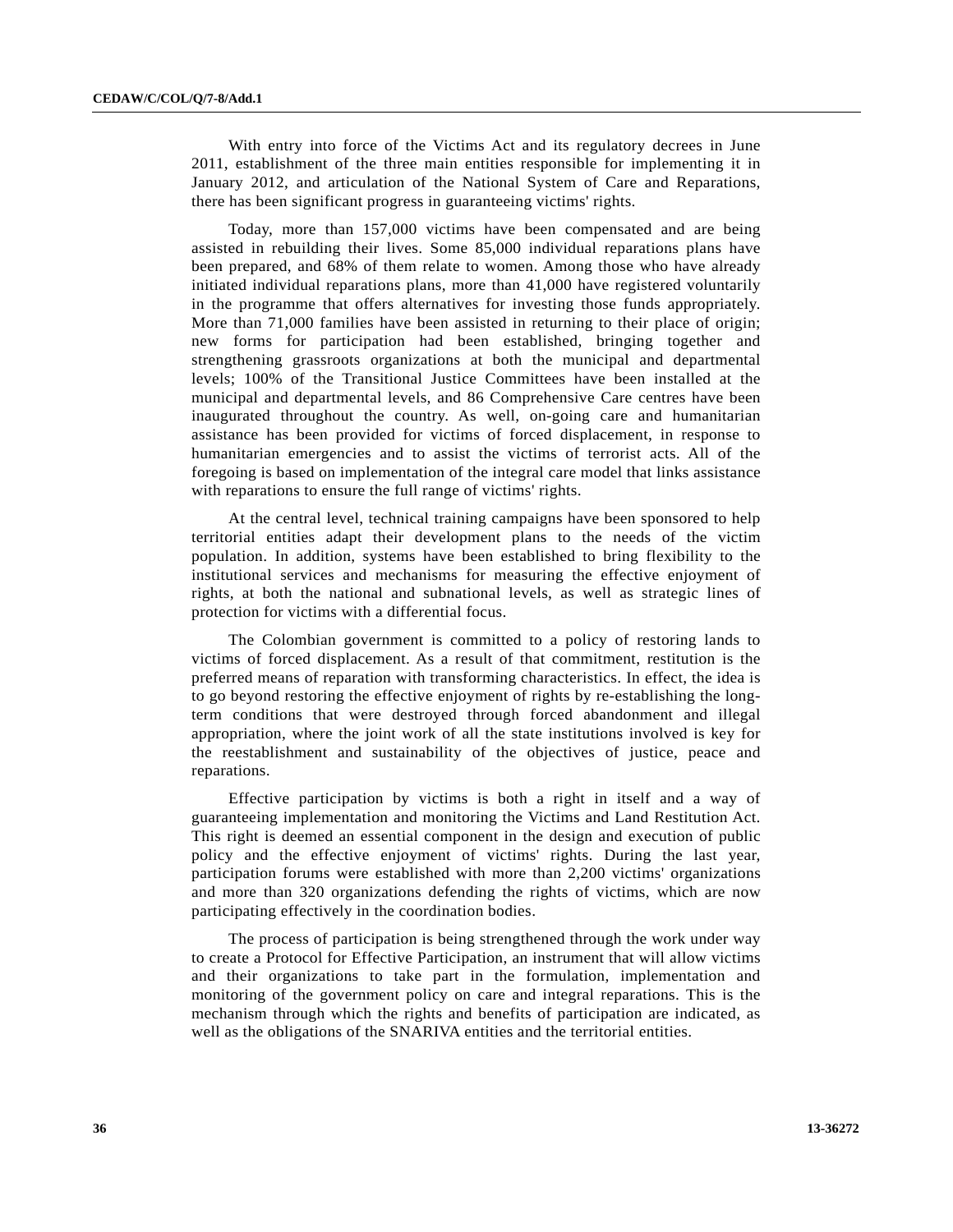During 2012, and 2013 to date, 26 departmental workshops have been held concerning the draft Protocol of Participation with Victims' Organizations, in the departments of Cundinamarca, Magdalena, Bolívar, Putumayo, Tolima, Guajira, Arauca and César.

 In 2012, 100% of the Transitional Justice Committees were installed at the departmental, municipal and district levels, as bodies for defining the implementation of public policy in their respective territories. These committees are chaired by mayors and governors in their respective spheres. To date, more than 1,000 Territorial Action Plans for Care and Comprehensive Reparations for Victims have been registered, together with concrete projects for implementing them.

 With respect to protection of women who have been victimized by criminal groups, it must be noted that the government has taken no decision as to whether to include the victims of criminal gangs in the Single Registry of Victims (RUV) and, consequently, this is an open question that has yet to be defined.

 However, it should be noted that, among the 203,156 declarations validated by the Victims' Unit as of 31 March 2013, 12,165 declarations (6% of the total) were identified as mentioning a criminal gang as the presumed perpetrator of the offence. The departments with the greatest concentration of such declarations are Antioquia (38.6%), Bogotá (9.8%), Valle del Cauca (8.0%), Córdoba (7.4%), and Nariño (5.6%). Together, they account for 69.4% of the declarations of alleged offences by criminal gangs.

 In light of the review conducted, primarily pursuant to court orders (C-781/2012 – Auto 052 of 2013), the Victims' Unit decided to include a total of 1,277 declarations, and as a result 4,730 individuals are recognized in the RUV. Those persons are entitled to the care and reparation measures stipulated in Law 1448.

 The 12,165 declarations reveal 16,886 offences (as one declaration may refer to several incidents). The main offences mentioned are forced displacement (59.8%), threats (20.2%) and murder (12.0%). It is important to note that of the total of offences reported, 9,110 (54.0%) were committed in 2012.

**20. Please provide updated information on the proposed strategy to enhance the support provided to internally displaced women and women at risk of displacement (para. 687). Please provide information on the current living conditions of internally displaced women, in particular in relation to housing, food security, protection against violence and access to justice, as well as on their access to health, education and employment. Please also indicate if women, forced to displacement due to threats by post-demobilization criminal groups, benefit from the same protection and rights as women displaced in the context of the armed conflict.** 

 The stance taken by the Colombian government with respect to the displaced population is to link the humanitarian care process with a route toward comprehensive reparations. Thus, in the case of victims of displacement, the reparations process begins with the return or relocation of the victim, and it is consolidated and becomes sustainable with the victim's socioeconomic stabilization. In this model, the return or relocation is a measure of preparation leading to the restoration of the right to free movement and residency for the victims of forced displacement. The other individual and collective reparation measures are provided